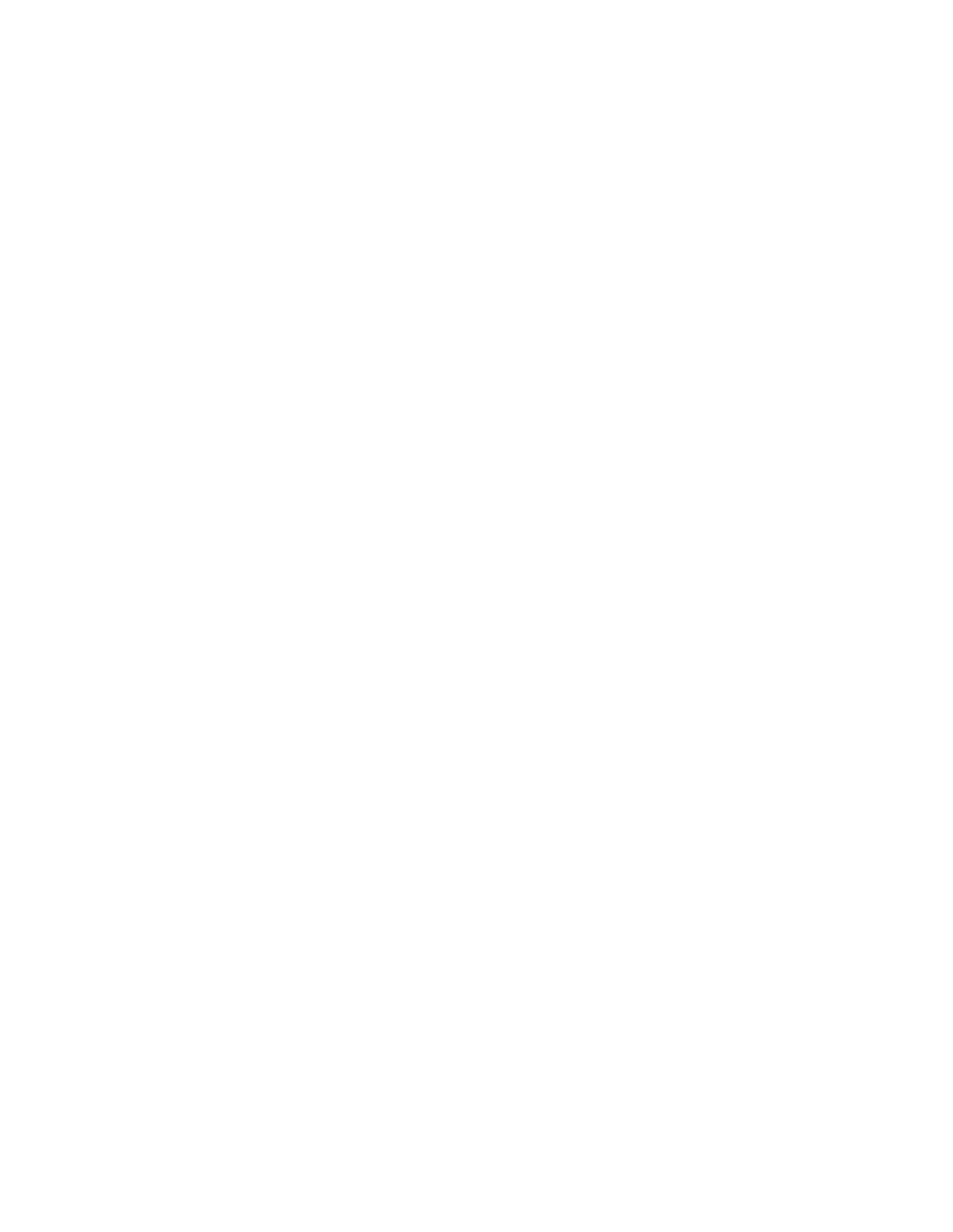#### **HADEETH 40,**

**(40) من خصال أمیر المؤمنین علیه السلام**

## **FROM THE SPECIALITIES OF AMIR-UL-MOMINEENasws**

أبان عن سلیم بن قیس قال: سمعت علیا علیه السلام یقول: كانت لي من رسول االله صلى االله علیه وآله عشر خصال ما یسرني بإحدیهن ما طلعت علیه الشمس وما غربت. فقیل له: بینها لنا یا أمیر المؤمنین.

Abaan from Sulaym Bin Qays, who said, 'I heard Aliasws saying: 'There were for me<sup>asws</sup>, from the Rasool Allah<sup>saww</sup>, ten traits, lasws am pleased with each one of them, from over what the suns rises and over what it sets'. It was said to him<sup>asws</sup>, 'Explain these for us, O Amir-ul-Momineen<sup>asws</sup>'.

فقال: قال لي رسول الله صلى الله علیه وآله: یا علي، أنت الأخ وأنت الخلیل وأنت الوصبي وأنت الوزیر، وأنت الخلیفة في الأهل والمال وفي كل غیبة أغیبها. ومنزلتك منى كمنزلتي من ربي، وأنت الخلیفة في أمتي. ولیك ولیي وعدوك عدوي، وأنت أمیر المؤمنین وسید المسلمین من بعدي.

He<sup>asws</sup> said, 'The Rasool Allah<sup>saww</sup> said to me<sup>asws</sup>: 'O Ali<sup>asws</sup>, you<sup>asws</sup> are the brother, and you<sup>asws</sup> are the friend, and you<sup>asws</sup> are the successor, and you<sup>asws</sup> are the Vizier, and you<sup>asws</sup> are the Caliph regarding the Family and the wealth, and during every absence that I<sup>saww</sup> am absent from it. And your<sup>asws</sup> status is like my<sup>saww</sup> status from my<sup>saww</sup> Lord<sup>azwj</sup>, and you<sup>asws</sup> are the Caliph in my<sup>saww</sup> community. Your<sup>asws</sup> friend is my<sup>saww</sup> friend, and yourasws enemy is mysaww enemy, and youasws are the Commander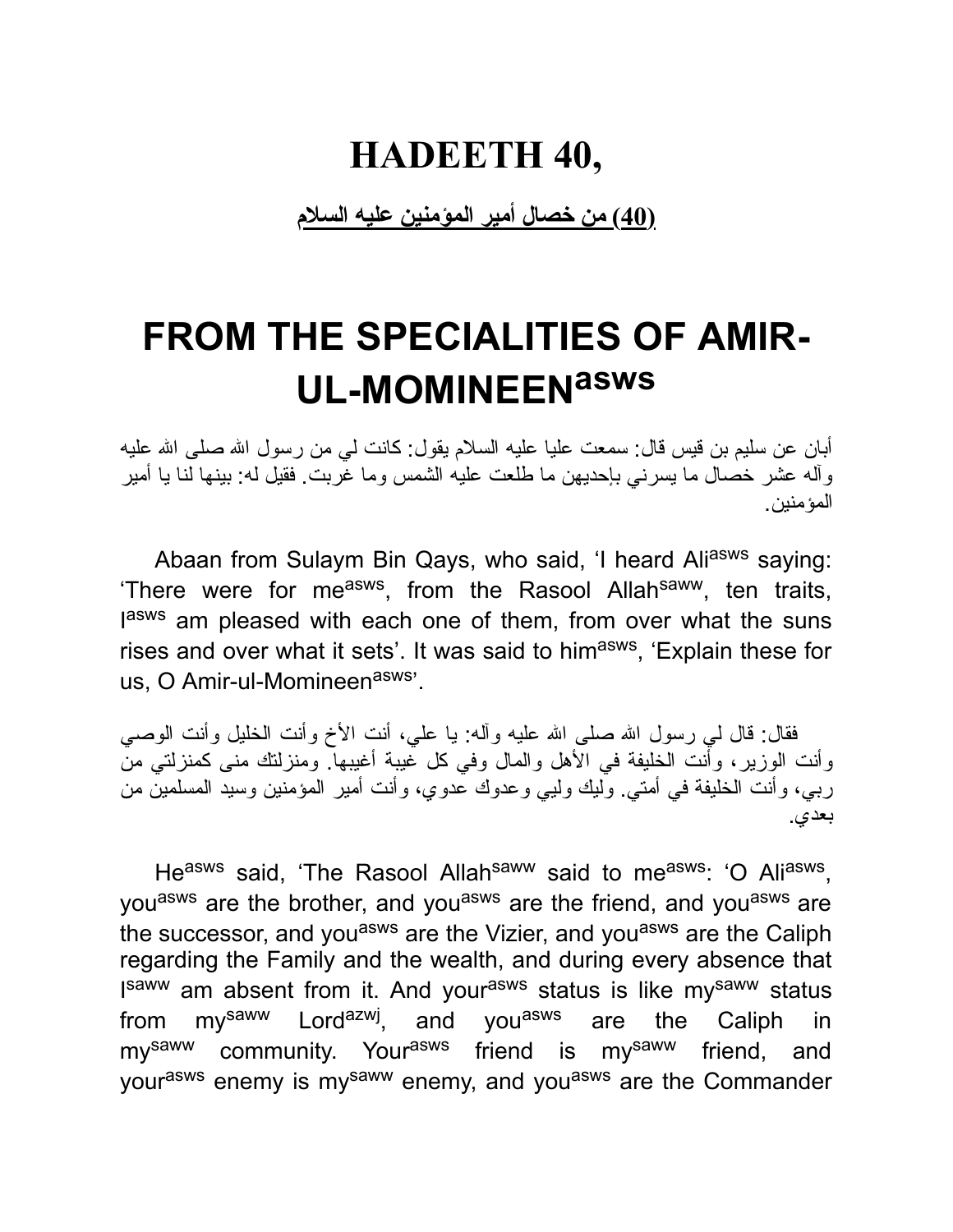of the Believers (Amir-ul-Momineen) and the Chief of the Muslims, from after mesaww'.

**أثر حب أهل البیت علیهم السلام في ثبات الإیمان** ثم أقبل علي علیه السلام على أصحابه فقال: یا معشر الصحابة، واالله ما تقدمت على أمر إلا ما عهد إلى فيه رسول الله صلى الله علیه وآله. فطوبى لمن رسخ حبنا أهل البیت في قلبه. لیكون الإیمان أثبت في قلبه من جبل أحد في مكانه، ومن لم تصر مودتنا في قلبه إنماث الإیمان في قلبه كانمیاث الملح في الماء.

## **Impact of the love for the People asws of the Household on the stability of faith**

Then Aliasws turned towards hisasws companions, so heasws said: 'O group of the companions, by Allah<sup>azwj</sup>, l<sup>asws</sup> did not proceed to a matter except for what the Rasool Allah<sup>saww</sup> took an oath to measws with regards to it. So glad tidings be to the one who immersed ourasws love, the Peopleasws of the Household, in his heart. The faith will become more stable in his heart than the mountain of Ohad is in its place, and the one who does not have the effects of our<sup>asws</sup> cordiality in his heart, the faith will dissolve in his heart like the dissolving of salt in the water.

والله ثم والله، ما ذكر في العالمین ذكر أحب إلى رسول الله صلى الله علیه وآله مني، ولا صلى القبلتین كصلاتي. صلیت صبیا ولم أرهق حلما.

By Allah<sup>azwj</sup>, and again by Allah<sup>azwj</sup>, there is no remembrance in whole of the universe like the rememberance of mine<sup>asws</sup>, which is more beloved to the Rasool Allahsaww, nor any Prayer to the two directions (Qiblatayn) like my<sup>asws</sup> Prayer. I<sup>asws</sup> Prayed when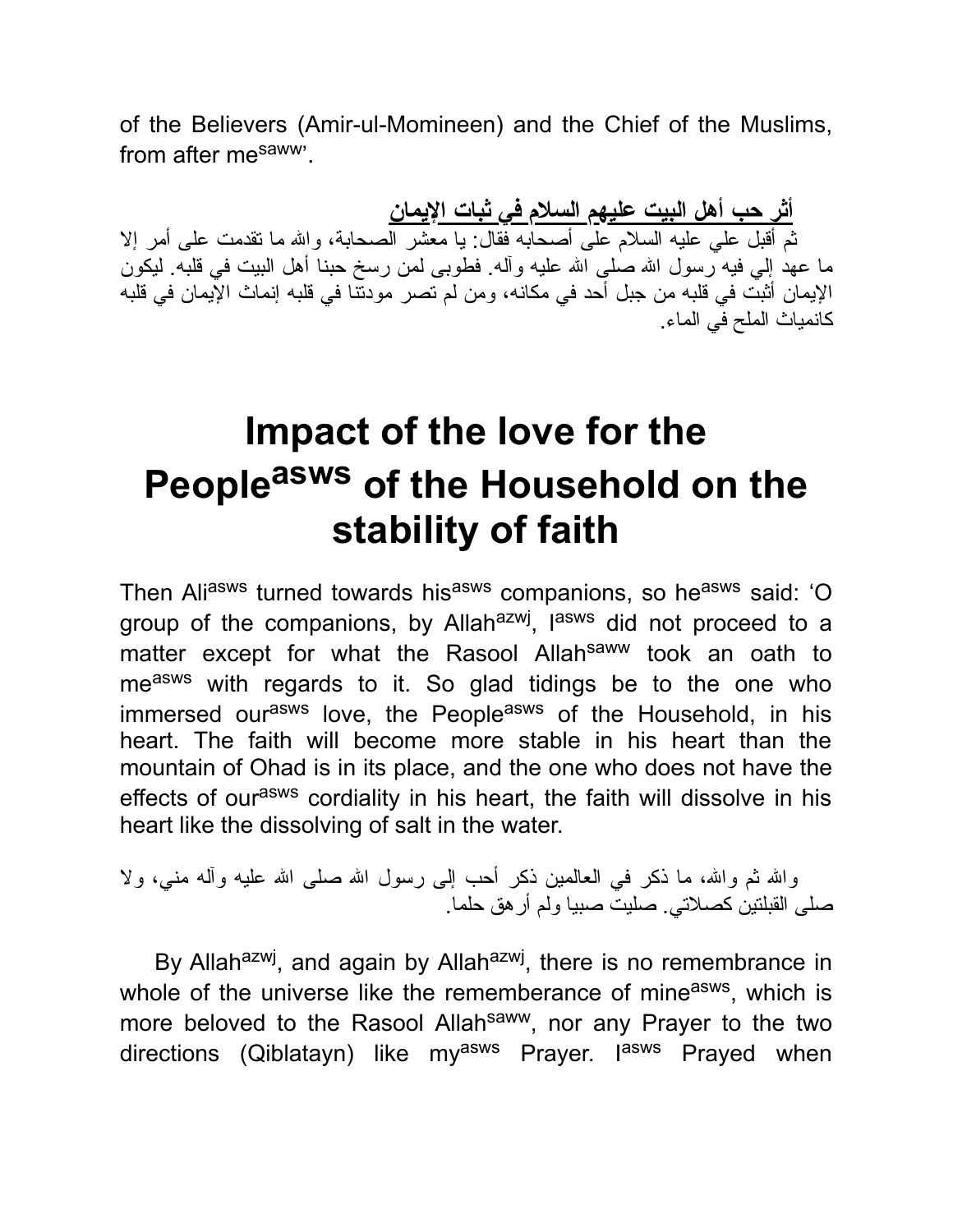lasws was a young boy, and it was not obligatory unto me<sup>asws</sup> (at that young age).

وهذه فاطمة بضعة من رسول الله صلى الله علیه وأله تحتي، هي في زمانها كمریم بنت عمران في زمانها.

And this is about (Syeda) Fatima<sup>asws</sup>, a Holy part of the Rasool Allah<sup>saww</sup>, under me<sup>asws</sup> (married to me<sup>asws</sup>). She<sup>asws</sup> is in her<sup>asws</sup> era like Maryam<sup>as</sup> the daughter of Imran<sup>as</sup> was during her<sup>as</sup> era.

وأقول لكم الثالثة: إن الحسن والحسین سبطا هذه الأمة، وهما من محمد كمكان العینین من الرأس، وأما أنا فكمكان الیدین من البدن، وأما فاطمة فكمكان القلب من الجسد.

And the third thing that l<sup>asws</sup> say to you all is that Al-Hassan<sup>asws</sup> and Al-Husayn<sup>asws</sup> are the two Imams<sup>asws</sup>(Sibta) of this community, and they both are with Muhammad<sup>saww</sup> like the two eyes are with the head, and as for myselfasws theyasws are both like the two hands with the body, and as for Fatima<sup>asws</sup>, they<sup>asws</sup> are both like the heart (and mind) to the body.

مثلنا مثل سفینة نوح، من ركبها نجا ومن تخلف عنها غرق.

Our<sup>asws</sup> example is the like example of the Ark of Noah<sup>as</sup>. The one who sailed in it was saved, and the one who was left behind from it, drowned'.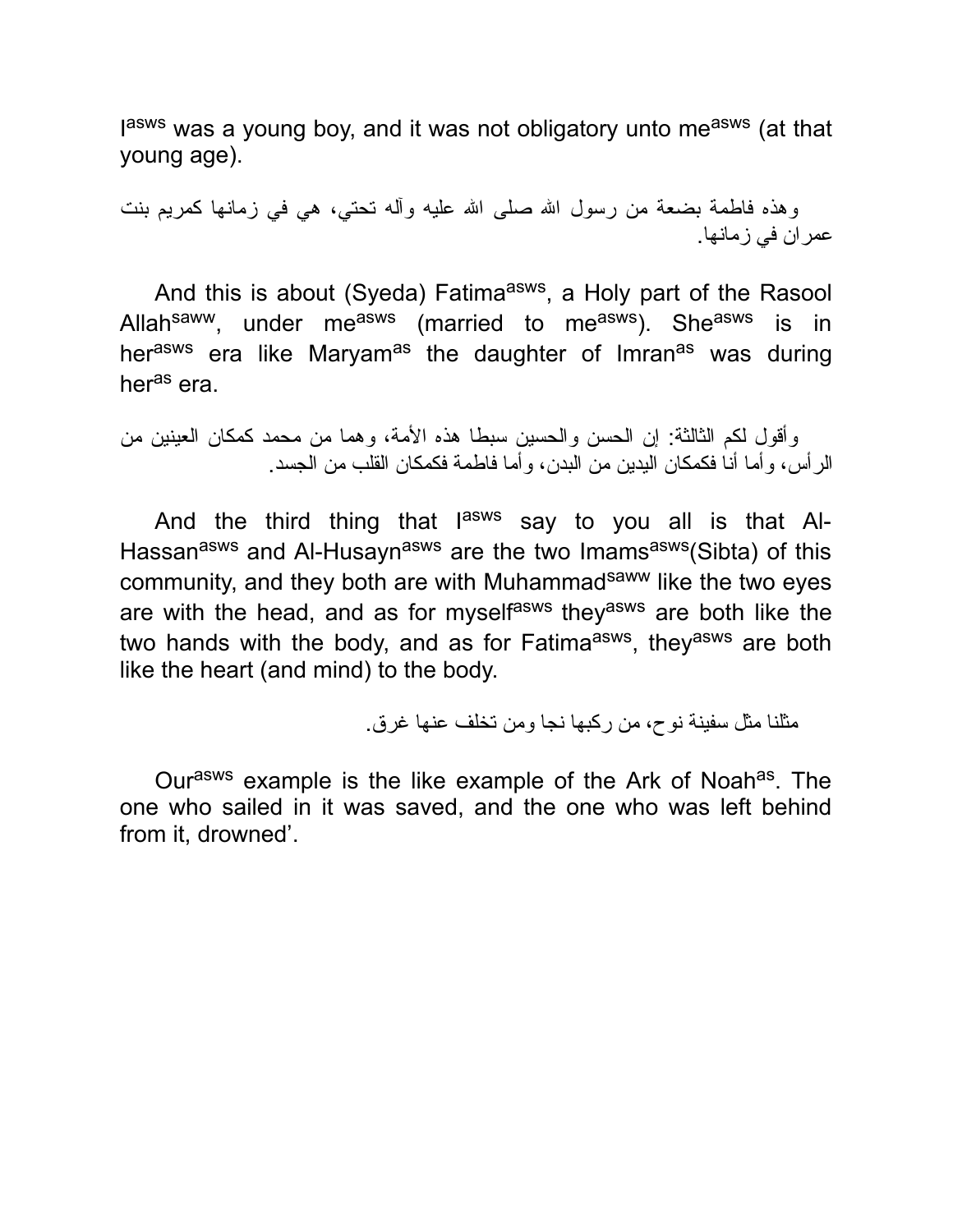## **HADEETH 41**

**(41) كلمة رسول االله صلى االله علیه وآله الأخیرة عن الشیعة**

## **FINAL-WORDS OF THE RASOOL ALLAHsaww ABOUT THE SHIITES**

أبان عن سلیم، قال: سمعت علیا علیه السلام یقول: عهد إلي رسول االله صلى االله علیه وآله یوم توفي وقد أسندته إلى صدري وإن رأسه عند أذني، وقد أصغت المرأتان لتسمعا الكلام. فقال رسول االله صلى االله علیه وآله: اللهم سد مسامعهما.

Abaan from Sulaym, who said, 'I heard Aliasws saying; 'The Rasool Allah<sup>saww</sup> took an oath from me<sup>asws</sup> on the day he<sup>saww</sup> passed away, and l<sup>asws</sup> had supported him<sup>saww</sup> by my<sup>asws</sup> chest and that his<sup>saww</sup> head was close to my<sup>asws</sup> ears, and two of his<sup>saww</sup> wives (Ayesha and Hafsa) were trying to listen to what he<sup>saww</sup> had to say. So the Rasool Allah<sup>saww</sup> said: 'Our Allah<sup>azwj</sup>, close both of their ears'.

ثم قال لي: یا علي، أرأیت قول االله تبارك وتعالى (إن الذین آمنوا وعملوا الصالحات أولئك هم خیر البریة)، أتدري من هم؟ قال: قلت: االله ورسوله أعلم. قال: فإنهم شیعتك وأنصارك، وموعدي وموعدهم الحوض یوم القیامة إذا جثت الأمم على ركبها وبدا الله تبارك وتعالى في عرض خلقه ودعا الناس إلى ما لا بد لهم منه. فیدعوك وشیعتك، فتجیئون غرا محجلین شباعا مرویین.

Then he<sup>saww</sup> said to me<sup>asws</sup>: 'O Ali<sup>asws</sup>, Do you<sup>asws</sup> see the Statement of Allah<sup>azwj</sup> Blessed and High: "[98:7] Those who have *faith and do righteous deeds- they are the best of creatures"*, do you<sup>asws</sup> know who they are?'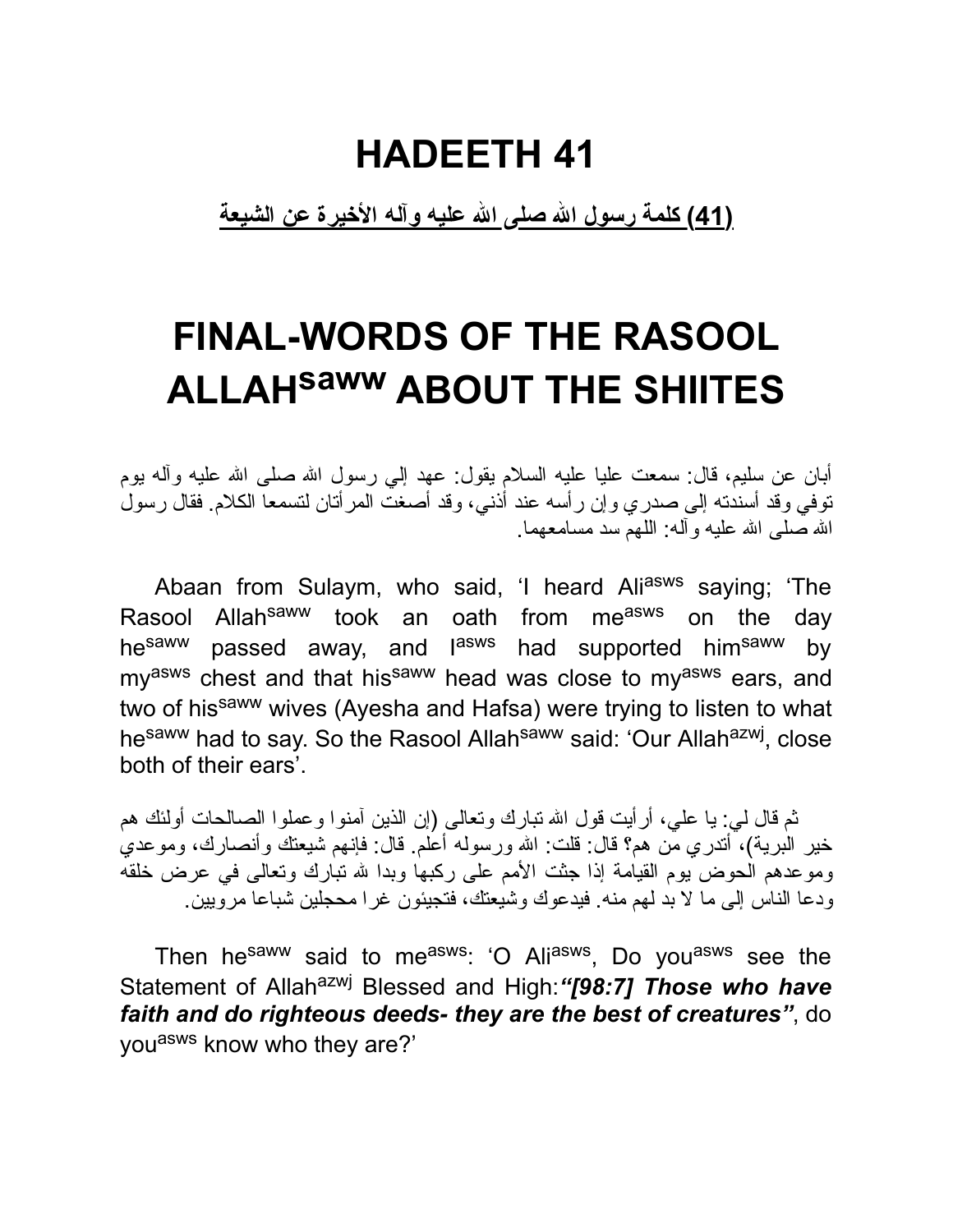l<sup>asws</sup> said, 'Allah<sup>azwj</sup> and His<sup>azwj</sup> Rasool<sup>saww</sup> know'. He<sup>saww</sup> said: 'So they are your<sup>asws</sup> Shiites and your<sup>asws</sup> helpers, and mysaww appointment and their appointment is at the Fountain on the Day of Judgement when the community will be scattered upon its knees, and Allah<sup>azwj</sup> Blessed and High will Begin Presenting His<sup>azwj</sup> creatures and will Call the people to which there is no escape for them from Him<sup>azwj</sup>. He<sup>azwj</sup> will Call you<sup>asws</sup> and your<sup>asws</sup> Shiites, so you will all come with resplendent faces, well fed and quenched.

یا علي، (إن الذین كفروا من أهل الكتاب والمشركین في نار جهنم خالدین فیها أولئك هم شر البریة)، فهم الیهود وبنو أمیة وشیعتهم، یبعثون یوم القیامة أشقیاء جیاعا عطاشى مسودة وجوههم.

O Aliasws , *"[98:6] Surely those who disbelieve from among the followers of the Book and the polytheists shall be in the fire of hell, abiding therein; they are the worst of men"*, so they are the Jews, and the Clan of Umayya and their adherents. They will be resurrected on the Day of Judgement in a miserable state, hungry and thirsty, and their faces having been blackened'.

یوجد في آخر نسخ (ب) و(د) من كتاب سلیم هذه الزیادة:

Taken from the end of the copy of the Book of Sulaym and this is more: -

**الأمر بحفظ الكتاب حتى ظهور الحق** صن هذا الكتاب یا جابر، فالملك لبني العباس حتى یختم بعباد االله ذو العین الآخرة ویظهر ناد بالحجاز ویخرب جامع الكوفة وما شیده الثاني بالفرات. وإذا هلك ملك الترك تمید لسان الشام ویكثر الملوك ویظهر الحق والحمد الله.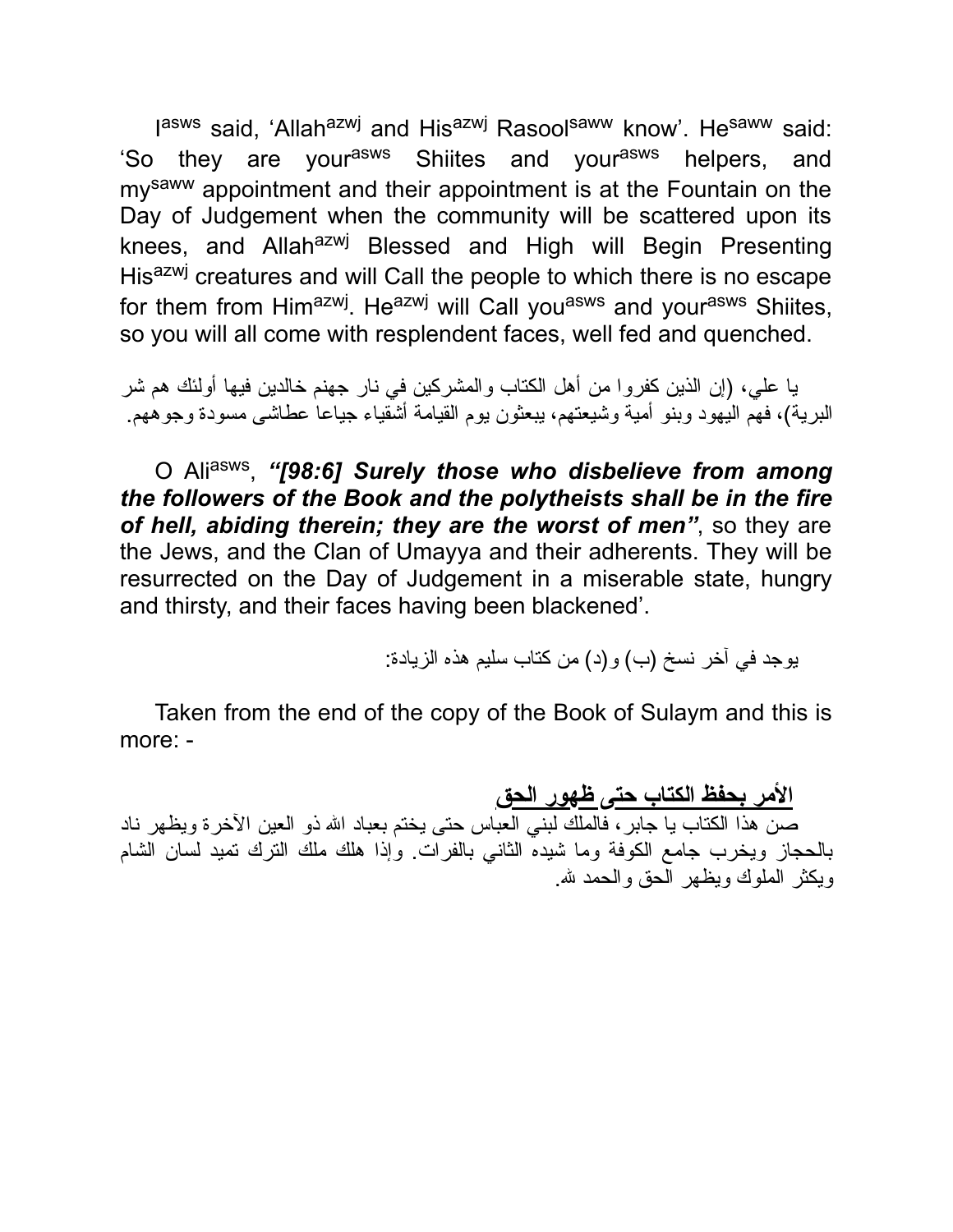## **The order to preserve the book until the appearance of the truth**

'Keep this book, O Jabir, until Allah<sup>azwj</sup> Brings to an end the kingdom of the Clan of Abbas by the servants of Allah<sup>azwj</sup> with an eye on the Hereafter, and the Call appears in the Hejaaz, and all of Al-Kufa is damaged, and what was erected by the second one (Umar) at Al-Furaat. And when the kingdom of Turkey is destroyed and the tongues of Syrians sway, and the kingdoms are broken, and the truth appears, and Praise be to Allah<sup>azwj</sup>'.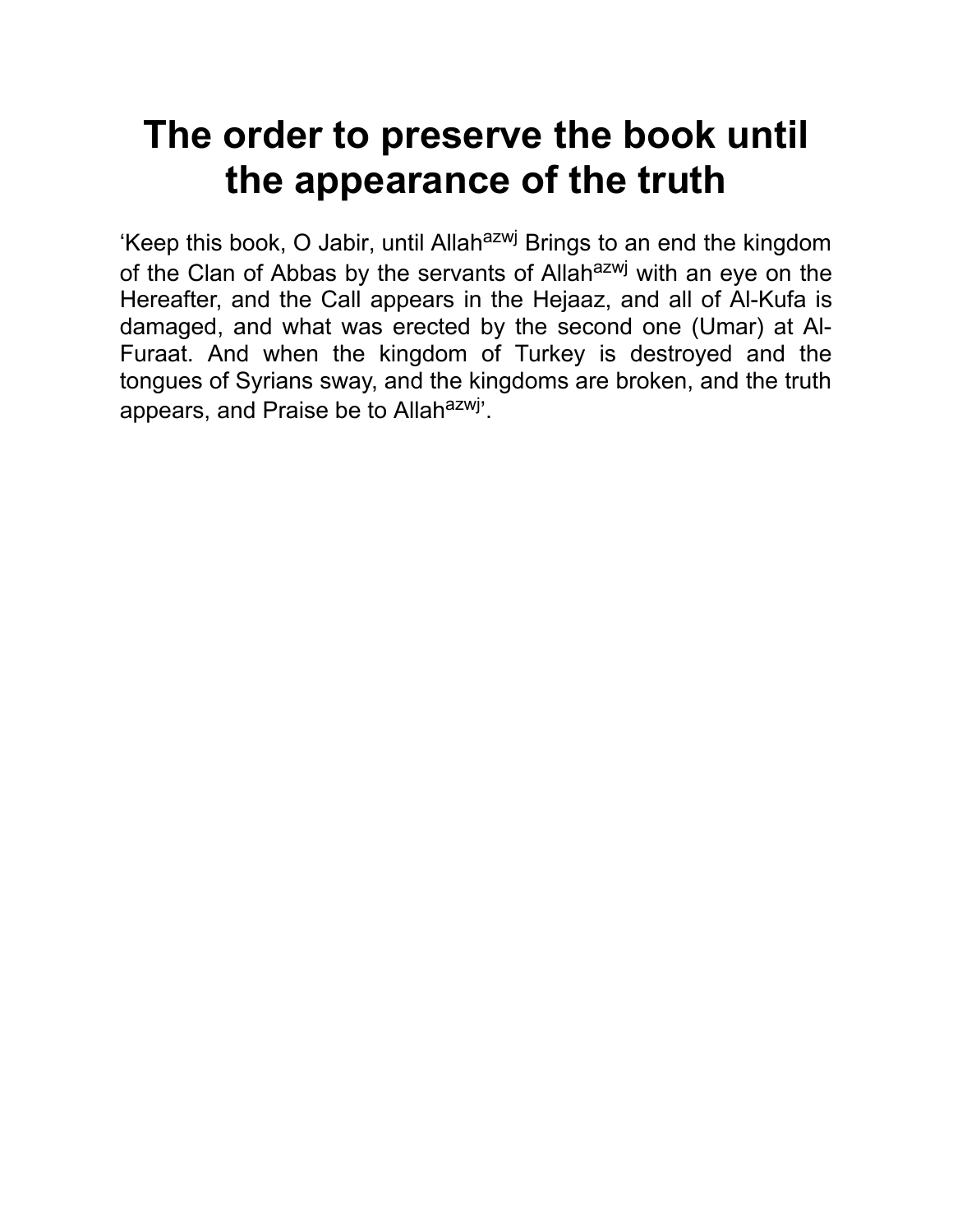#### **HADEETH 42**

**(42)\* 1 \* احتجاجات عبد االله بن جعفر على معاویة**

## **ARGUMENTATION OF ABDULLAH BIN JA'FAR AGAINST MUAWIYA**

أبان عن سلیم، قال: حدثني عبد االله بن جعفر بن أبي طالب قال: كنت عند معاویة ومعنا الحسن والحسین وعنده عبد االله بن العباس والفضل بن العباس. فالتفت إلي معاویة فقال: یا عبد االله بن جعفر، ما أشد تعظیمك للحسن والحسین واالله ما هما بخیر منك ولا أبوهما خیر من أبیك، ولولا أن فاطمة بنت رسول االله أمهما لقلت: ما أمك أسماء بنت عمیس دونها

**1 -** Abaan from Sulaym who said, 'Abdullah Bin Ja'far Bin Abu Talib narrated to me saying, 'I was in the presence of Muawiya and with us were Al-Hassan<sup>asws</sup> and Al-Husayn<sup>asws</sup> and with him were Abdullah Bin Abbas and Al-Fazl Bin Al-Abbas. Muawiya turned towards me and said, 'O Abdullah Bin Ja'far, your glorification of Al-Hassan<sup>asws</sup> and Al-Husayn<sup>asws</sup> is intensely great. By Allah<sup>azwj</sup>, neither are they<sup>asws</sup> better than you, nor is their<sup>asws</sup> father better than your father, and had not Fatima<sup>asws</sup> daughter of the Rasool Allah<sup>saww</sup> not been their<sup>asws</sup> mother, I would have said that your mother Asma'a Bint Umays is not lesser than her<sup>asws</sup>'.

فغضبت من مقالته وأخذني ما لم أملك معه نفسي، فقلت: واالله إنك لقلیل المعرفة بهما وبأبیهما وبأمهما. بل والله لهما خیر منَّى ولأبوهما خیر من أبي ولأمهما خیر من أمي. یا معاویة، إنك لغافل عما سمعته أنا من رسول االله صلى االله علیه وآله یقول فیهما وفي أبیهما وفي أمهما، قد حفظته ووعیته ورویته.

So I got overcome by anger from what he said and lost control of myself, so I said, 'By Allah<sup>azwj</sup>, you have very little understanding of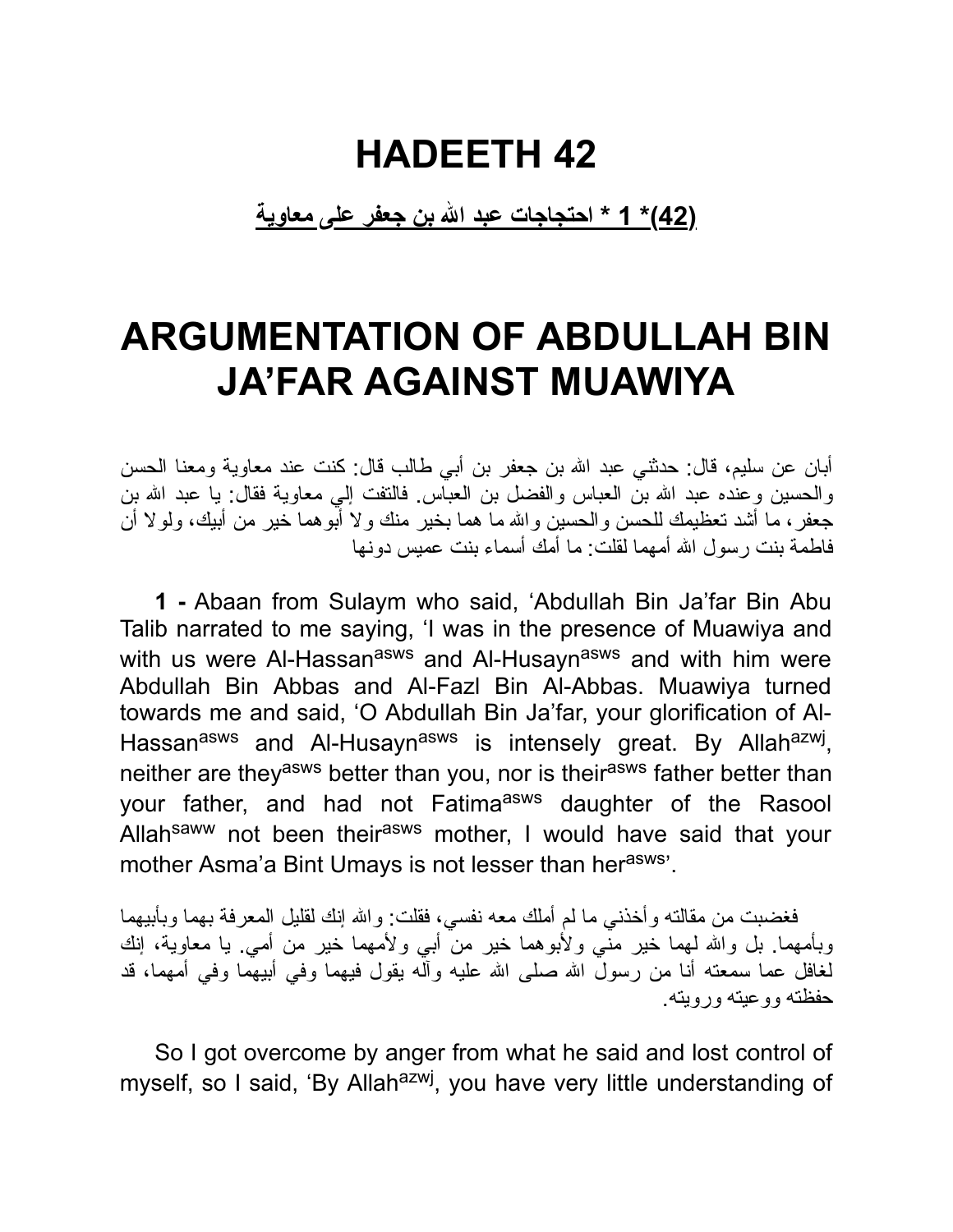them both<sup>asws</sup> and their<sup>asws</sup> father<sup>asws</sup>. But, by Allah<sup>azwj</sup>, they<sup>asws</sup> are both better than me, and their<sup>asws</sup> father<sup>asws</sup> is better than my father, and their<sup>asws</sup> mother is better than my mother. O Muawiya, you are oblivious of what I heard from the Rasool Allah<sup>saww</sup> saying regarding them<sup>asws</sup> both, and regarding their<sup>asws</sup> father<sup>asws</sup>, and regarding their<sup>asws</sup> mother<sup>asws</sup>. I have memorised it, and deliberated upon it, and reported it'.

قال معاویة: هات ما سمعت - وفي مجلسه الحسن والحسین وعبد االله بن عباس والفضل بن عباس وابن أبي لهب - فواالله ما أنت بكذاب ولا متهم. فقلت: إنه أعظم مما في نفسك. قال: وإن كان أعظم من أحد وحراء جمیعا، فلست أبالي إذا لم یكن في المجلس أحد من أهل الشام وإذ قتل االله صاحبك وفرق جمعكم وصار الأمر في أهله ومعدنه فحدثنا فإنا لا نبالي ما قلتم ولا ما ادعیتم.

Muawiya said, 'Tell me what you have heard' – and in that sitting were Al-Hassan<sup>asws</sup>, and Al-Husayn<sup>asws</sup>, and Abdullah Bin Abbas, and Al-Fazl Bin Abbas, and a son of Abu Lahab<sup>la</sup> – 'for, by Allah<sup>azwj</sup>, you are not a liar nor have you ever been accused of it'.

So I said, 'It is greater than what you think it to be'. He said, 'And even if it is greater than Ohad and Hira (two mountains) put together. I don't care, for there is no one from the people of Syria in this gathering, and when Allah<sup>azwj</sup> killed your Master<sup>asws</sup>, and dispersed your community, Heazwj Made the command (Caliphate) to reach its rightful owner (Muawiya) and its place. So narrate to us, for we neither care about what you say, nor what allegations you make'.

#### **بنو أمیة الشجرة الملعونة في القرآن**

قلت: سمعت رسول الله صلى الله علیه وأله - وقد سئل عن هذه الآیة: (وما جعلنا الرؤیا التي أریناك إلا فتنة للناس والشجرة الملعونة في القرآن) - فقال: (إني رأیت اثني عشر رجلا من أئمة الضلالة یصعدون منبري وینزلون، یردون أمتي على أدبارهم القهقرى. فیهم رجلان من حیین من قریش مختلفین تیم وعدي، وثلاثة من بني أمیة، وسبعة من ولد الحكم بن أبي العاص). وسمعته یقول: (إن بني أبي العاص إذا بلغوا ثلاثین رجلا جعلوا كتاب االله دخلا وعباد االله خولا ومال االله دولا).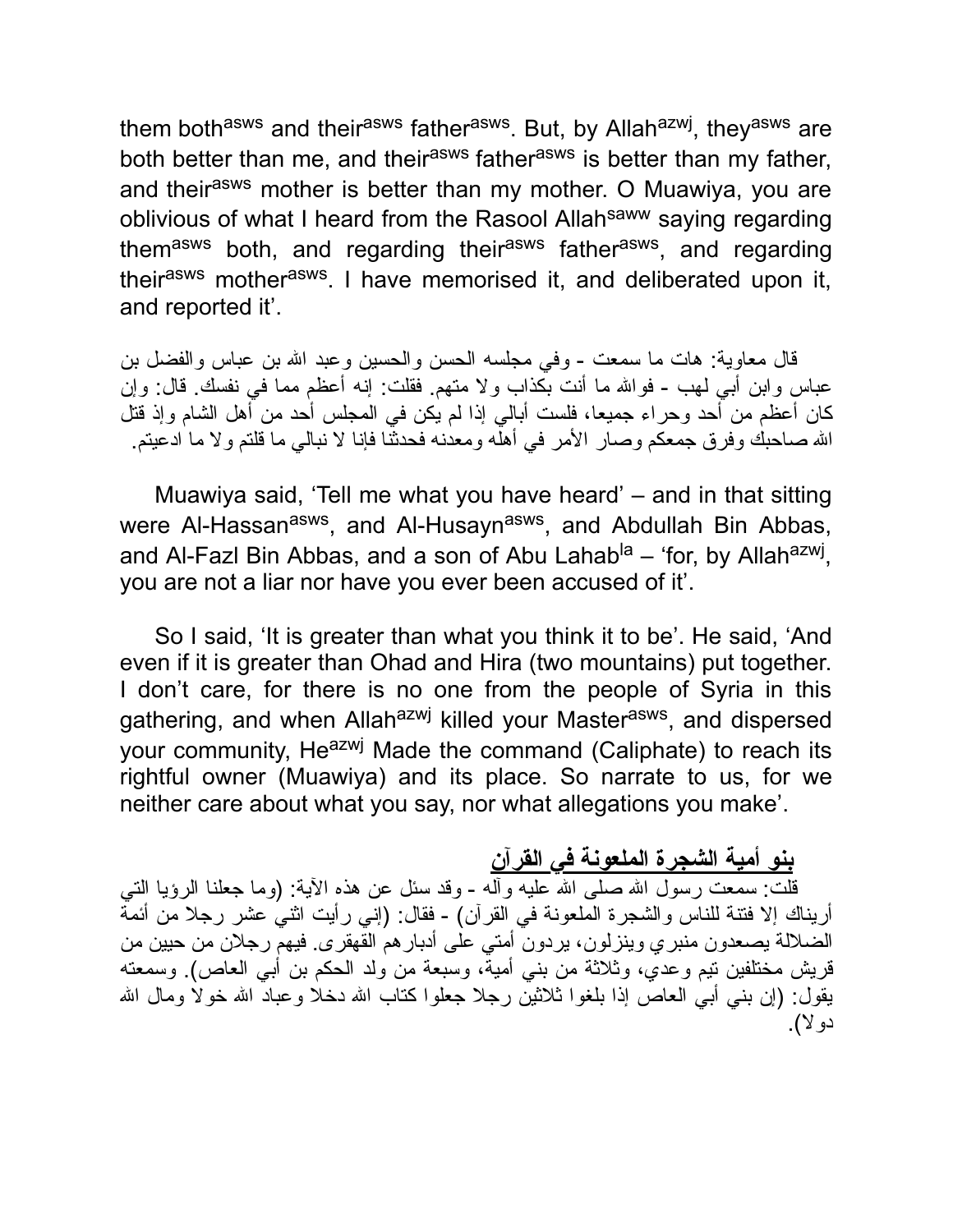## **The Clan of Umayya is the accursed tree (referred to) in the Quran**

I said, 'I heard the Rasool Allah<sup>saww</sup> – and he<sup>saww</sup> had been asked about this Verse *"[17:60] and We did not make the vision which We showed you but a triAl-for men and the cursed tree in the Quran as well"* – so he<sup>saww</sup> said: 'I<sup>saww</sup> saw twelve men from the imams of misguidance ascending upon mysaww Pulpit and descending, reverting my<sup>saww</sup> community backwards upon its heels. Among them were two men from two different tribes from Qureish, Taym (Abu Bakr's tribe) and Ady (Umar's tribe), and three from the Clan of Umayya, and seven from the sons of Al-Hakam Bin Abu Al-A'as). And I heard him<sup>saww</sup> saying that: 'When the sons of Abu Al-A'as reach to thirty men, they will take the Book of Allahazwj to deceive by it, and the servants of Allah<sup>azwj</sup> as their followers, and the wealth of Allah<sup>azwj</sup> for their own'.

**نص رسول االله صلى االله علیه وآله على الأئمة الاثني عشر علیهم السلام** یا معاویة، إني سمعت رسول االله صلى االله علیه وآله یقول - وهو على المنبر وأنا بین یدیه وعمر بن أبي سلمة وأسامة بن زید وسعد بن أبي وقاص وسلمان الفارسي وأبو ذر والمقداد والزبیر بن العوام - وهو یقول: (ألست أولى بالمؤمنین من أنفسهم)؟ فقلنا: بلى، یا رسول االله. قال: (ألیس أزواجي أمهاتكم)؟ قلنا: بلى، یا رسول االله. قال: (من كنت مولاه فعلي مولاه - وضرب بیدیه على منكب علي علیه السلام - اللهم وال من والاه وعاد من عاداه).

# **Text of the Rasool Allah saww of the twelve Imams asws**

O Muawiya, I heard the Rasool Allah<sup>saww</sup> saying – and he<sup>saww</sup> was upon the Pulpit, and I was in front of him<sup>saww</sup>and so was Umar Bin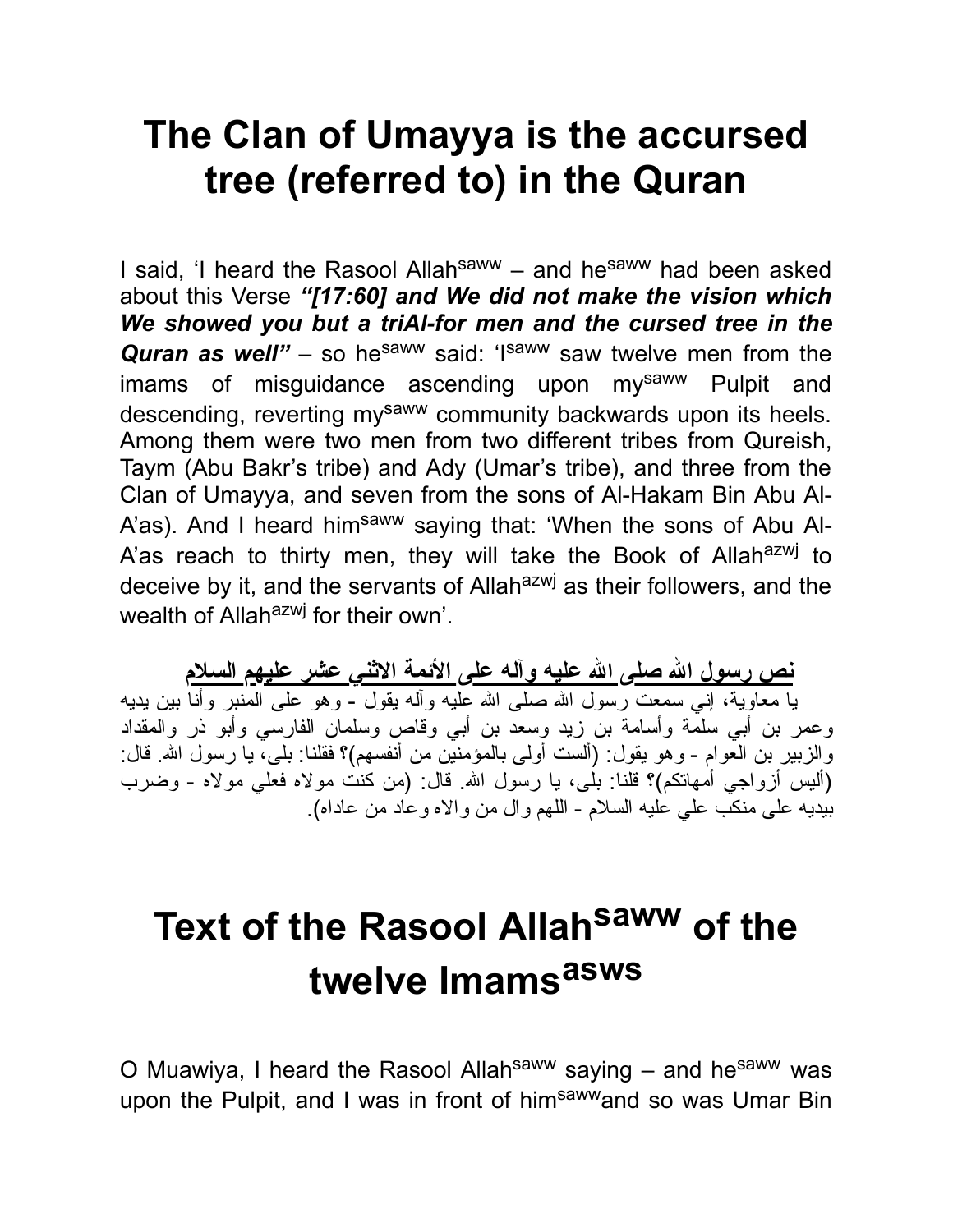Abu Salma, and Usama Bin Zayd, and Sa'ad Bin Abi Waqaas, and Salman Al-Farsy<sup>ar</sup>, and Abu Dharr<sup>ar</sup>, and Al-Miqdad<sup>ar</sup> and Al-Zubayr Bin Al-Awaam – and he<sup>saww</sup> said: 'Am I<sup>saww</sup> not higher to the believers than their own selves?' So we said, 'Yes, O Rasool Allah<sup>saww</sup>'. He<sup>saww</sup>: 'Are not my<sup>saww</sup> wives as your mothers?' We said, 'Yes, O Rasool Allah<sup>saww</sup>'. He<sup>saww</sup> said: 'The one whose 'Mola' Master Isaww was, so Aliaswsis his 'Mola' Master' – and he<sup>saww</sup> struck his<sup>saww</sup> hand upon the shoulder of Ali<sup>asws</sup> – 'Our Allah<sup>azwj</sup>, Befriend the one who befriends him<sup>asws</sup> and be an Enemy to the one who inimical to him<sup>asws</sup>.

(أیها الناس، أنا أولى بالمؤمنین من أنفسهم، لیس لهم معي أمر. وعلي من بعدي أولى بالمؤمنین من أنفسهم، لیس لهم معه أمر. ثم ابني الحسن من بعد أبیه أولى بالمؤمنین من أنفسهم لیس لهم معه أمر. ثم ابني الحسین من بعد أخیه أولى بالمؤمنین من أنفسهم لیس لهم معه أمر).

O you people! Isaww am higher to the believer than their own selves, they do not have (a say) with mesaww in the command, and Ali<sup>asws</sup>, from after me<sup>saww</sup> is higher to the believers than their own selves, there is not for them (a say) in the command with him<sup>asws</sup>. Then my<sup>saww</sup> son<sup>asws</sup> Al-Hassan<sup>asws</sup> from after his<sup>asws</sup> father<sup>asws</sup>is higher to the believers than their own selves, there is not for them (a say) in the command with him<sup>asws</sup>. Then my<sup>saww</sup> son<sup>asws</sup> Al-Husayn<sup>asws</sup> from after his<sup>asws</sup> brother<sup>asws</sup> is higher to the believers than their own selves, there is not for them (a say) in the command with himasws'.

**إخبار رسول االله صلى االله علیه وآله عن شهادة نفسه والأئمة علیهم السلام** ثم عاد صلى االله علیه وآله فقال: (أیها الناس، إذا أنا استشهدت فعلي أولى بكم من أنفسكم، فإذا استشهد علي فابني الحسن أولى بالمؤمنین منهم بأنفسهم، فإذا استشهد ابني الحسن فابني الحسین أولى بالمؤمنین منهم بأنفسهم، فإذا استشهد ابني الحسین فابني علي بن الحسین أولى بالمؤمنین منهم بأنفسهم لیس لهم معه أمر).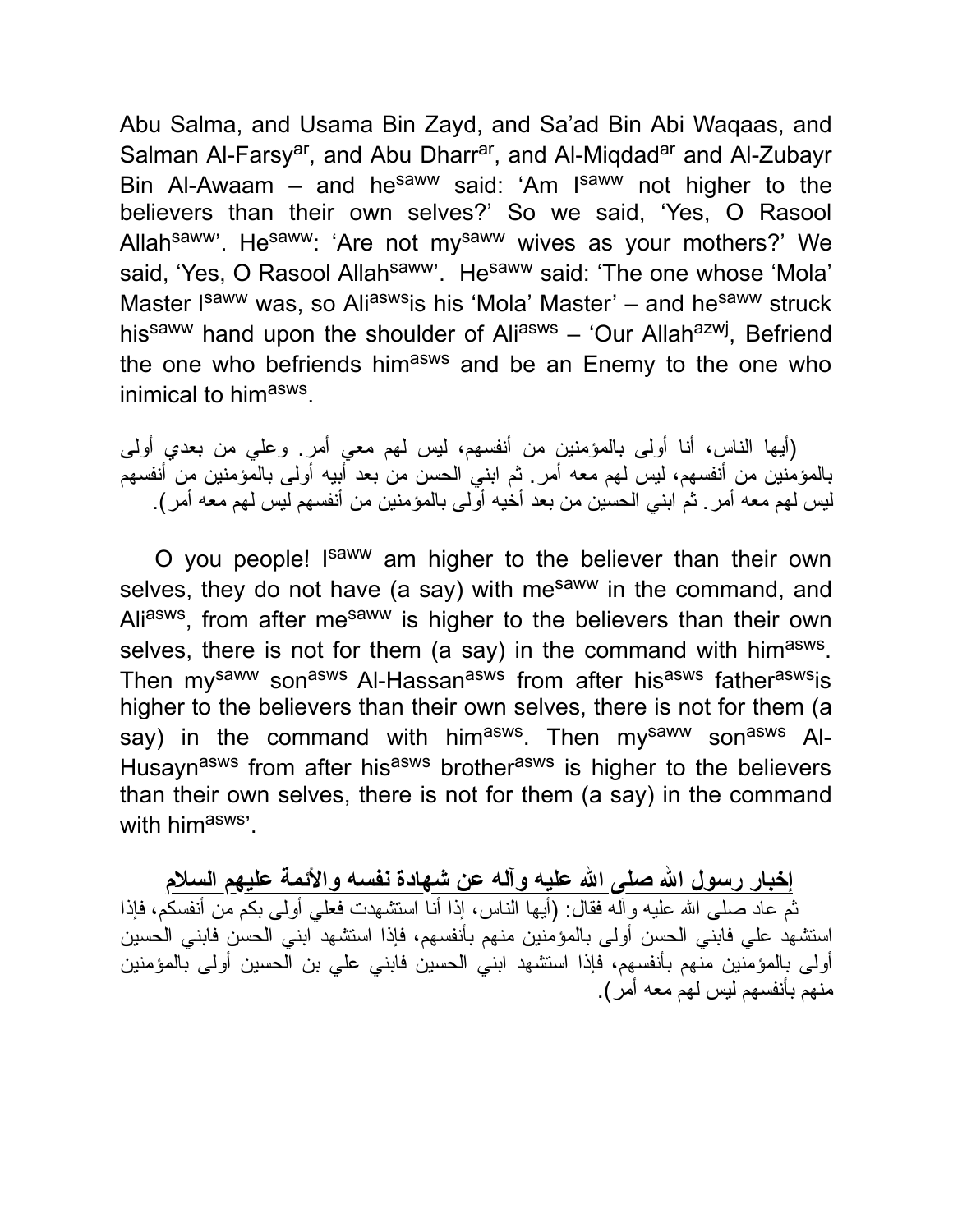# **News of the Rasool Allah saww of martyrdom for himself saww and for the Imams asws**

Then the Rasool Allah<sup>saww</sup> reiterated, so he<sup>saww</sup> said: 'O you people! When I<sup>saww</sup> am martyred, so Ali<sup>asws</sup> is higher to the believers than their own selves. When Aliasws is martyred, so mysaww sonasws Al-Hassan<sup>asws</sup> is higher to the believers than their own selves. When Al-Hassan<sup>asws</sup> is martyred, so my<sup>saww</sup> son<sup>asws</sup> Al-Husayn<sup>asws</sup> is higher to the believers than their own selves. When my<sup>saww</sup> son<sup>asws</sup> Al-Husayn<sup>asws</sup> is martyred, so my<sup>saww</sup> son Ali<sup>asws</sup> Bin Al-Husayn<sup>asws</sup> is higher to the believers than their own selves. There is not for anyone (a say) with them<sup>asws</sup> in the command'.

ثم أقبل على علي علیه السلام فقال: (یا علي، إنك ستدركه فاقرأه عني السلام. فإذا استشهد فابنه محمد أولى بالمؤمنین منهم بأنفسهم، وستدركه أنت یا حسین فاقرأه مني السلام. ثم یكون في عقب محمد رجال واحد بعد واحد ولیس لهم معهم أمر). ثم أعادها ثلاثا ثم قال: (ولیس منهم أحد إلا وهو أولى بالمؤمنین منهم بأنفسهم لیس معه أمر، كلهم هادون مهتدون تسعة من ولد الحسین).

Then he<sup>saww</sup> turned towards Ali<sup>asws</sup>, so he<sup>saww</sup> said: 'O Ali<sup>asws</sup>, you<sup>asws</sup> will be seeing him<sup>asws</sup>, so convey my<sup>saww</sup> greetings to him<sup>asws</sup>. When he<sup>asws</sup> is martyred, so his<sup>asws</sup> son Muhammad<sup>asws</sup> is higher to the believers than their own selves, and you<sup>asws</sup> will be seeing him<sup>asws</sup>, O Husayn<sup>asws</sup>, so convey my<sup>saww</sup>greetings to him<sup>asws</sup>. Then there will be from the posterity of Muhammad<sup>asws</sup>, one man<sup>asws</sup> after another<sup>asws</sup>, and there will not be for anyone (a say) in the command with themasws'. Then hesaww reiterated it for a third time, then said: 'And there is none from among themasws except that heasws is higher to the believers than their own selves, and there is not for anyone (a say) in the command with them<sup>asws</sup>. All of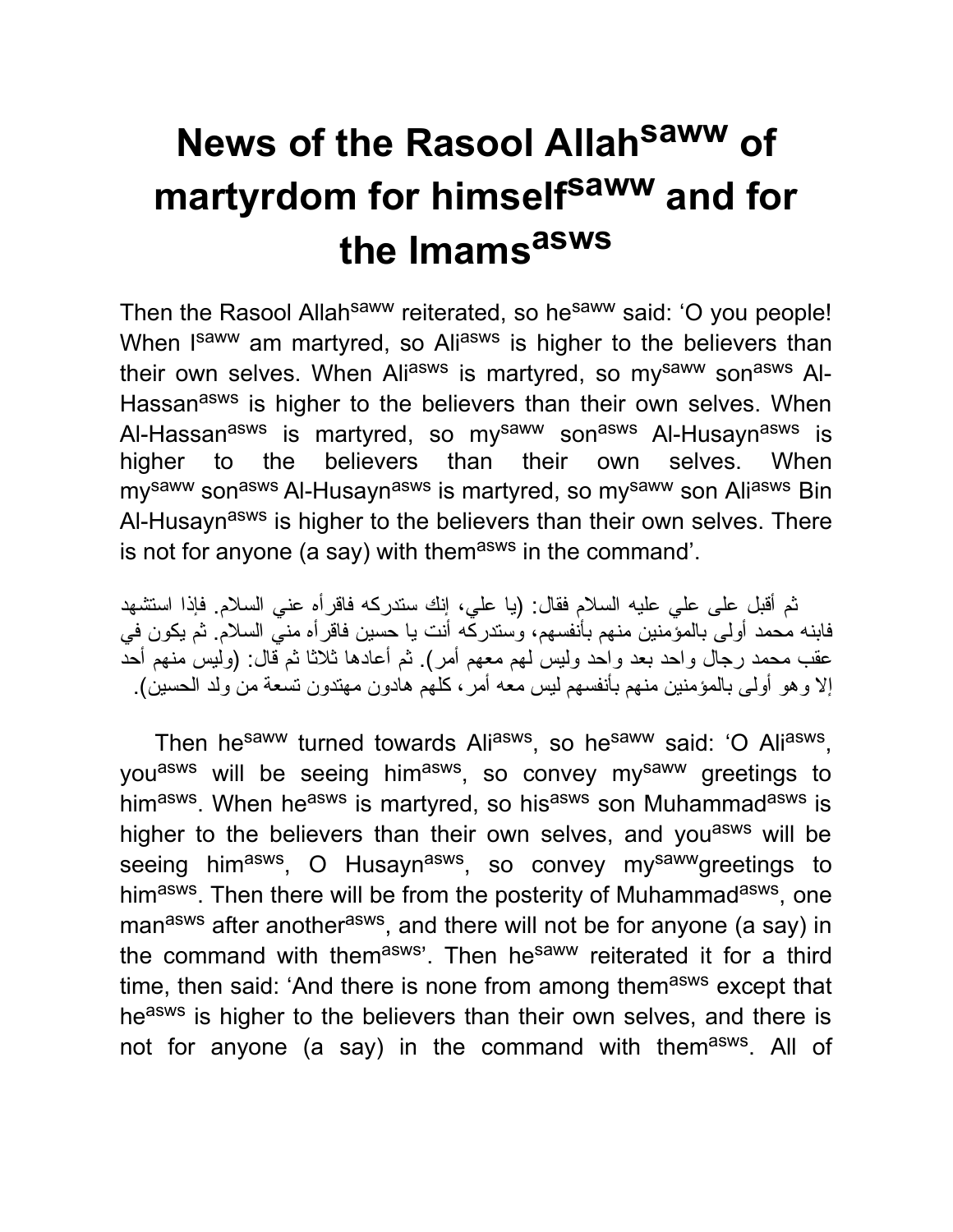themasws are guides and guided ones, nine from the sonsasws of Al-Husayn<sup>asws</sup>'.

فقام إلیه علي بن أبي طالب علیه السلام وهو یبكي، فقال: بأبي أنت وأمي یا نبي االله، أتقتل ؟ قال: (نعم، أهلك شهیدا بالسم، وتقتل أنت بالسیف وتخضب لحیتك من دم رأسك، ویقتل ابني الحسن بالسم، ویقتل ابني الحسین بالسیف، یقتله طاغي بن طاغي، دعي بن دعي، منافق بن منافق.

Aliasws Bin Abu Talibasws stood up, and heasws was weeping, and said: 'May my<sup>asws</sup> mother<sup>as</sup>, and my<sup>asws</sup>father<sup>as</sup> be sacrificed for you<sup>saww</sup>, O Prophet<sup>saww</sup> of Allah<sup>azwj</sup>, will you<sup>saww</sup> be martyred?' He<sup>saww</sup> said: 'Yes, I<sup>saww</sup> will be made a martyr by being poisoned, and you<sup>asws</sup> will be killed by the sword and your<sup>asws</sup> beard will be dyed from the blood of yourasws head, and mysaww son Al-Hassan<sup>asws</sup> will be killed by the poison, and my<sup>saww</sup> son<sup>asws</sup> Al-Husayn<sup>asws</sup> will be killed by the sword, and he<sup>asws</sup> will be killed by a tyrant son of a tyrant, one whose lineage is in doubt (Da'iy) son of one whose lineage is in doubt (Da'iy), a hypocrite son of a hypocrite'.

**هلاك أبي بكر وعمر وعثمان بتقریر معاویة** فقال معاویة: یابن جعفر، لقد تكلمت بعظیم ولئن كان ما تقول حقا لقد هلكت وهلك الثلاثة قبلي وجمیع من تولاهم من هذه الامة، ولقد هلكت أمة محمد وأصحاب محمد من المهاجرین والأنصار غیركم أهل البیت وأولیائكم وأنصاركم.

#### **Destruction of Abu Bakr, and Umar and Usmaan by the report of Muawiya**

So Muawiya said, 'O Ibn Ja'far, you have said a great saying, and if what you have said is true, then I am destroyed, and so have the three before me, and all the ones who befriended them from this community, and the community of Muhammad<sup>saww</sup> is destroyed, and the companions of Muhammadsaww from the Emigrants and the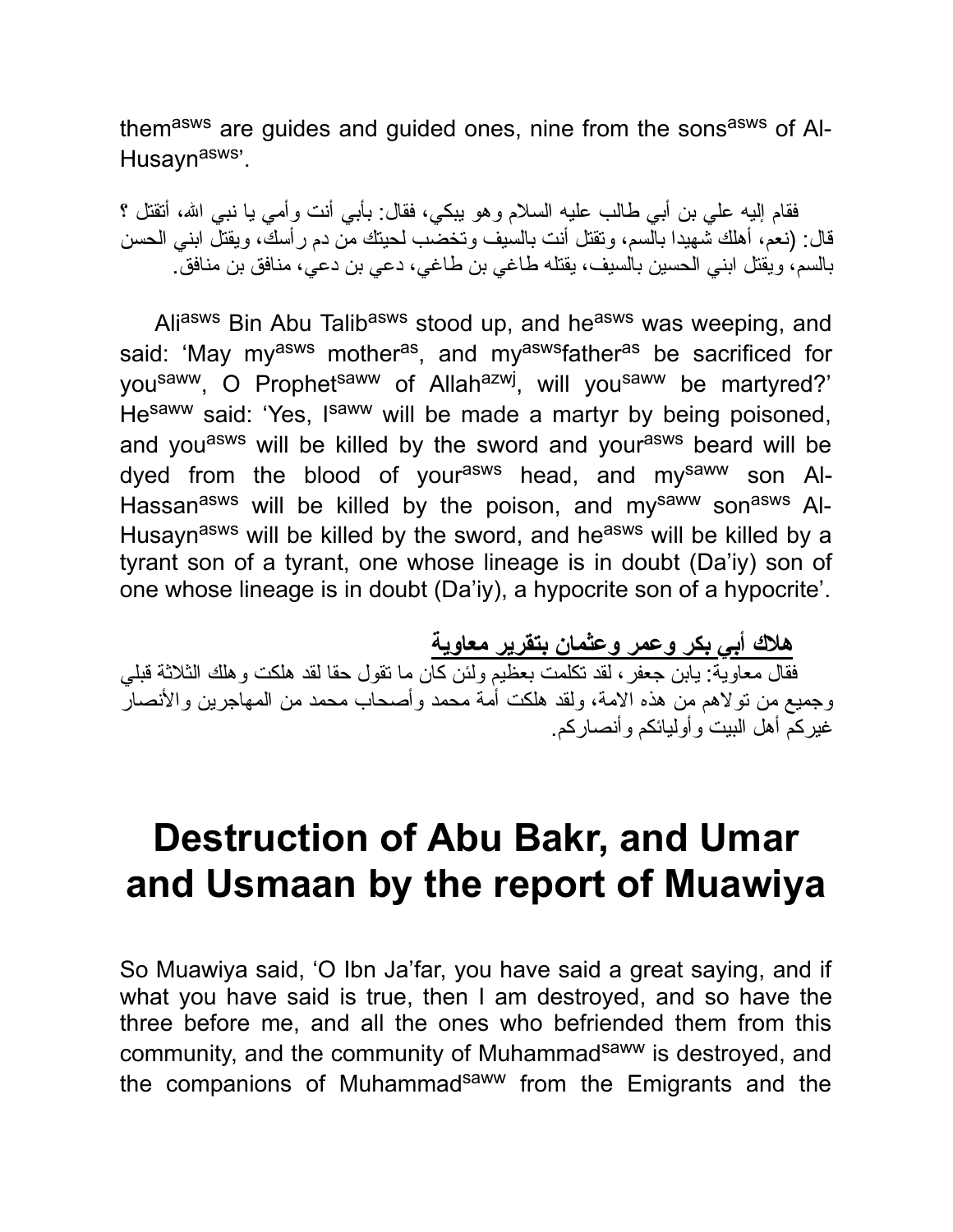Helpers, apart from you all, the People<sup>asws</sup> of the Household and yourasws friends, and yourasws helpers'.

فقلت: والله إن الذي قلت حق سمعته من رسول الله صلى الله علیه وآله. فقال معاویة: یا حسن ویا حسین ویابن عباس، ما یقول ابن جعفر ؟ فقال ابن عباس: إن لا تؤمن بالذي قال فأرسل إلى الذین سماهم فاسألهم عن ذلك.

So I said, 'By Allah<sup>azwj</sup>, this is the truth which I heard from the Rasool Allah<sup>saww</sup>'. Muawiya said, 'O Hassan<sup>asws</sup>, and O Husayn<sup>asws</sup>, and O Ibn Abbas, what is Ibn Ja'far saying?' Ibn Abbas said, 'If you do not believe what he said, send a message to the ones who have been named (who listeners to the Holy Prophet<sup>saww</sup>at that time), so ask them about that'.

فأرسل معاویة إلى عمر بن أبي سلمة وإلى أسامة بن زید فسألهما، فشهدا أن الذي قال عبد الله بن جعفر قد سمعناه مّن رسول اللهّ صلى الله علیه وآله كما سمعه. وكان هذا بالمدَّبنة أول سنة جمعت الامة على معاویة.

So Muawiya sent a message to Umar Bin Abu Salma, and to Usama Bin Zayd, so he asked them both. They both testified that what Abdullah Bin Ja'far had said, they had heard it from the Rasool Allahsaww, just as he had heard it. And this was in Al-Medina, in the first year that the community had gathered to Muawiya (his rule).

قال سلیم: وسمعت ابن جعفر یحدث بهذا الحدیث في زمان عمر بن الخطاب.

Sulaym said, 'And I heard Ibn Ja'far narrate this Hadeeth during the era of Umar Bin Al-Khattab'.

**الحجج المعصومین الأربعة عشر علیهم السلام** فقال معاویة: یابن جعفر، قد سمعناه في الحسن والحسین وفي أبیهما، فما سمعت في أمهما ؟ - ومعاویة كالمستهزء والمنكر .- فقلت: بلى، قد سمعت من رسول االله صلى االله علیه وآله یقول: (لیس في جنة عدن منزل أشرف ولا أفضل ولا أقرب إلى عرش ربي من منزلي. نحن فیه أربعة عشر انسانا، أنا وأخي علي وهو خیرهم وأحبهم إلي، وفاطمة وهي سیدة نساء أهل الجنة، والحسن والحسین وتسعة أئمة من ولد الحسین.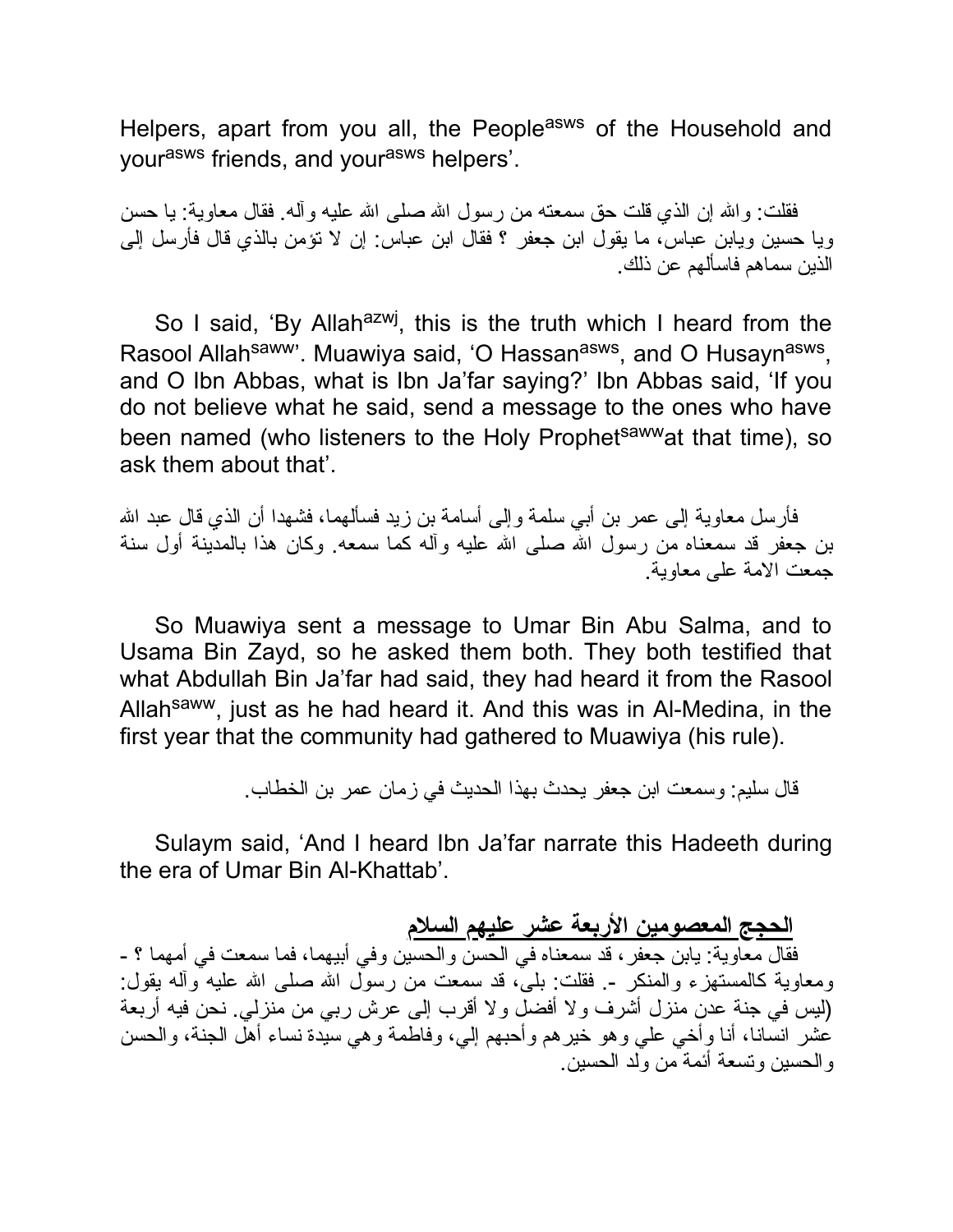## **The proof that the Infallibles asws are fourteen**

Muawiya said, 'O Ibn Ja'far, you have made us to listen regarding Al-Hassan<sup>asws</sup> and Al-Husayn<sup>asws</sup> and the father<sup>asws</sup> of these two<sup>asws</sup>, so what have you heard regarding the mother<sup>asws</sup> of these two<sup>asws</sup>?' – and Muawiya was like mocking and denying – so I said, 'Yes, I have heard from the Rasool Allah<sup>saww</sup> saying, 'There isn't in the Paradise any dwelling which is more prestigious, and more higher, and more closer to the Throne of my<sup>saww</sup> Lord<sup>azwj</sup> than my<sup>saww</sup> dwelling. We<sup>asws</sup> will be in it, fourteen human beings. I<sup>saww</sup>, and my<sup>saww</sup> brother<sup>asws</sup> Ali<sup>asws</sup>, and he<sup>asws</sup> is better than them<sup>asws</sup> and more beloved to me<sup>saww</sup> than them<sup>asws</sup>; and Fatima<sup>asws</sup>, and she<sup>asws</sup> is the Chieftess of the women of the Paradise: and Al-Hassan<sup>asws</sup>and Al-Husayn<sup>asws</sup>. , and nine Imams<sup>asws</sup> from the sons<sup>asws</sup> of Al-Husayn<sup>asws</sup>.

فنحن فیه أربعة عشر إنسانا في منزل واحد أذهب االله عنا الرجس وطهرنا تطهیرا، هداة مهدیین. أنا المبلغ عن االله وهم المبلغون عني وعن االله عز وجل. وهم حجج االله تبارك وتعالى على خلقه وشهدائه في أرضه وخزانه على علمه ومعادن حكمه. من أطاعهم أطاع االله ومن عصاهم عصــي الله.

So we<sup>asws</sup> will be fourteen human beings in one dwelling. Allah<sup>azwj</sup> has Kept away from us<sup>asws</sup> the impurities, and has Purified us with a thorough Purification, (we are the) guides and the guided ones. I<sup>saww</sup>am the preacher from Allah<sup>azwj</sup>, and they<sup>asws</sup> are the preachers from me<sup>saww</sup> and from Allah<sup>azwj</sup> Mighty and Majestic. And they<sup>asws</sup> are the Proofs of Allah<sup>azwj</sup> Blessed and High, over His<sup>azwj</sup> creatures, and are His<sup>azwj</sup>Witnesses in His<sup>azwj</sup> earth, and His<sup>azwj</sup> Treasurers for His<sup>azwj</sup> Knowledge, and the mines of His<sup>azwj</sup> Wisdom. The one who obeys them has obeyed Allah<sup>azwj</sup>, and the one who disobeys them<sup>asws</sup> has disobeyed Allah<sup>azwj</sup>.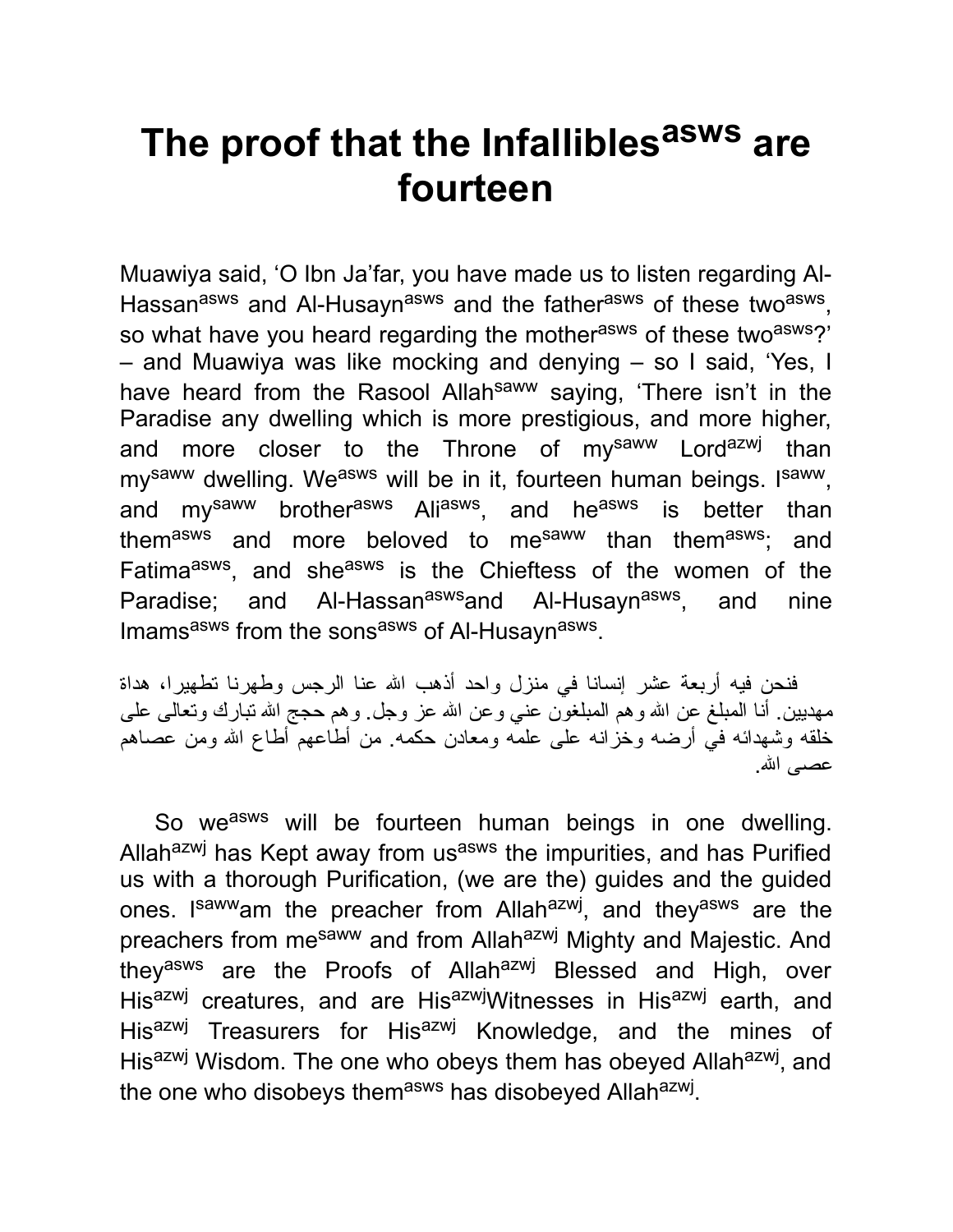لا تبقى الأرض طرفة عین إلا ببقائهم، ولا تصلح الأرض إلا بهم. یخبرون الامة بأمر دینهم وبحلالهم وحرامهم. یدلونهم على رضى ربهم وینهونهم عن سخطه بأمر واحد ونهي واحد، لیس فیهم اختلاف ولا فرقة ولا تنازع.

The earth will not remain without themasws even for the blink of an eye, and the earth will not be in a stable state except by them<sup>asws</sup>. They<sup>asws</sup> will be informing the community of the matters of their Religion, and what is Permissible for them and what is Prohibited for them. They<sup>asws</sup> will be giving proofs of that which Pleases their Lord<sup>azwj</sup> and they<sup>asws</sup> will be preventing them from that which Displeases Him<sup>azwj</sup>, by all of them<sup>asws</sup> issuing the same commands and same prohibitions. There will neither be any differences among themasws, nor any branches within themasws, nor any conflicts.

یأخذ آخرهم عن أولهم إملائي وخط أخي علي بیده، یتوارثونه إلى یوم القیامة. أهل الأرض كلهم في غمرة وغفلة وتیه وحیرة غیرهم وغیر شیعتهم وأولیائهم. لا یحتاجون إلى أحد من الامة في شیئ من أمر دینهم، والامة تحتاج إلیهم. وهم الذین عنى االله في كتابه وقرن طاعتهم بطاعته وطاعة رسوله فقال: (أطیعوا االله وأطیعوا الرسول واولى الأمر منكم).

The last of them<sup>asws</sup> will take from the first of them<sup>asws</sup>, my<sup>saww</sup> dictation put into writing by the hand of Ali<sup>asws</sup> by hisasws hand, which theyasws will be inheriting it up to the Day of Judgement. The people of the earth will all be engulfed in negligence, and wanderings and confusion. They<sup>asws</sup> will not be needy of anyone from the community with regards to anything from the commands of their Religion, and the community will be needy of themasws. And theyasws are the ones whom Allahazwj has Meant by in His<sup>azwj</sup> Book, and joined obedience to them<sup>asws</sup> as being obedience to Himazwj and the obedience to Hisazwj Messengersaww. So Heazwj Said: *"[Shakir 4:59] O you who believe! obey Allah and obey the Messenger and those in authority from among you."*

قال: فأقبل معاویة على الحسن والحسین وابن عباس والفضل بن عباس وعمر بن أبي سلمة وأسامة بن زید، فقال: كلكم على ما قال ابن جعفر ؟ فقالوا: نعم. قال: یا بني عبد المطلب، إنكم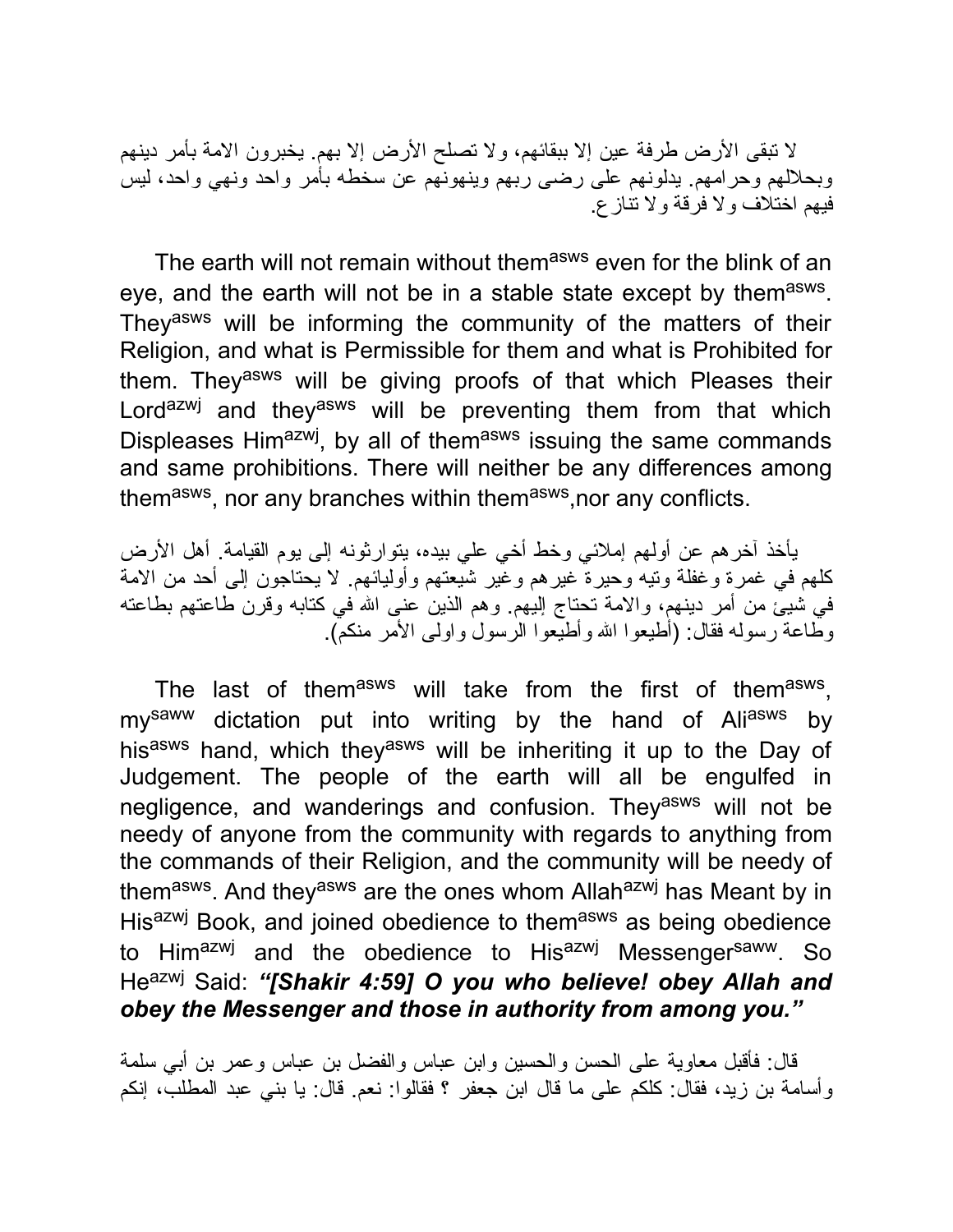لتدعون أمرا عظیما وتحتجون بحجج قویة إن كانت حقا. وإنكم لتضمرون على أمر تسرونه والناس عنه في غفلة عمیاء. ولئن كان ما تقولون حقا لقد هلكت الامة وارتدت عن دینها وتركت عهد نبینا غیركم أهل البیت ومن قال بقولكم فاولئك في الناس قلیل.

(Sulaym) said, 'Muawiya turned towards Al-Hassan<sup>asws</sup>, and Al-Husayn<sup>asws</sup>, and Ibn Abbas, and Al-Fazl Bin Abbas, and Umar Bin Abu Salma, and Usama Bin Zayd, so he said, 'Are you all (agreed) upon what Ibn Ja'far said?' They said, 'Yes'.

He (Muawiya) said, 'O sons of Abdul Muttalib, you are all calling to a great matter, and you are arguing by strong arguments, if it is true. And you are all harbouring a matter which you should veil it, as the people are, with regards to it, unaware of it and in (total) blindness. And if what you all are saying is true, the community has been destroyed, and has reneged (become Murtad) from its Religion, and has abandoned the oath of our Prophetsaww, apart from yourselves, the People<sup>asws</sup> of the Household, and the ones who say what you all are saying, for these ones are very few among the people'.

**\* 2 \* احتجاجات ابن عباس على معاویة**

فأقبل ابن عباس على معاویة فقال: قال االله عز وجل في كتابه: (وقلیل من عبادي الشكور) ، ویقول: (وما أكثر الناس ولو حرصت بمؤمنین)، ویقول: (إلا الذین آمنوا وعملوا الصالحات وقلیل ما هم) ، ویقول لنوح: (وما آمن معه إلا قلیل). وتعجب من ذلك یا معاویة ؟ وأعجب من أمرنا أمر بني إسرائیل. إن السحرة قالوا لفرعون: (اقض ما انت قاض إنما تقضي هذه الحیاة الدنیا إنا آمنا برب العالمین). فآمنوا بموسى وصدقوه واتبعوه.

## **2 – Argumentations of Ibn Abbas against Muawiya**

Ibn Abbas turned towards Muawiya. He said, 'Allah<sup>azwj</sup> Mighty and Majestic has Said in His<sup>azwj</sup> Book "[34:13] and very few of My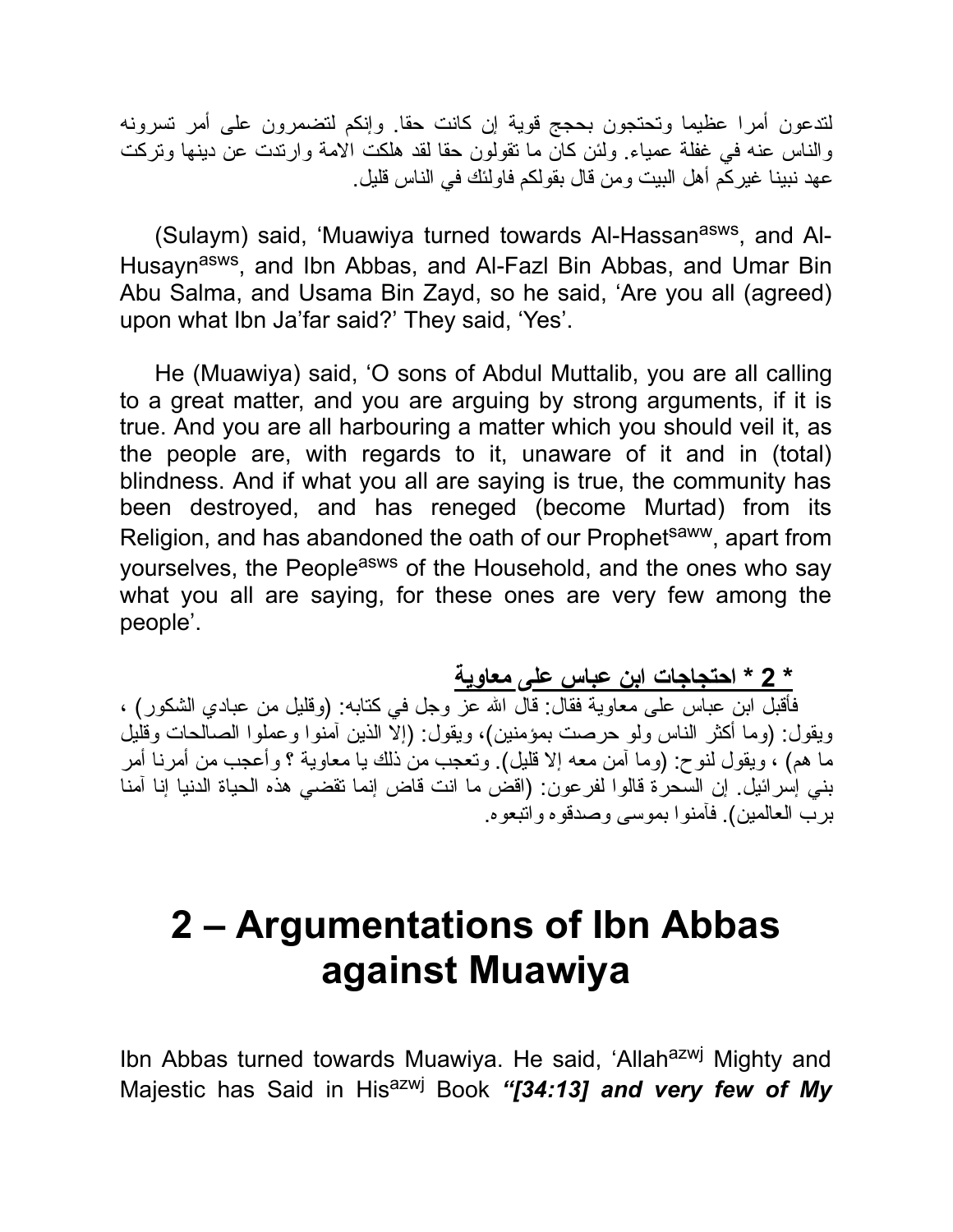*servants are grateful."*, and Heazwj Said *"[12:103] And most men will not believe though you desire it eagerly"*, and Heazwj Said *"[38:24] except those who believe and do good, and very few are they"*, and He<sup>azwj</sup> Said for Noah<sup>as</sup> "[11:40] And but a *few were they who believed with him."*. And are you surprised from that, O Muawiya?'

And stranger than our affair is the affair of the Children of Israel. The magicians said to Pharaoh<sup>la</sup>"[20:72] They said: We do not *prefer you to what has come to us of clear arguments and to He Who made us, therefore decide what you are going to decide; you can only decide about this world's life".*So they believed in Musa<sup>as</sup> and ratified him<sup>as</sup> and followed him<sup>as</sup>.

فسار بهم وبمن تبعه من بني إسرائیل فأقطعهم البحر وأراهم الأعاجیب وهم یصدقون به وبالتوراة یقرون له بدینه، فمر بهم على قوم یعبدون أصناما لهم، فقالوا: (یا موسى اجعل لنا إلها كما لهم آلهة) ، ثم اتخذوا العجل فعكفوا علیه جمیعا غیر هارون وأهل بیته، وقال لهم السامري: (هذا إلهكم وإله موسى)، ثم قال لهم بعد ذلك: (ادخلوا الأرض المقدسة التي كتب االله لكم).

So he<sup>as</sup> left with them, and with the ones who followed him<sup>as</sup> from the Children of Israel. He<sup>saww</sup> split the sea for them and showed them wonders, and they ratified him<sup>as</sup> and the Torah, and accepted his<sup>as</sup> Religion. So he<sup>as</sup> passed with them by a people who were worshipping the idols that they had with them. So they said,*"[7:138] O Musa! make for us a god as they have (their) gods"*, so they devoted themselves to these apart from Haroun<sup>as</sup> and the People of his<sup>as</sup> Household, and Samiri<sup>la</sup> said to them "[20:88] This is your *god and the god of Musa*", then he<sup>as</sup> said to them after that "[5:21] *O my people! enter the holy land which Allah has prescribed for you"*.

فكان من جوابهم ما قص االله في كتابه: (إن فیها قوما جبارین وإنا لن ندخلها حتى یخرجوا منها، فإن یخرجوا منها فإنا داخلون)، حتى قال موسى: (رب إني لا املك إلا نفسي وأخي فافرق بیننا وبین القوم الفاسقین)، ثم قال: (فلا تأس على القوم الفاسقین). فاحتذت هذه الامة ذلك المثال سواء.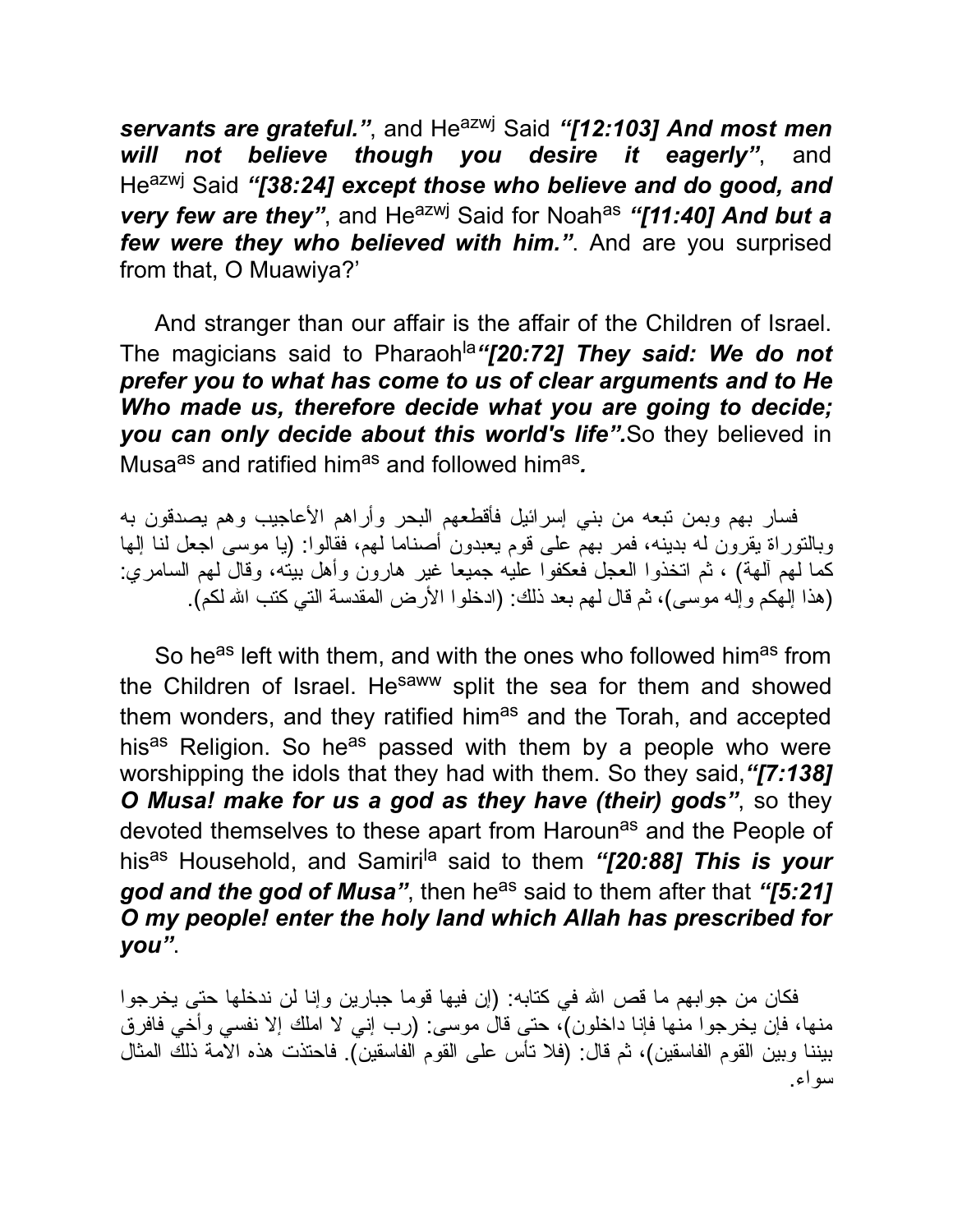From their answers is what story Allah<sup>azwj</sup> has in His<sup>azwj</sup> Book: "[5:22] They said: O Musa! surely there is a strong *race in it, and we will on no account enter it until they go out from it, so if they go out from it, then surely we will enter",* to the extent that Musa<sup>as</sup> said: "[5:25] He said: My Lord! Surely I have *no control (upon any) but my own self and my brother; therefore make a separation between us and the nation of transgressors.",* then Heazwj Said: *"[Shakir 5:26] therefore do not grieve for the nation of transgressors".* So this community followed that example exactly**.**

وقد كانت لهم فضائل وسوابق مع رسول االله صلى االله علیه وآله ومنازل منه قریبة، ومقرین بدین محمد والقرآن حتى فارقهم نبیهم فاختلفوا وتفرقوا وتحاسدوا وخالفوا إمامهم وولیهم حتى لم یبق منهم على ما عاهدوا علیه نبیهم غیر صاحبنا الذي هو من نبینا بمنزلة هارون من موسى ونفر قلیل لقوا الله عزوجل على دینهم وایمانهم، ورجع الاخرون القهقرى على أدبارهم، كما فعل أصحاب موسى علیه السلام باتخاذهم العجل وعبادتهم إیاه وزعمهم أنه ربهم وإجماعهم علیه غیر هارون وولده ونفر قلیل من أهل بیته.

And there are for them<sup>asws</sup> virtues and precedents with the Rasool Allah<sup>saww</sup> and status of being near him<sup>saww</sup>, and they had accepted the Religion of Muhammadsaww and the Quran until they were separated from their Prophet<sup>saww</sup>. So they differed, and separated, and were envious of and opposed to their Imams<sup>asws</sup> and their<sup>asws</sup> friends until there did not remain from them upon what their Prophet<sup>saww</sup> had covenanted with them apart from our Masterasws who was of the status from him<sup>saww</sup> which Haroun<sup>as</sup> had with Musa<sup>as</sup>, and a very small number who met Allah<sup>azwj</sup> Mighty and Majestic whilst being upon their<sup>asws</sup>Religion and having believed in them<sup>asws</sup>, and the others returned, having turned backwards upon their heels, just as the companions of Musa<sup>as</sup> had done by taking to the calf and their worshipping it, and they were alleging that this was their Lord<sup>azwj</sup>, they had gathered to it apart from Haroun<sup>as</sup>, and his<sup>as</sup> children, and a very small number from the people of his<sup>as</sup> Household.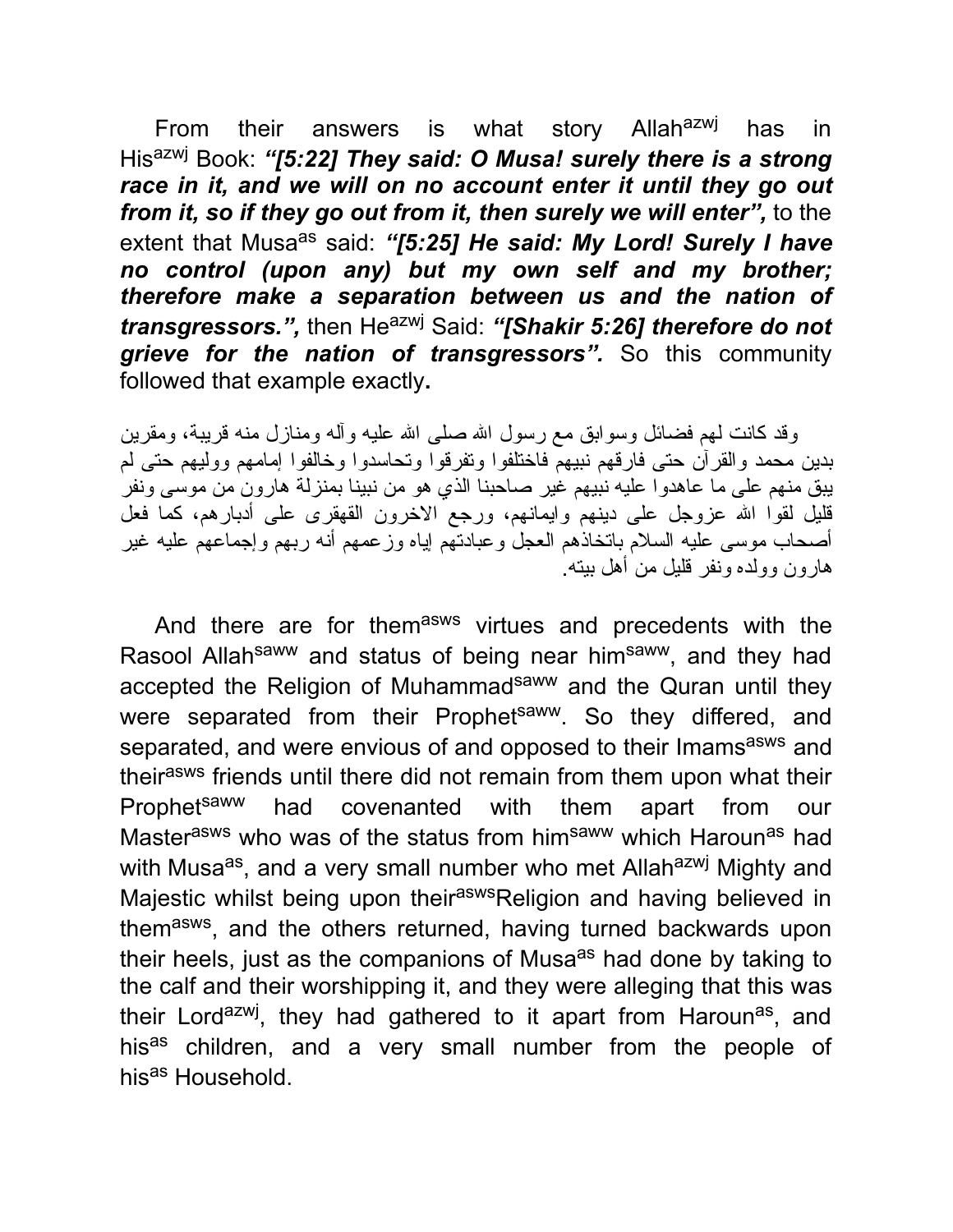ونبینا صلَّى الله علیه وآله قد نصب لامته أفضل الناس وأولاهم وخیرهم بغدیر خم وفي غیر موطن. واحتج علیهم به وأمرهم بطاعته، وأخبرهم أنه منه بمنزلة هارون من موسى، وأنه ولي كل مؤمن بعده، وأن كل من كان هو ولیه فعلي ولیه ومن كان هو أولى به من نفسه فعلي أولى به من نفسه، وأنه خلیفته فیهم ووصیه، وأن من أطاعه أطاع االله ومن عصاه عصى االله ومن والاه والى االله ومن عاداه عادى االله. فأنكروه وجهلوه وتولوا غیره.

And our Prophet<sup>saww</sup> had nominated for the community, the most preferable of the people, and the highest of them, and the best of them at Ghadeer Khumm and at another place. And he<sup>saww</sup> argued against them by him<sup>asws</sup> and ordered to be obedient to him<sup>asws</sup>, and informed them and he<sup>asws</sup> is from him<sup>saww</sup> of the status which Haroun<sup>as</sup> had from Musa<sup>as</sup>, and he<sup>asws</sup> is the Guardian of every believer after him<sup>saww</sup>, and that the one whose Guardian he<sup>saww</sup> was, so Aliasws is his Guardian, and the one to whom he<sup>saww</sup> was higher to than this own self, so Aliasws is higher to him than his own self, and that he<sup>asws</sup> is his<sup>as</sup> Caliph among them and his<sup>saww</sup> successor<sup>asws</sup>, and that the one who obeys him<sup>asws</sup> has obeyed Allah<sup>azwj</sup>, and the one who disobeys him<sup>asws</sup> has disobeyed Allah<sup>azwj</sup>, and the one who befriends him<sup>asws</sup> will be befriended by Allah<sup>azwj</sup>, and the one who is an enemy to him<sup>asws</sup>, Allah<sup>azwj</sup> will be an Enemy to him. So they denied him<sup>asws</sup>, and were ignorant, and turned away to others'.

**رسول االله صلى االله علیه وآله لم یرض بانتخاب الناس في الخلافة**

یا معاویة، أما علمت أن رسول االله صلى االله علیه وآله حین بعث إلى مؤتة أمر علیهم جعفر بن أبي طالب، ثم قال: (إن هلك جعفر بن أبي طالب فزید بن حارثة، فإن هلك زید فعبداالله بن رواحةٌ)، ولم یرض لهم أن یختاروا لأنفسهم، أفكان یترك أمته لا یبین لهم خلیفته فیهم ؟ بلي والله، ما تركهم في عمیاء ولا شبهة، بل ركب القوم ما ركبوا بعد البینة وكذبوا على رسول االله صلى االله علیه وآله فهلكوا وهلك من شایعهم وضلوا وضل من تابعهم، فبعدا للقوم الظالمین. فقال معاویة: یابن عباس، إنك لتتفوه بعظیم، والاجتماع عندنا خیر من الاختلاف، وقد علمت أن الامة لم تستقم على صاحبك.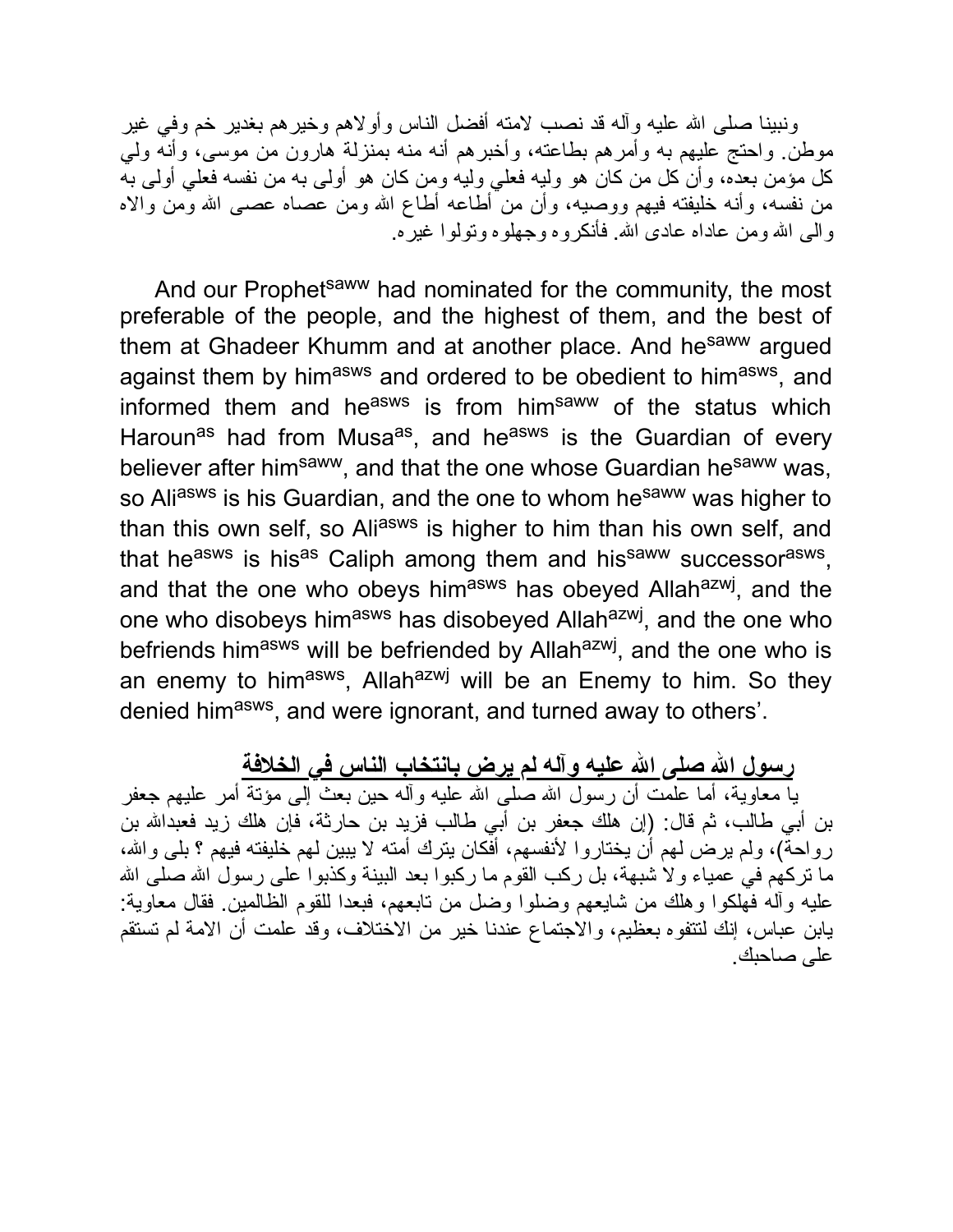## **The Rasool Allah saww was not happy with the selection of the people regarding the Caliphate**

O Muawiya, do you know that when the Rasool Allah<sup>saww</sup> sent (an army) to Mu'ta, ordered their commander to be Ja'far Bin Abu Talib<sup>as</sup>, then said: 'If Ja'far Bin Abu Talib<sup>as</sup> dies, so it will be Zayd Bin Harisa, and if Zayd dies, so it will be Abdullah Bin Rawaahat', and hesaww was not happy for them to chose for themselves, so how can hesaww leave the community without having explained to them who their Caliph would be? Yes, by Allah<sup>azwj</sup>, he<sup>saww</sup> did not leave them in darkness or in confusion, but the people rode upon what they rode upon after the proof, and they lied against the Rasool Allah<sup>saww</sup>.

So they perished, and the ones who followed them also perished, and they went astray and the one who followed them went astray, so the unjust people became remote'. Muawiya said, 'O Ibn Abbas, you are uttering great things, and getting together with us would be better than the differing, and you know that the community was not steadfast with your Masterasws'.

فقال ابن عباس: إني سمعت رسول الله صلى الله علیه وآله یقول: (ما اختلف أمة بعد نبیها إلا ظهر أهل باطلها على أهل حقها)، وإن هذه الامة اجتمعت على أمور كثیرة لیس بینها اختلاف ولا منازعة ولا فرقة: شهادة أن لا إله إلا الله وأن محمدا رسول الله والصلوات الخمس والزكاة المفروضة وصوم شهر رمضان وحج البیت وأشیاء كثیرة من طاعة االله، واجتمعوا على تحریم الخمر والزنا والسرقة وقطع الأرحام والكذب والخیانة وأشیاء كثیرة من معاصي االله.

Ibn Abbas said, 'I heard the Rasool Allah<sup>saww</sup> say: 'No community has differed after its Prophet<sup>as</sup> except that its people of falsehood overcame its people of truth', and this community is united upon many matters in which there are no differences among them, nor any dispute or sects – testifying that there is no god but Allah<sup>azwj</sup> and that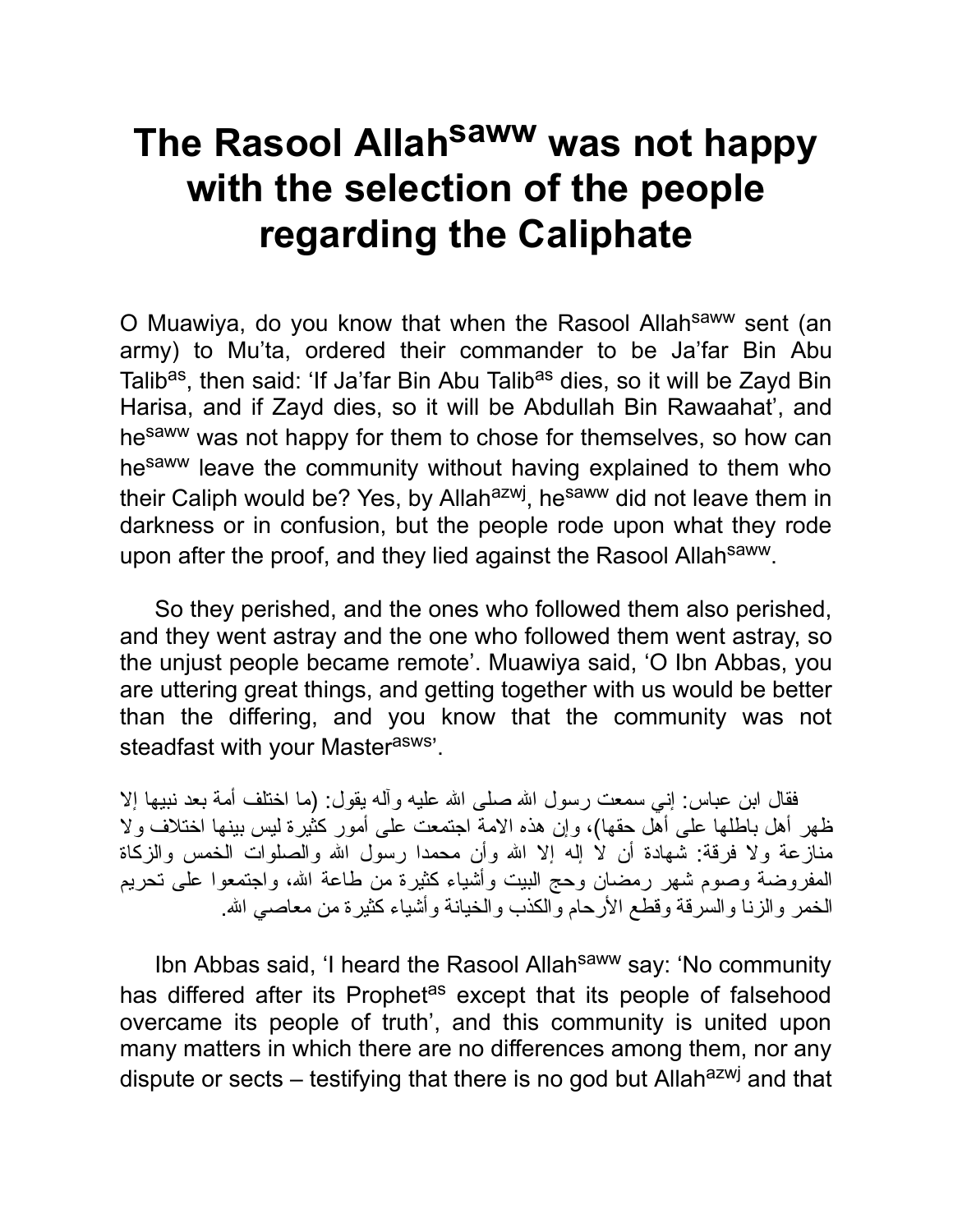Muhammad<sup>saww</sup> is the Rasool Allah<sup>saww</sup>, and the five Prayers, and the Zakaat, and the obligations, and Fasting in the Month of Ramadhan, and Pilgrimage of the House, and many things from the obedience to Allah<sup>azwj</sup>, and they are united upon the prohibition of the intoxicants, and the adultery, and the theft, and cutting off of relationships, and the lies, and the betrayal, and many things from the disobedience to Allah<sup>azwj</sup>.

واختلفت في شیئین: أحدهما اقتتلت علیه وتفرقت فیه وصارت فرقا یلعن بعضها بعضا ویبرء بعضها من بعض، والثاني لم تقتتل علیه ولم تتفرق فیه ووسع بعضهم فیه لبعض وهو كتاب االله وسنة نبیه، وما یحدث زعمت أنه لیس في كتاب االله ولا سنة نبیه.

And they have differed in two different ways: On the first, they killed each other over it, and separated into sects with regards to it and they became so that some of them cursed some others and kept away from them; whereas on the second, they did not kill each other over it, and did not separate with regards to it, and some of them gave leeway to some others with regards to it, and this is the Book of Allahazwj and the Sunnah of Hisazwj Prophetsaww, and what events were newly occurring, they thought that these are neither in the Book of Allah<sup>azwj</sup> nor in the Sunnah of His<sup>azwj</sup> Prophet<sup>saww</sup>.

وأما الذي اختلفت فیه وتفرقت وتبرأت بعضها من بعض فالملك والخلافة زعمت أنها أحق بهما من أهل بیت نبي االله صلى االله علیه وآله. فمن أخذ بما لیس فیه بین أهل القبلة اختلاف ورد علم ما اختلفوا فیه إلى الله فقد سلم ونجا من النار ولم یسأله الله عما أشكل علیه من الخصلتین اللتین اختلفت فیهما. ومن وفقه االله ومن علیه ونور قلبه وعرفه ولاة الأمر ومعدن العلم أین هو، فعرف ذلك كان سعیدا ولله ولیا. وكان نبي الله صلى الله علیه وأله یقول: (رحم الله عبدا قال حقا فغنم، أو سكت فسلم).

And as for that which they differed with regards to it, and separated for it, and some of them kept away from some others, so it is the kingdom and the Caliphate. They thought that they are more deserving of these two than the People<sup>asws</sup> of the Household of the Prophet<sup>saww</sup> of Allah<sup>azwj</sup>.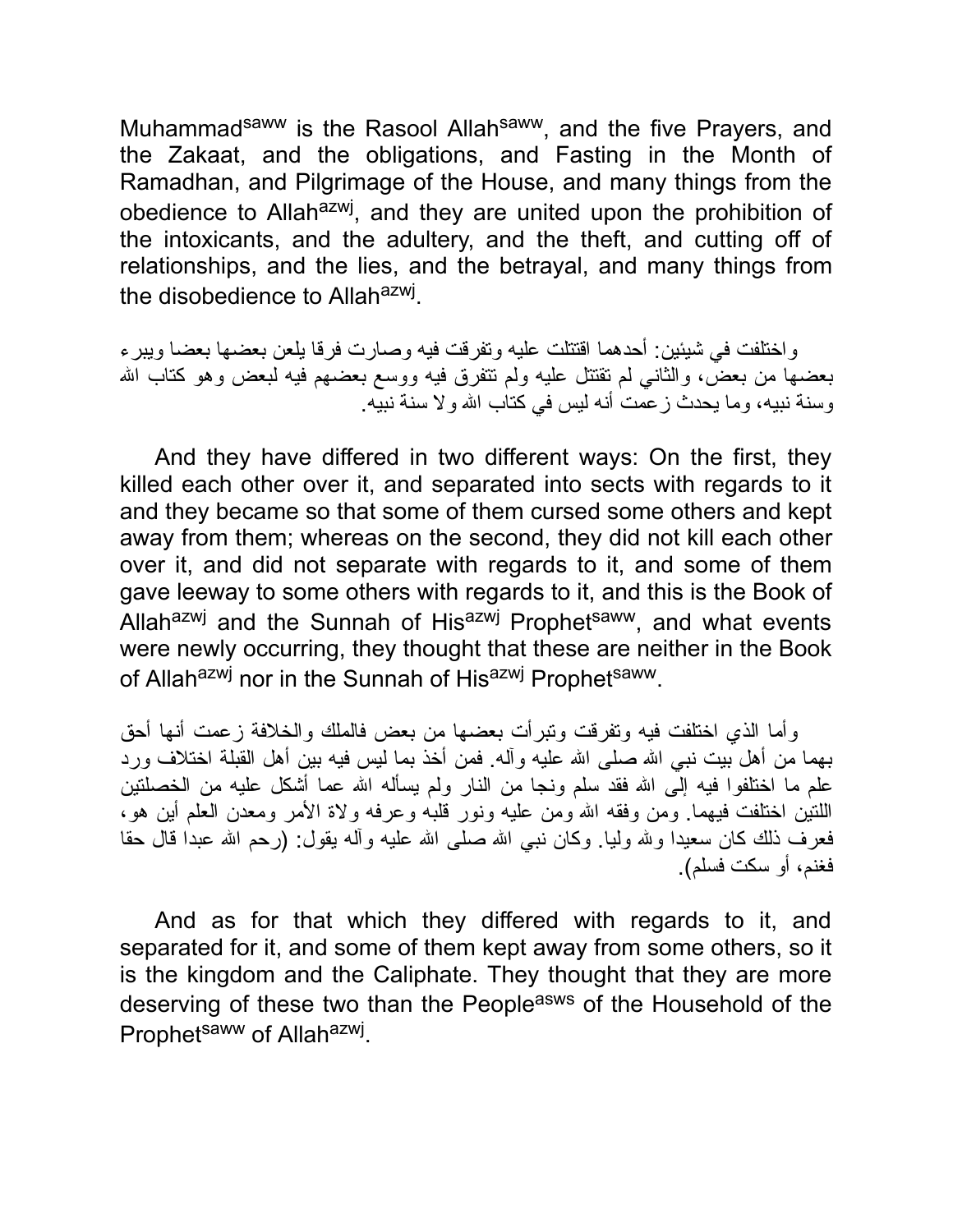So the one who took to that in which there were no differences in between the people of the Qiblah, and referred that in which there were differences, to Allah<sup>azwj</sup>, so he remained safe and was saved from the Fire, and Allah<sup>azwj</sup> will not Question him on what was difficult for him from the two differing variations.

And the one who was Reconciled by Allah<sup>azwj</sup>, and his heart was Enlightened and he recognised the Wali-ul-Amr and the mines of the knowledge as to who they<sup>asws</sup> were, so by understanding that he will be happy and Befriended by Allah<sup>azwj</sup>. And the Rasool Allah<sup>saww</sup> used to say: 'May Allah<sup>azwj</sup> has Mercy upon the servant who spoke the truth, or kept quiet, so he is safe'.

**جمیع العلم عند أهل البیت علیهم السلام** فالأئمة من أهل بیت النبوة ومعدن الرسالة ومنزل الكتاب ومهبط الوحي ومختلف الملائكة، لا تصلح إلا فیها لأن الله خصها وجعلها أهلا في كتابه وعلى لسان نبیه صلـَّى الله علیه وآله. فالعلم فیهم وهم أهله، وهو عندهم كله بحذافیره، باطنه وظاهره ومحكمه ومتشابهه وناسخه ومنسوخه.

## **All of the knowledge is with the People asws of the Household**

So the Imams<sup>asws</sup> of the People<sup>asws</sup> of the Household of the Prophet<sup>saww</sup> are the Mines of the Message, and the Place of the Book, and the landing Pad of the Revelation, and the interchange of the Angels, and it is not appropriate for it to be anywhere except among them, because Allah<sup>azwj</sup> has Specialised them<sup>asws</sup> and Made them<sup>asws</sup> to be its rightful ones (Ahl) in His<sup>azwj</sup> Book and by the tongue of Hisazwj Prophetsaww.

So the Knowledge is within themasws and theyasws are its rightful ones (Ahl), and all of it is with them<sup>asws</sup> in its entirety – its Hidden,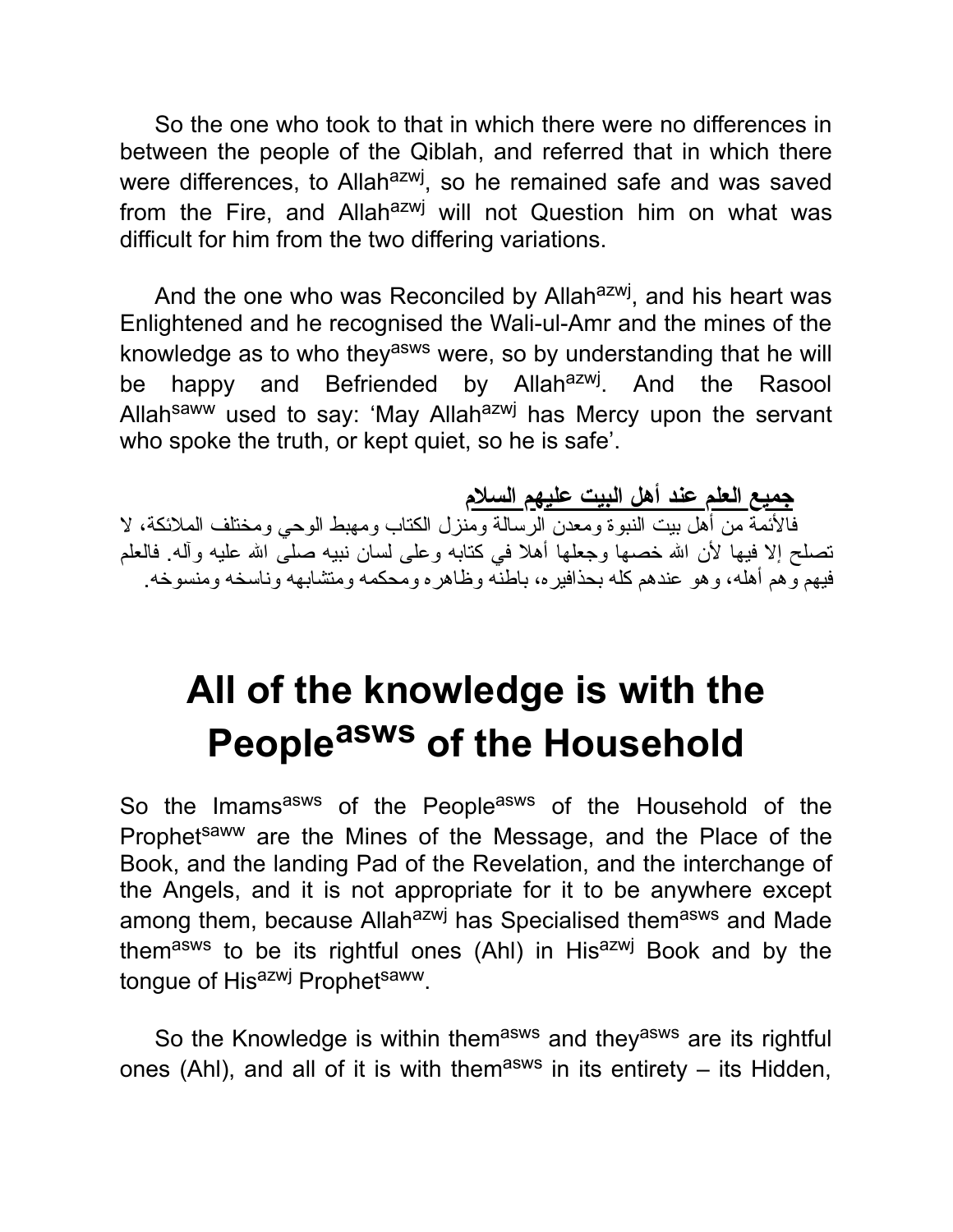and its Apparent, and its Decisive, and its Allegorical, and its Abrogating, and its Abrogated.

**جمع وحفظ القرآن** یا معاویة، إن عمر بن الخطاب أرسلني في إمارته إلى علي بن أبي طالب علیه السلام: (إني أرید أن أكتب القرآن في مصحف، فابعث إلینا ما كتبت من القرآن). فقال علیه السلام: تضرب واالله عنقي قبل أن تصل إلیه. فقلت: ولم ؟ قال علیه السلام: لأن االله یقول: (لا یمسه إلا المطهرون)، یعني لا یناله كله إلا المطهرون. إیانا عنى، نحن الذین أذهب االله عنا الرجس وطهرنا تطهیرا.

## **Collection and Preservation of the Quran**

O Muawiya, Umar Bin Al-Khattab, during his rule, sent me with a message to Aliasws Bin Abu Talibasws saying, 'I intend to write the Quran in the form of a Book, so send to us what you<sup>asws</sup> have written from the Quran'. So he<sup>asws</sup> said: 'By Allah<sup>azwj</sup>, you will have to strike my<sup>asws</sup> neck before it arrives to you'. I said, 'And why?' He<sup>asws</sup>said: 'Because Allah<sup>azwj</sup> has Said: "[56:79] None shall touch it save the *purified ones"*, meaning all of it will not be taken except the Purified ones<sup>asws</sup>. It means us<sup>asws</sup>, we<sup>asws</sup> are the ones from whom Allah<sup>azwj</sup> has Kept away the impurities, and Purified us<sup>asws</sup> with a thorough Purifying.

وقال: (وأورثنا الكتاب الذین اصطفینا من عبادنا)، فنحن الذین اصطفانا االله من عباده ونحن صفوة االله ولنا ضربت الأمثال وعلینا نزل الوحي. قال: فغضب عمر وقال: إن ابن أبي طالب یحسب أنه لیس عند أحد علم غیره فمن كان یقرأ من القرآن شیئا فلیأتنا به فكان إذا جاء رجل بقرآن فقرأه ومعه آخر كتبه، وإلا لم یكتبه. فمن قال - یا معاویة - إنه ضاع من القرآن شیئ فقد كذب، هو عند أهله مجموع محفوظ.

And Said: *"[35:32] Then We gave the Book for an inheritance to those whom We chose from among Our servants"*, so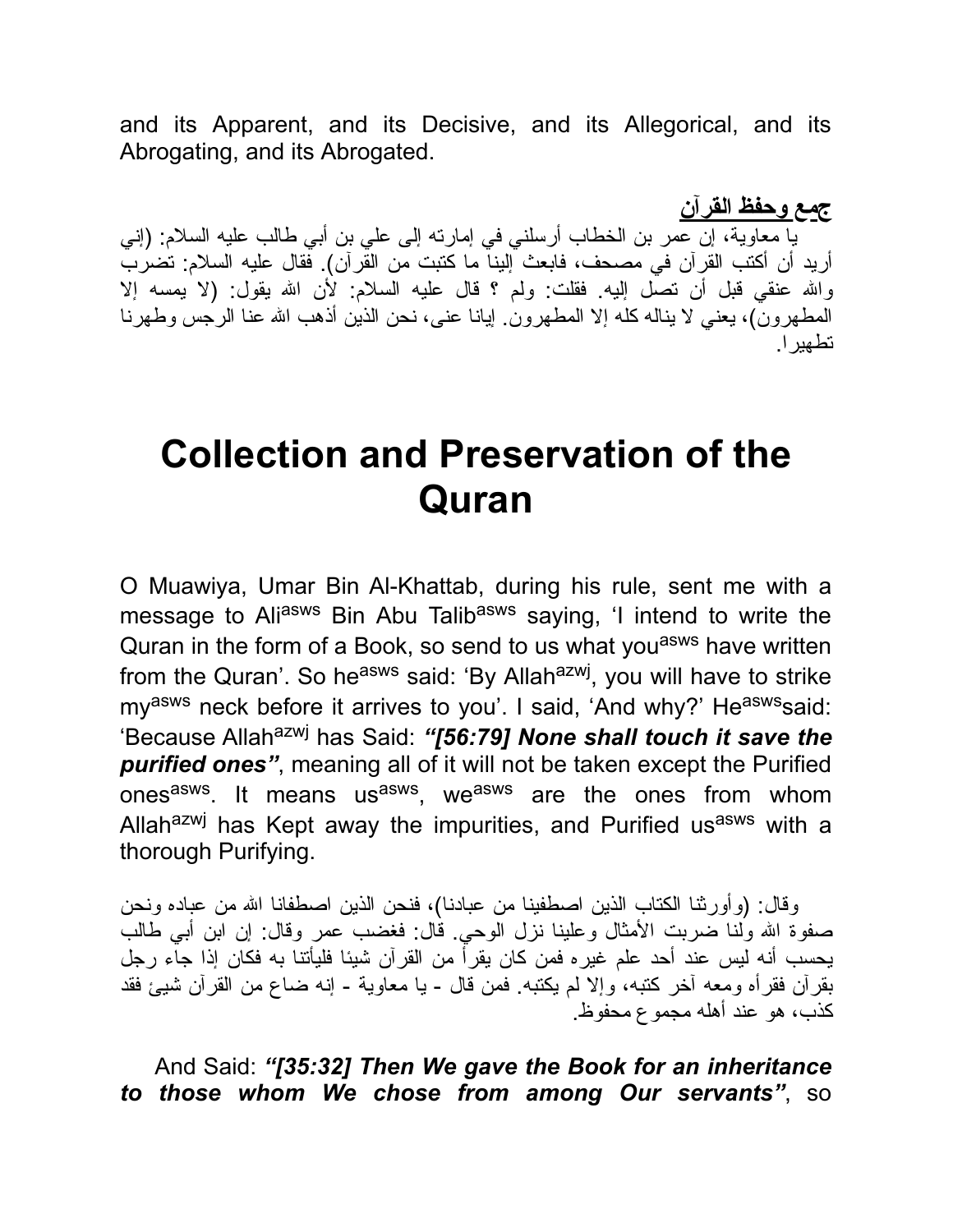we<sup>asws</sup> are the ones whom Allah<sup>azwj</sup> has Chosen from His<sup>azwj</sup> servants, and we<sup>asws</sup> are the elites of Allah<sup>azwj</sup>, and for usasws examples have been struck and to upon usasws is the Descent of the Revelation'. So Umar got angry and said, 'The son<sup>asws</sup> of Abu Talib<sup>as</sup> thinks that there is no one who has knowledge apart from himself<sup>asws</sup>, so the one who has read anything from the Quran, he should come to us with it'.

So if a man came with the (part of) Quran and read it out, and he had another person with him, so he (Umar) had it written, otherwise he did not have it written. So the one who says – O Muawiya – that something has been wasted from the Quran, so he has lied, for it is in the possession of its rightful ones<sup>asws</sup> (Ahl), collected and preserved'.

**أول إعلان رسمي عن إعمال الرأى في دین االله**

ثم أمر عمر قضاته وولاته فقال: (إجتهدوا رأیكم واتبعوا ما ترون أنه الحق) فلم یزل هو وبعض ولاته وقد وقعوا في عظیمة، فكان علي بن أبي طالب علیه السلام یخبرهم بما یحتج به علیهم. وكان عماله وقضاته یحكمون في شیئ واحد بقضایا مختلفة فیجیزها لهم، لأن االله لم یؤته الحكمة وفصل الخطاب. وزعم كل صنف من أهل القبلة أنهم معدن العلم والخلافة دونهم فبالله نستعین على من جحدهم حقهم وسن للناس ما یحتج به مثلك علیهم. حسبنا االله ونعم الوكیل.

## **The first officiAl-declaration about the implementation of the opinion in the Religion of Allah azwj**

Then Umar ordered his judges and his governors saying, 'Perform 'إجتهدوا' 'Ijtihaad', and formulate opinions, and follow whatever you opine, for it is the truth'. So he and some of his governors never ceased to be in great difficulties, so Aliasws Bin Abu Talibasws used to inform them by what he<sup>asws</sup> arqued against them.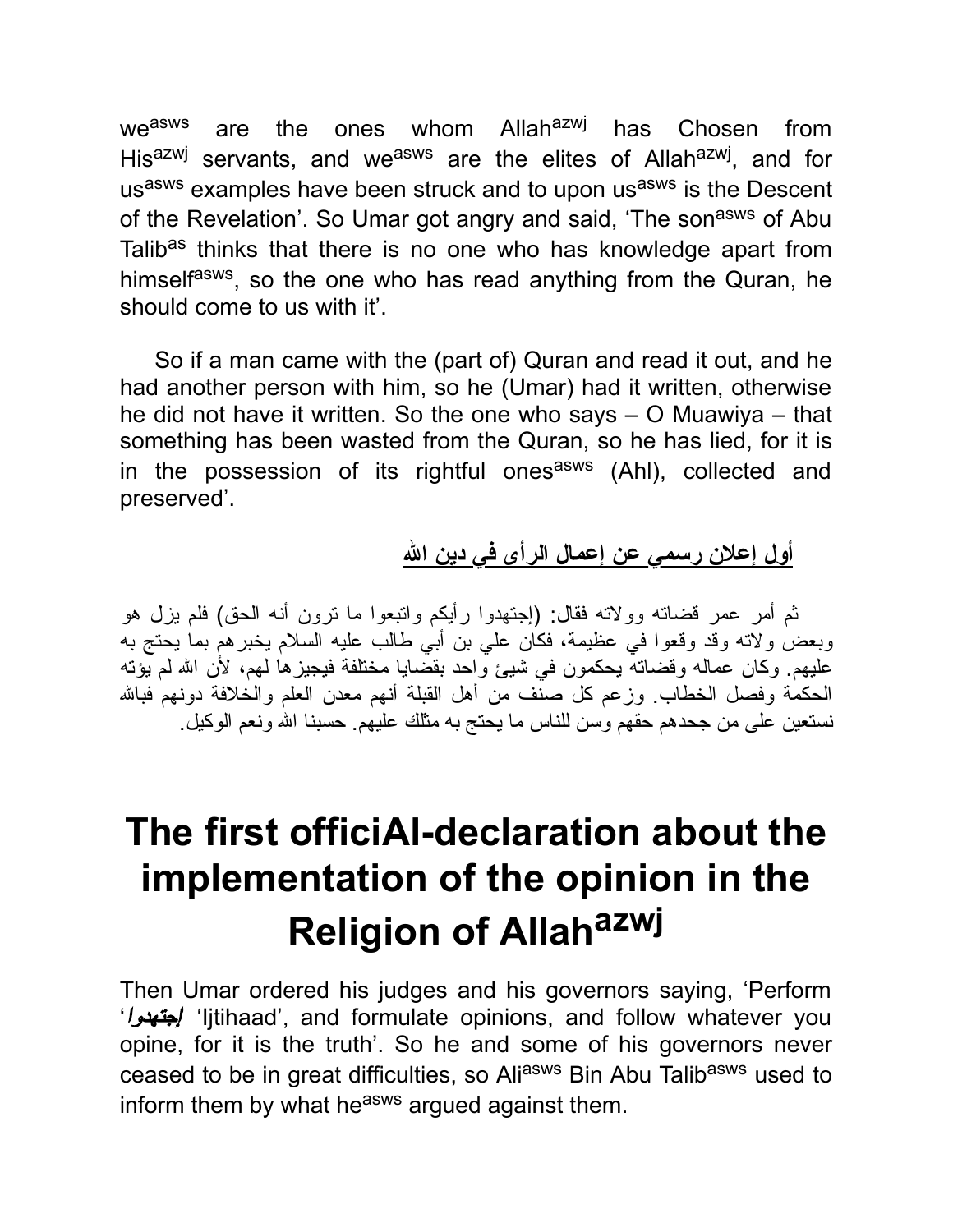And his (Umar's) office bearers and his judges used to issue rulings in one matter with differing judgements, so he (Umar) permitted it for them, because Allahazwj did not Give them the Wisdom and the qualification of correct decision. And every group of the people of the Qiblah (Muslims) thought that they were the mines of the Knowledge and the Caliphate is for them in opposed to themasws (the Ahl Al-Baytasws) So Allahazwj is the Helper against the ones who fought against their<sup>asws</sup> rights and set up a system whereby the likes of you can establish whatever you like upon the people. Allah<sup>azwj</sup> is Sufficient for us<sup>asws</sup> and He<sup>azwj</sup> is the best Disposer'.

**الناس تجاه أهل البیت علیهم السلام ثلاثة**

إنما الناس ثلاثة: مؤمن يعرف حقنا ويسلم لنا ويأتم بنا، فذلك ناج نجيب لله ولي، وناصب لنا العداوة یتبرأ منا ویلعننا ویستحل دمائنا ویجحد حقنا ویدین بالبراءة منا، فهذا كافر به مشرك ملعون، ورجل آخذ بما لا یختلفون فیه ورد علم ما أشكل علیه إلى االله من ولایتنا ولم یعادنا، فنحن نر جو له فأمر ه إلى الله.

## **Three kinds of people towards the People asws of the Household**

But rather, the people are of three types – A believers who understands our<sup>asws</sup> rights and submits to us<sup>asws</sup>and follows us<sup>asws</sup>, so that is the rescued one, the sincere one who has been Befriended by Allah<sup>azwj</sup>; but the one who established enmity towards us<sup>asws</sup> and keeps away from us<sup>asws</sup>, and curses us<sup>asws</sup>, and considers ourasws blood to be permissible, and fights against ourasws rights, and makes it to be a religion to keep away from us<sup>asws</sup>, so this is an infidel by it, a Polytheist, and an accursed; and a man (the third type) who takes to that in which there is no differing, and refers the knowledge of what is doubtful to him to Allah<sup>azwj</sup>, the one who has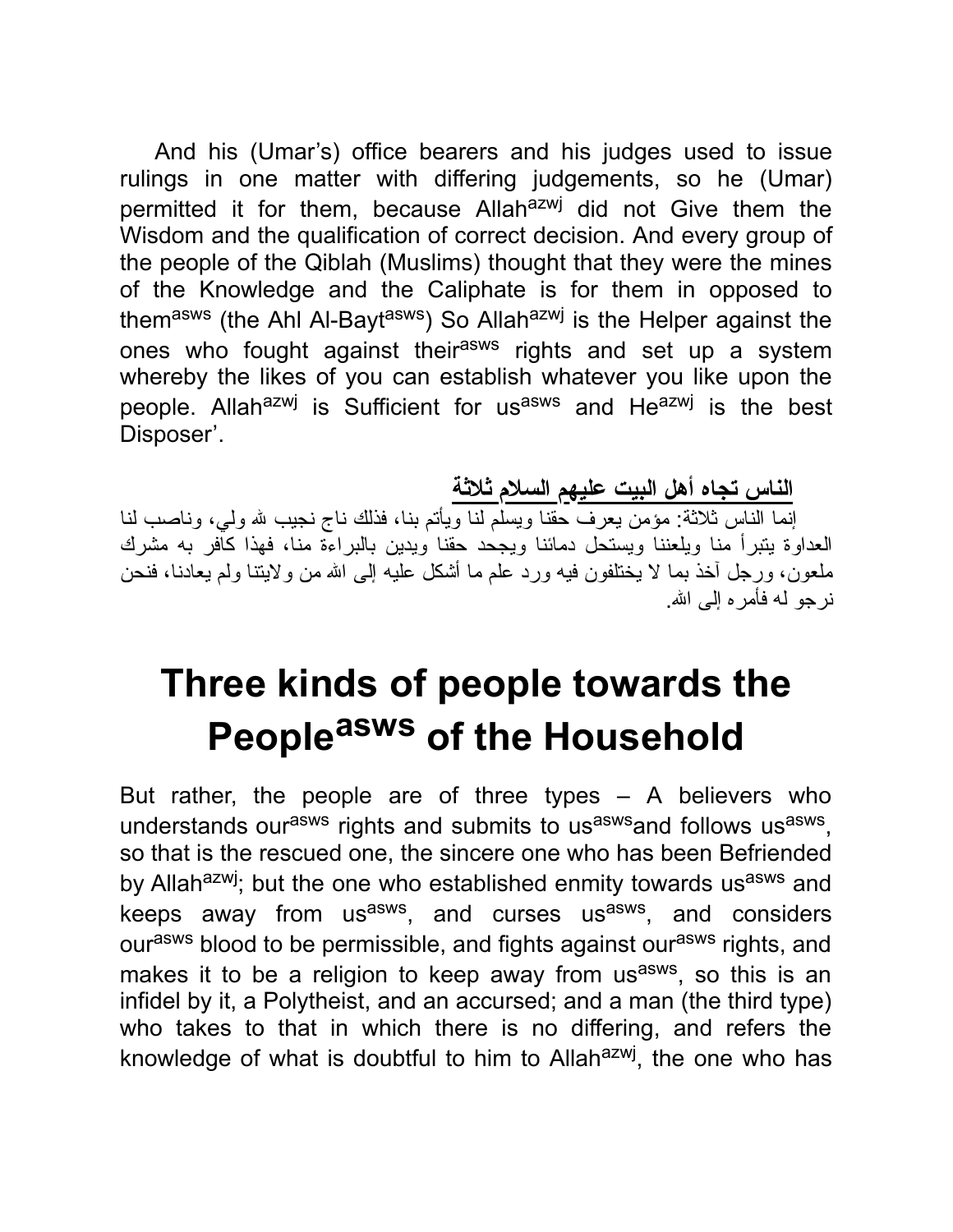befriended us<sup>asws</sup> and is not inimical to us<sup>asws</sup>, so we<sup>asws</sup> hope for him to Allah<sup>azwj</sup> for His<sup>azwj</sup> Decision'.

فلما سمع ذلك معاویة أمر للحسن والحسین علیهما السلام بألف ألف درهم، لكل واحد بخمسمائة ألف.

So when Muawiya heard that, he ordered for a million Dirhams to be sent for Al-Hassan<sup>asws</sup> and Al-Husayn<sup>asws</sup>, five hundred thousand for each one<sup>asws</sup> of them<sup>asws</sup>'.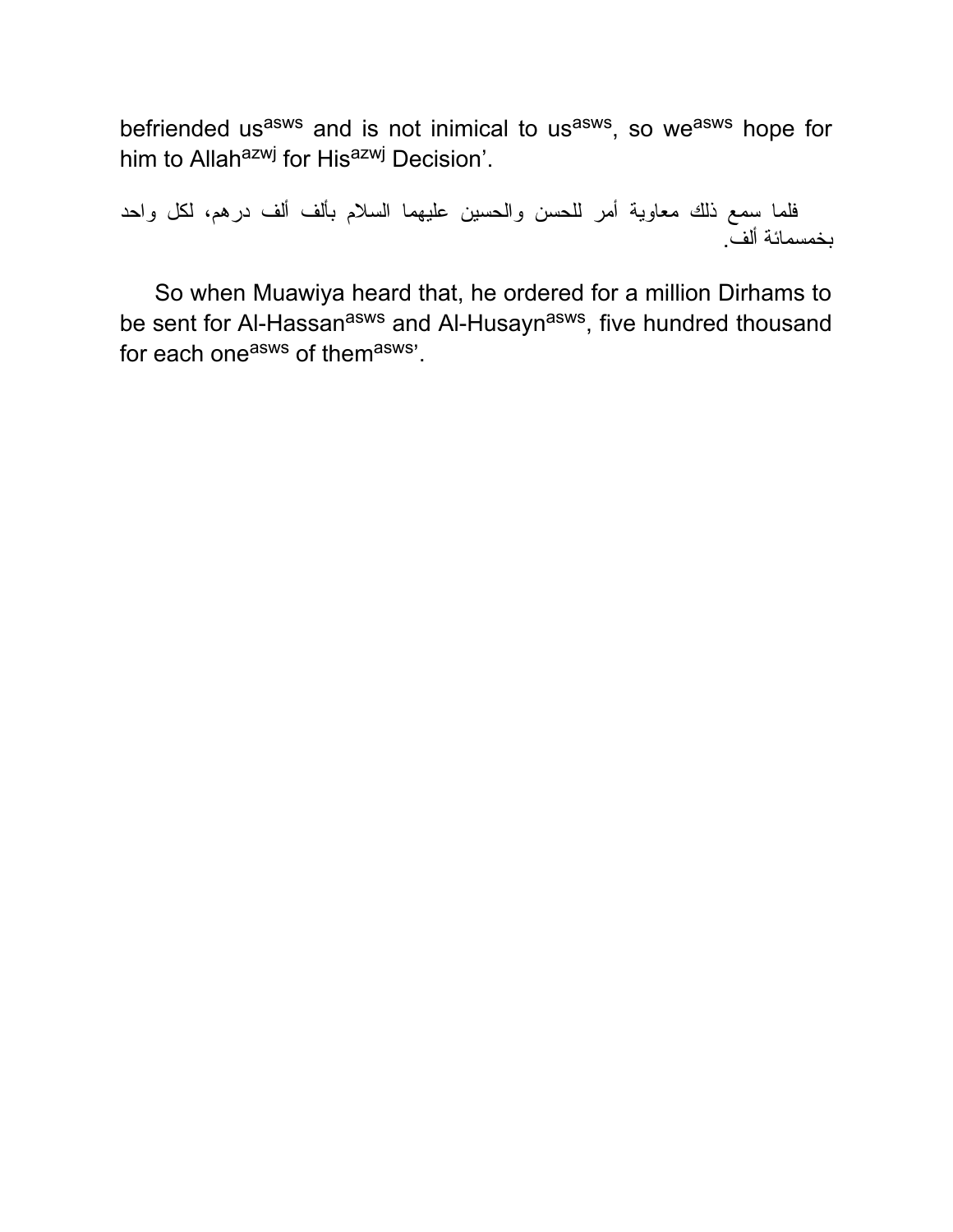## **HADEETH 43**

#### **(43) خطبة أمیر المؤمنین علیه السلام في وصف المتقین**

## **SERMON OF AMIR-UL-MOMINEENasws REGARDING THE DESCRIPTION OF THE PIOUS**

وعن أبان بن أبي عیاش عن سلیم، قال: قام رجل من أصحاب أمیر المؤمنین علیه السلام یقال له (همام) - وكان عابدا مجتهدا - فقال: یا أمیر المؤمنین، صف لي المؤمنین كأني أنظر إلیهم. فتثاقل أمیر المؤمنین علیه السلام عن جوابه، ثم قال: یا همام، اتق االله وأحسن، فإن االله مع الذین اتقوا والذین هم محسنون.

And from Abaan Bin Abu Ayyash, from Sulaym who said, 'A man from the companions of Amir-ul-Momineenasws who was called Hamaan, stood up – and he was a devoted struggler (Mujtahid) - so he said, 'O Amir-ul-Momineen<sup>asws</sup>, describe the qualities of a 'Momin' (believer) to me in such a way as if I am looking at them'. So Amir-ul-Momineen<sup>asws</sup> paused for a while from answering him, then said: 'O Hamaam, fear Allah<sup>azwj</sup>and do good deeds, for Allah<sup>azwj</sup> is with those who are pious and do good deeds'.

فقال له همام: أسألك بالذي أكرمك وخصك وحباك وفضلك بما آتاك لما وصفتهم لي. فقام أمیر المؤمنین علیه السلام على رجلیه فحمد االله وأثنى علیه وصلى على النبي وأهل بیته صلوات االله علیهم، ثم قال: أما بعد، فإن االله خلق الخلق حین خلقهم غنیا عن طاعتهم آمنا من معصیتهم، لأنه لا تضره معصیة من عصاه ولا تنفعه طاعة من أطاعه منهم. فقسم بینهم معایشهم ووضعهم من الدنیا مواضعهم. وإنما أهبط آدم إلیها عقوبة لما صنع حیث نهاه االله فخالفه وأمره فعصاه.

Hamaam said to him, 'I ask you by the One<sup>azwj</sup> who Honoured you<sup>asws</sup>, and specialised you<sup>asws</sup>, and Loved you<sup>asws</sup>, and Preferred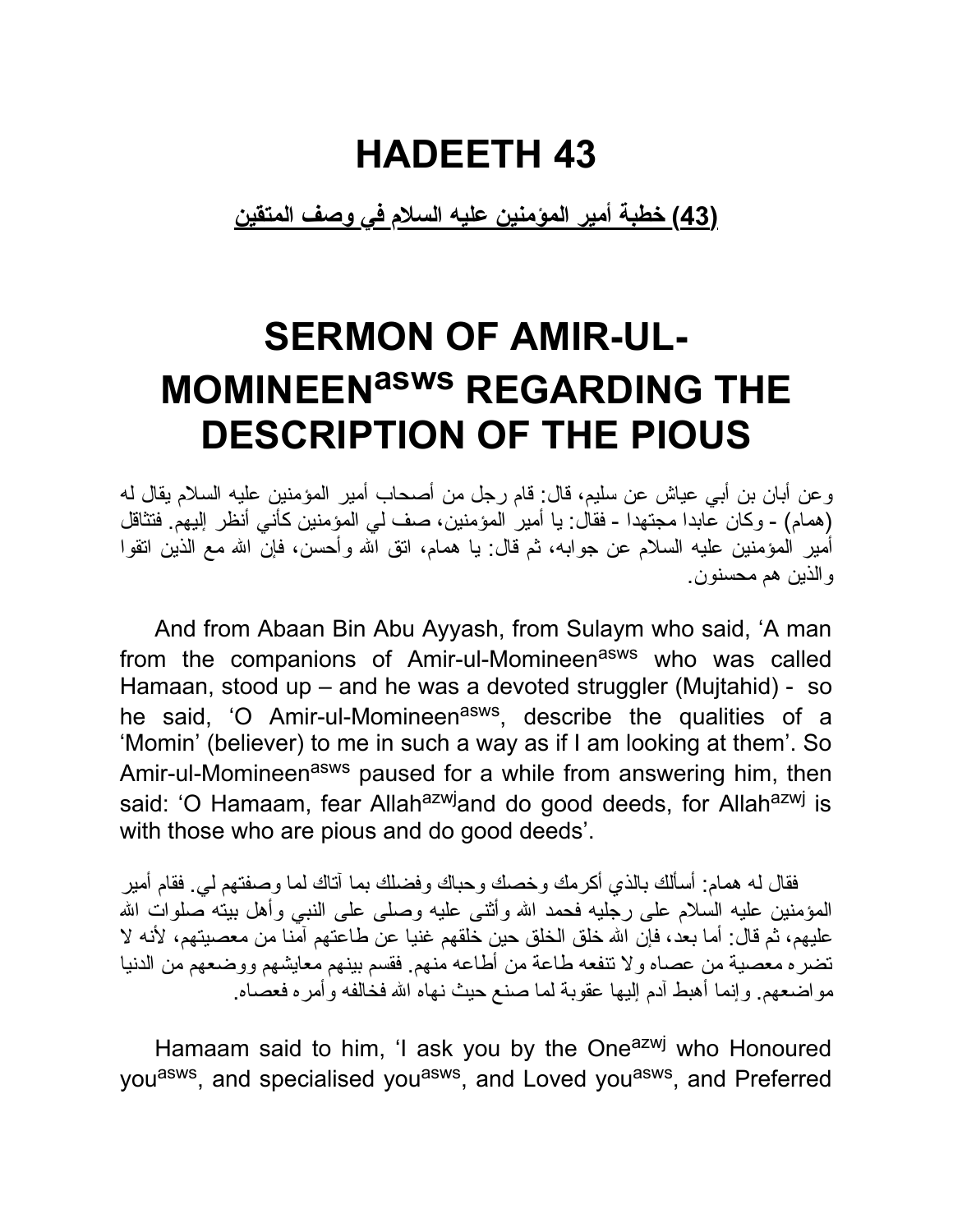you<sup>asws</sup> by what He<sup>azwj</sup> Gave to you<sup>asws</sup>, describe them for me'.

So Amir-ul-Momineen<sup>asws</sup> stood up upon his<sup>asws</sup> feet. Heasws Praised Allahazwj and Extolled Himazwj and sent Greetings upon the Prophet<sup>saww</sup> and the People<sup>asws</sup> of his<sup>saww</sup> Household, then said: 'Having said that, surely Allah<sup>azwj</sup> Created the creatures, although when He<sup>azwj</sup> Created them He<sup>asws</sup> needless of their obedience and safe from their disobedience, because neither does the disobedience of the one who disobeys adversely affect Him<sup>azwj</sup>, nor does the obedience of the obedient one benefits Him<sup>azwj</sup>.

Heazwj Distributed the sustenance between them and placed them in different places of the world. However Adam<sup>as</sup> came down to it (frist) as a Punishment for what he<sup>saww</sup> did what Allah<sup>azwj</sup> had Forbidden him<sup>as</sup> to do, having violated His<sup>azwj</sup> Order and disobeyed Him<sup>azwj</sup>.

**المؤمن في الدنیا** فالمؤمنون فیها هم أهل الفضائل، منطقهم الصواب وملبسهم الاقتصاد ومشیهم التواضع. خضعوا لله بالطاعة فمضوا غاضین أبصارهم عما حرم الله علیهم، واقفین أسماعهم على العلم نزلت أنفسهم منهم في البلاء كالذي نزلت في الرخاء، رضى عن االله بالقضاء. لولا الآجال التي كتب االله لهم لم تستقر أرواحهم في أجسادهم طرفة عین، شوقا إلى الثواب وخوفا من العقاب. عظم الخالق في أنفسهم وصغر ما دونه في أعینهم.

#### **The believer, in the world**

The believers that are in it are the people of the virtues, their logic is righteousness, and their clothing is economical, and their walking is with humbleness. They subject themselves to obedience to Allah<sup>azwj</sup> and lower their eyes from what Allah<sup>azwj</sup> has Prohibited to them, and devote their hearing to the knowledge. Their behaviour in afflictions is similar to their behaviour in prosperity, pleased with the Decision of Allah<sup>azwj</sup>.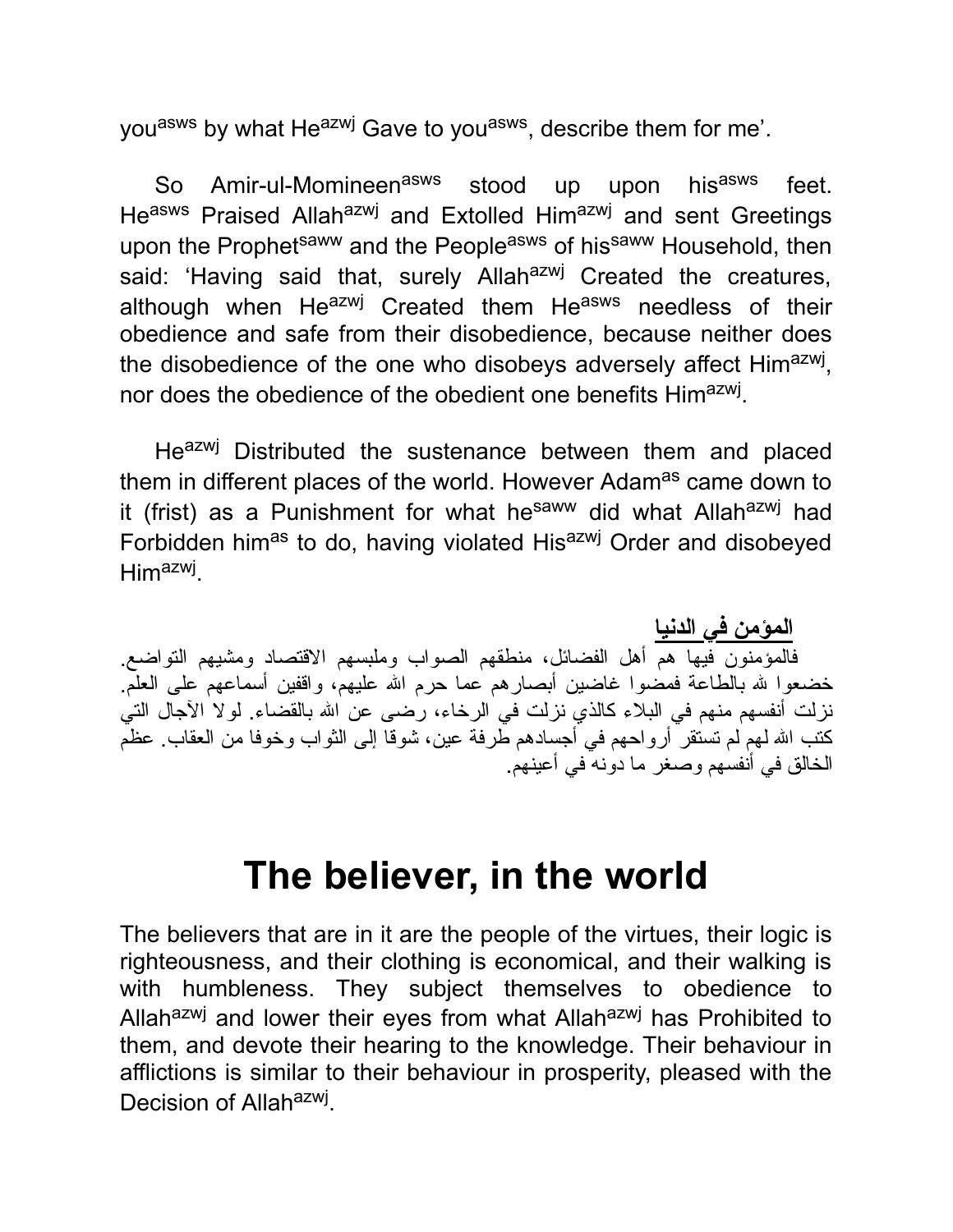If Allah<sup>azwj</sup> had not Decreed a term for them, their souls would not tarry in their bodies even for the blink of an eye in their desire for the Reward, and Fear from the Punishment. They consider the Creator to be Great for themselves and everything else seems little in their eyes.

**المؤمن والجنة والنار** فهم والجنة كمن قد رآها فهم فیها منعمون، وهم والنار كمن قد رآها فهم فیها معذبون. قلوبهم محزونة، وحدودهم مأمونة، وأجسادهم نحیفة، وحوائجهم خفیفة وأنفسهم عفیفة، ومعونتهم في الإسلام عظیمة. صبروا أیاما قصارا أعقبتهم راحة طویلة. تجارة مربحة یسرها لهم رب كریم. أرادتهم الدنیا فلم یریدوها وطلبتهم فأعجزوها.

#### **The Believer, and the Paradise and the Fire**

They and the Paradise is as if they can see themselves in it having been Favoured by its Bounties, and they and the Fire is as if they can see themselves in it being Punished. Their hearts are in grief, they are safe within the Limits (of Allah $a$ <sup>zwj</sup>), their bodies are slim, and their desires are little, and their souls are chaste, and their help in Al-Islam is great. They remain patient for (some) days so that they will acquire a long rest. Their business was profitable which their Generous Lord<sup>azwj</sup> Made it to be easy for them. The world wants them but they do not want the world, and it sought them but they are content without it.

**المؤمن في یومه لیلته**

أما اللیل فصافون أقدامهم، تالین لأجزاء القرآن یرتلونه ترتیلا یحزنون به أنفسهم ویستثیرون به دواء دائهم، وتهیج أحزانهم بكاء على ذنوبهم ووجع كلوم جوانحهم. فإذا مروا بآیة فیها تشویق ركنوا إلیها طمعا وتطلعت إلیها أنفسهم شوقا فظنوا أنها نصب أعینهم، حافین على أوساطهم، یمجدون جبارا عظیما، مفترشین جباههم وأكفهم وركبهم وأطراف أقدامهم، تجري دموعهم على خدودهم، یجأرون إلى االله في فكاك رقابهم من النار.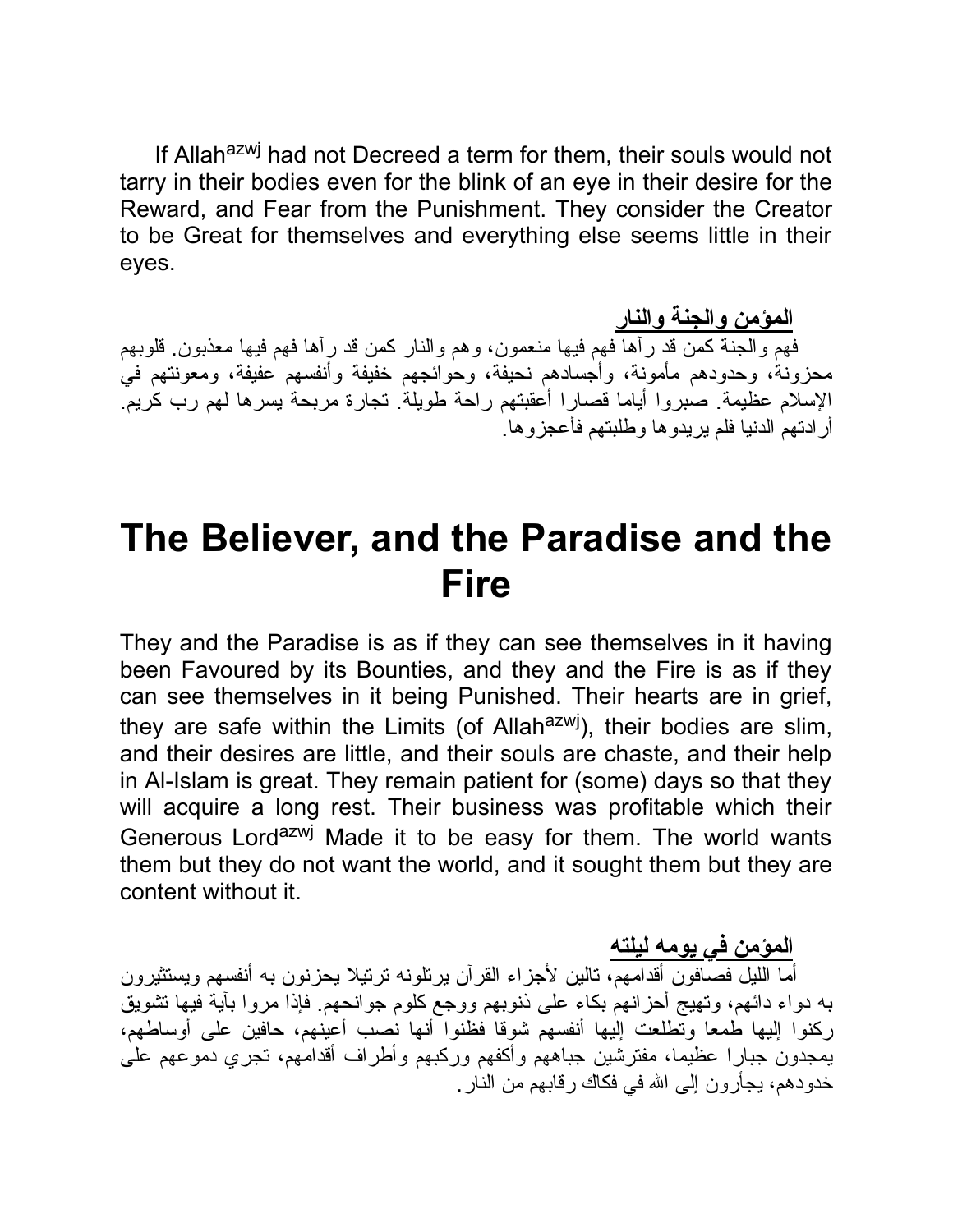### **The Believer during his days and his nights**

As for the night, they spend it upon their feet (worshipping), reciting parts of the Quran, reciting it gradually, grieving for themselves by it having been affected by it, healing their illnesses, their grief give rise to sadness within them (and eventually) leading them to weep for their sins.

So if they pass by a Verse in which there is an incentive, they turn their attention towards it in desire thinking that it has been established in front of their eyes and they are in the midst of it, they glorify a great glorification, they lay their foreheads and palm and knees on the floor (prostrate), tears flowing upon their cheeks hoping to go to Allah<sup>azwj</sup> and free their necks from the Fire.

وإذا مروا بآیة فیها تخویف أصغوا إلیها مسامع قلوبهم وأبصارهم، واقشعرت منها جلودهم ووجلت منها قلوبهم وظنوا أن صهیل جهنم وزفیرها وشهیقها في أصول آذانهم.

And if they pass by a Verse in which there is a scare, they turn the ears of their hearts and their vision towards it, and the hair of their skin stands upon its ends due to it, and their hearts tremble, and they think that they can hear the groaning of Hell and its exhalation and its inhalation ringing in their ears.

وأما النهار فحلماء علماء بررة أتقیاء، برأهم الخوف فهم أمثال القداح، ینظر إلیهم الناظر فیحسبهم مرضى وما بالقوم من مرض، أو قد خولطوا، قد خالط القوم أمر عظیم. إذا ذكروا عظمة االله وشدة سلطانه مع ما یخالطهم من ذكر الموت وأهوال القیامة، فزع ذلك قلوبهم وطاشت له حلومهم وذهلت عنهم عقولهم واقشعرت منها جلودهم. وإذا استفاقوا من ذلك بادروا إلى الله بالأعمال الزكیة، لا یرضون الله بالقلیل ولا یستكثرون له الجزیل.

And as for the day, they are forbearing, knowledgeable, goodly, pious, away from fear, for they are like the arrows. When a person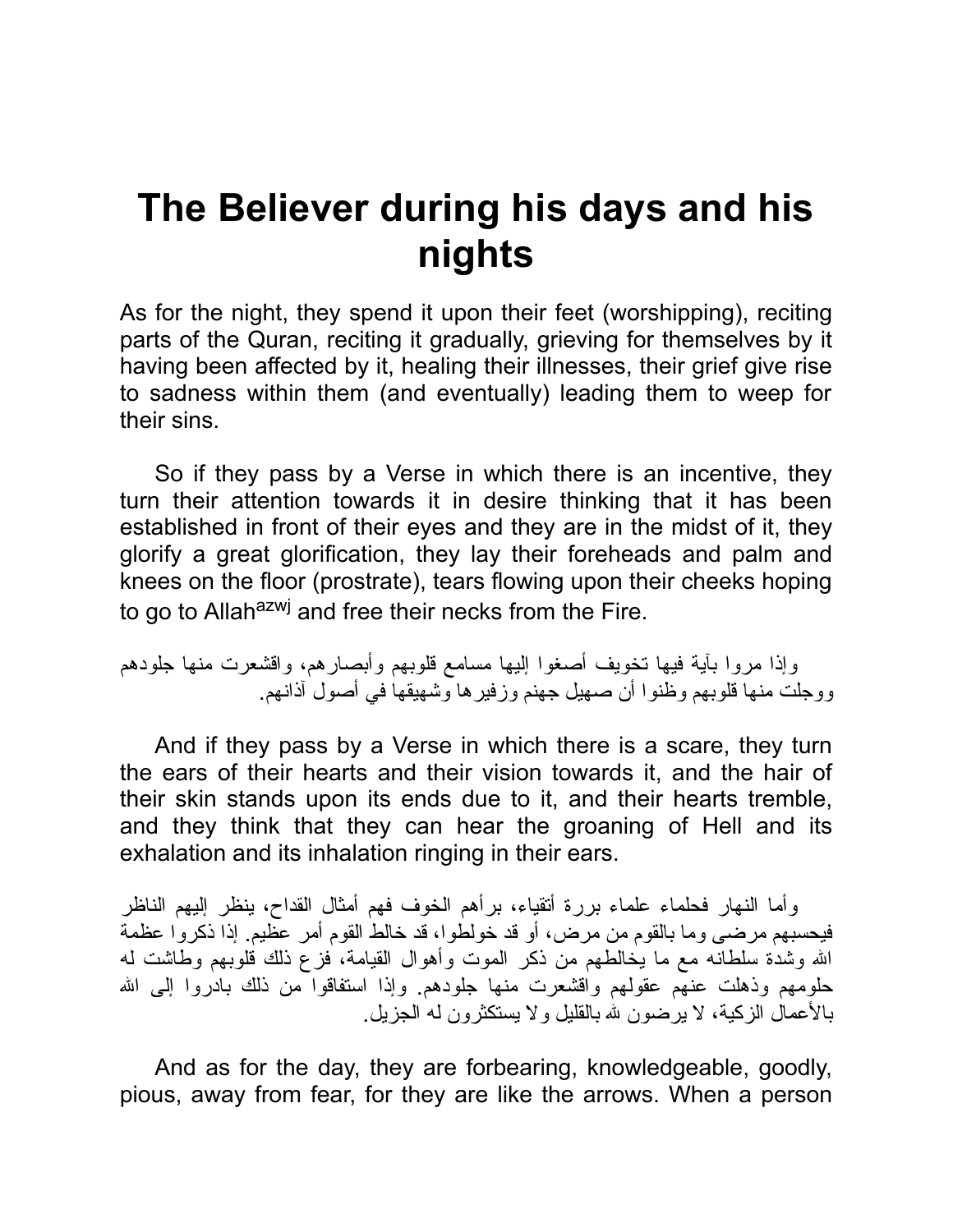looks at them he reckons them to be struck by illness, and they are not a people struck by illness or surrounded by it, but they are a people surrounded by a great matter. When the Greatness of Allah<sup>azwj</sup> is mentioned and the intensity of His<sup>azwj</sup> Governance along with the mention of the death and the situation of the Day of Judgement, their hearts are alarmed by it, their understanding is deeply disturbed, and their intellects are stunned, and the hair on their skin stands upon its ends. When they regain their senses they take the initiative to Allah<sup>azwj</sup> by the pure deeds, not being happy with a few (submitting) to Allah<sup>azwj</sup>, and not considering a lot (of their deeds) to be sufficient.

**علامات المؤمن الظاهریة** فهم لأنفسهم متهمون ومن أعمالهم مشفقون. إن زكي أحدهم خاف مما یقولون وقال: (أنا أعلم بنفسي من غیري، وربي أعلم بي من غیري. اللهم لا تؤاخذني بما یقولون واجعلني خیرا مما یظنون واغفر لي ما لا یعلمون، فإنك علام الغیوب وساتر العیوب).

#### **Apparent signs of the Believer**

They accuse themselves and are fearful of their own deeds. If someone praises them, they fear from what he is saying, and say (to themselves), 'I know myself more than others, and my Lord<sup>azwj</sup> is More Knowing of myself than others.

Our Allah<sup>azwj</sup>, do not Take me to account for what he is saying, and Make me be better than what he is thinking (me to be), and Forgive me of what he does not know (about me), for You<sup>azwj</sup> are the Knowing of the hidden and the Concealer of the faults'.

ومن علامة أحدهم أنك ترى له قوة في دین، وحزما في لین، وإیمانا في یقین، وحرصا على علم، وفهما في فقه، وعلما في حلم، وشفقة في نفقة، وكیسا في رفق، وقصدا في غنى، وخشوعا في عبادة، وتحملا في فاقة، وصبرا في شدة، ورحمة للمجهود، وإعطاء في حق، ورفقا في كسب، وطیبا في الحلال، ونشاطا في الهدى، وتحرجا عن الطمع، وبرا في استقامة، واعتصاما عند شهوة.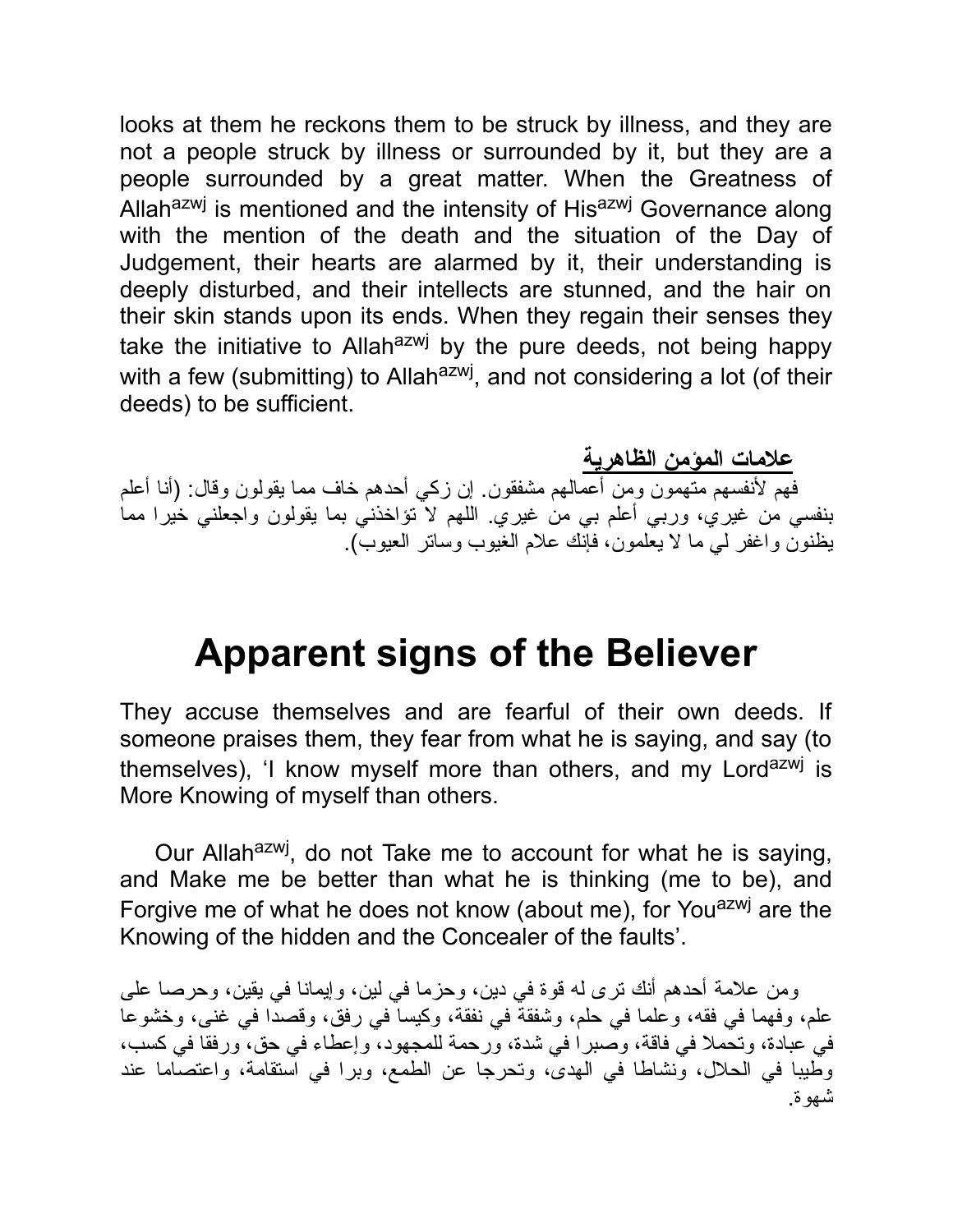And from the signs, one of them is that you will see in him strength in Religion and resoluteness in his gentleness, and compassion in his profound thoughts, and gentleness in intelligence, and moderation in wealth, and humbleness in worship, and toleration in poverty, and patience in difficulties, and merciful in the exertions, and a giver in rights, and a sharing in (their) earnings, and good in the Permissibles, and active in the guidance, critical of the greed, and respectful in uprightness, and holding back during desires.

**علامات المؤمن الباطنیة** لا یغره ثناء من جهله ولا یدع إحصاء عمله، مستبطأ لنفسه في العمل، یعمل الأعمال الصالحة. وهو رجل یمسي وهمه الشكر ویصبح وشغله الذكر. یبیت حذرا ویصبح فرحا، حذرا لما حذر وفرحا لما أصاب من الفضل والرحمة.

#### **The hidden signs of the Believer**

They do not get tempted by the praises of the ignorant, and do not count their (good) deeds, not delaying themselves in performance of the deeds, they keep doing good deeds. And he is a man who 'hums' (chant) thankfulness in the evenings and in the mornings and busies himself with the Remembrance.

He spends the night cautiously (in fear) and in the morning he is happy. He is fearful of what he should be fearful of, and happy with what he has been given from the virtues and the Mercy.

وإن استصعب علیه نفسه فیما تكره لم یعطها سؤلها فیما إلیه بشره. ففرحه فیما یخلد ویطول، وقرة عینه فیما لا یزول. رغبته فیما یبقى وزهادته فیما یفنى. یمزج الحلم بالعلم والعلم بالعقل. تراه بعیدا كسله، دائما نشاطه، قریبا أمله، قلیلا زالله، متوقعا أجله، خاشعا قلبه، قانعة نفسه، متغیبا جهله، سهلا أمره، حریزا لدینه، میتة شهوته، مكظوما غیظه، صافیا خلقه، آمنا منه جاره، ضعیفا كبره، قانعا بالذي قدر له، متینا صبره، محكما أمره، كثیرا ذكره.

And if he finds difficulty upon himself which he does not like, he does not try to overcome it by surrendering to his 'nafs' (ego). So he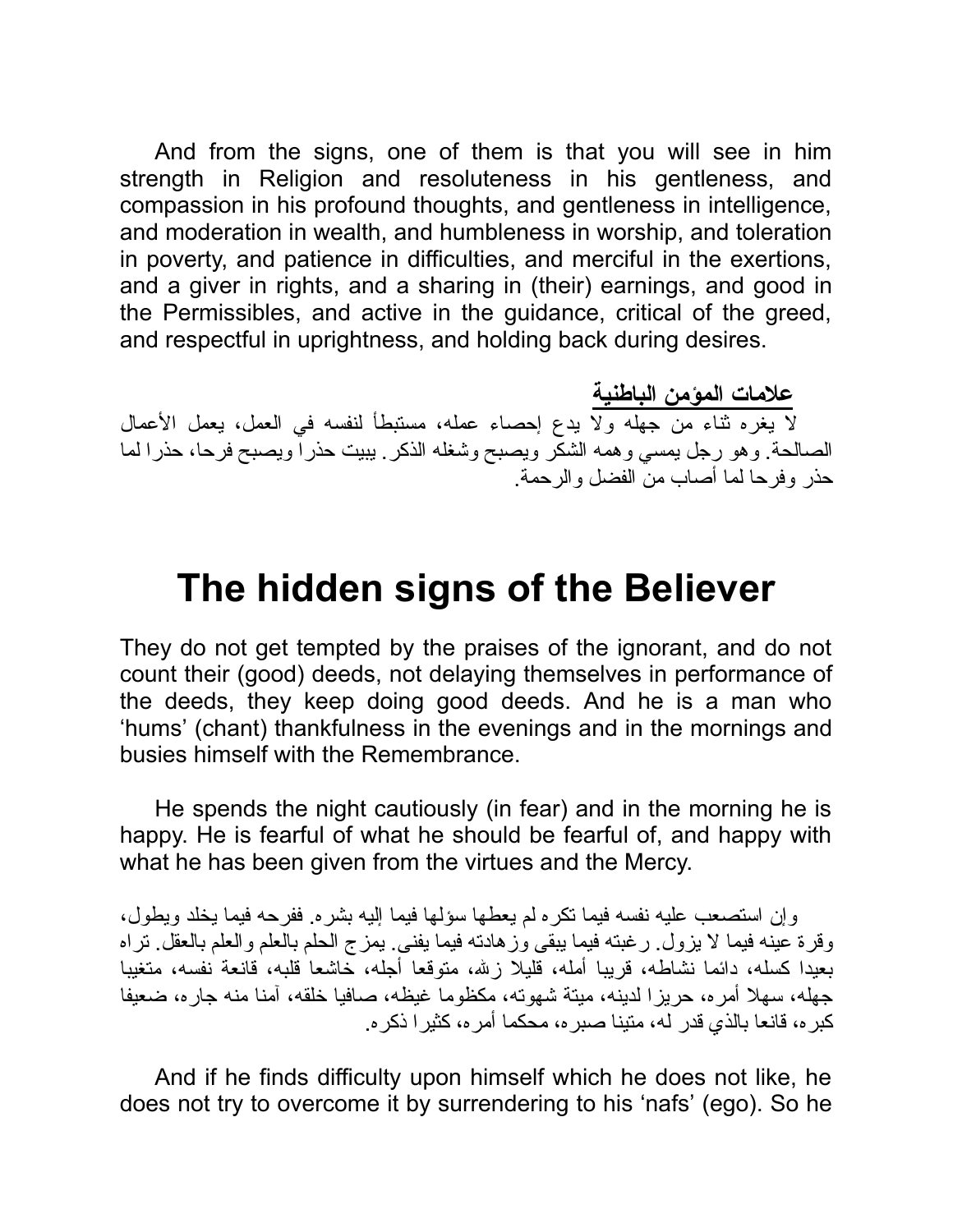is happy with that which is eternal and long-lasting and delights his eyes in what will not pass away.

He desires that which is to remain and refrains from that which is doomed for (destruction). He mixes the forbearance with the knowledge and the knowledge with the intellect. You will see him to be remote from laziness, working endlessly, close to his deeds, (considering them to be) little with Allah<sup>azwj</sup>, anticipating his death, humble in his heart, content with himself, his ignorance is absent, his matters are easy, safeguarding his Religion, his desires have been killed, controlling his temper, keeping clean (physically and spiritually), his neighbour is safe from him, his arrogance is suppressed, he is satisfied with whatever that has been Decreed for him, robust in his patience, decisive in his matters, and frequent in his Remembrance.

لا یحدث بما اؤتمن علیه الأصدقاء، ولا یكتم شهادة الأعداء، ولا یعمل شیئا من الحق ریاء ولا یتركه حیاء. الخیر منه مأمول، والشر منه مأمون. یعفو عمن ظلمه ویعطي من حرمه ویصل من قطعه. لا یعزب حلمه ولا یعجل فیما یریبه، ویصفح عما تبین له. بعید جهله، لین قوله، عائب منكره، قریب معروفه، صادق قوله، حسن فعله، مقبل خیره، مدبر شره. وهو في الزلازل وقور، وفي المكاره صبور، وفي الرخاء شكور.

He does not narrate what the friends have entrusted to him, and does not conceal the testimony of the enemies, and does not do anything from the truth to show off or to avoid embarrassment.

The good deed from him is (always) expected, and people are safe from him as the evil from him is never emanating. He excuses the one who is unjust to him, and he gives sanctuary to the one who comes to him, and maintains relations with the one who cuts it off from him. His forbearance does not separate from him and he does not rush into that which is doubtful for him, and tolerates what is clear to him.

And his ignorance is remote from him, his talk is soft, he dislikes finding faults, he is near to good deeds, truthful in his speech, beautiful in his deeds, goes forward with his good deeds and leaves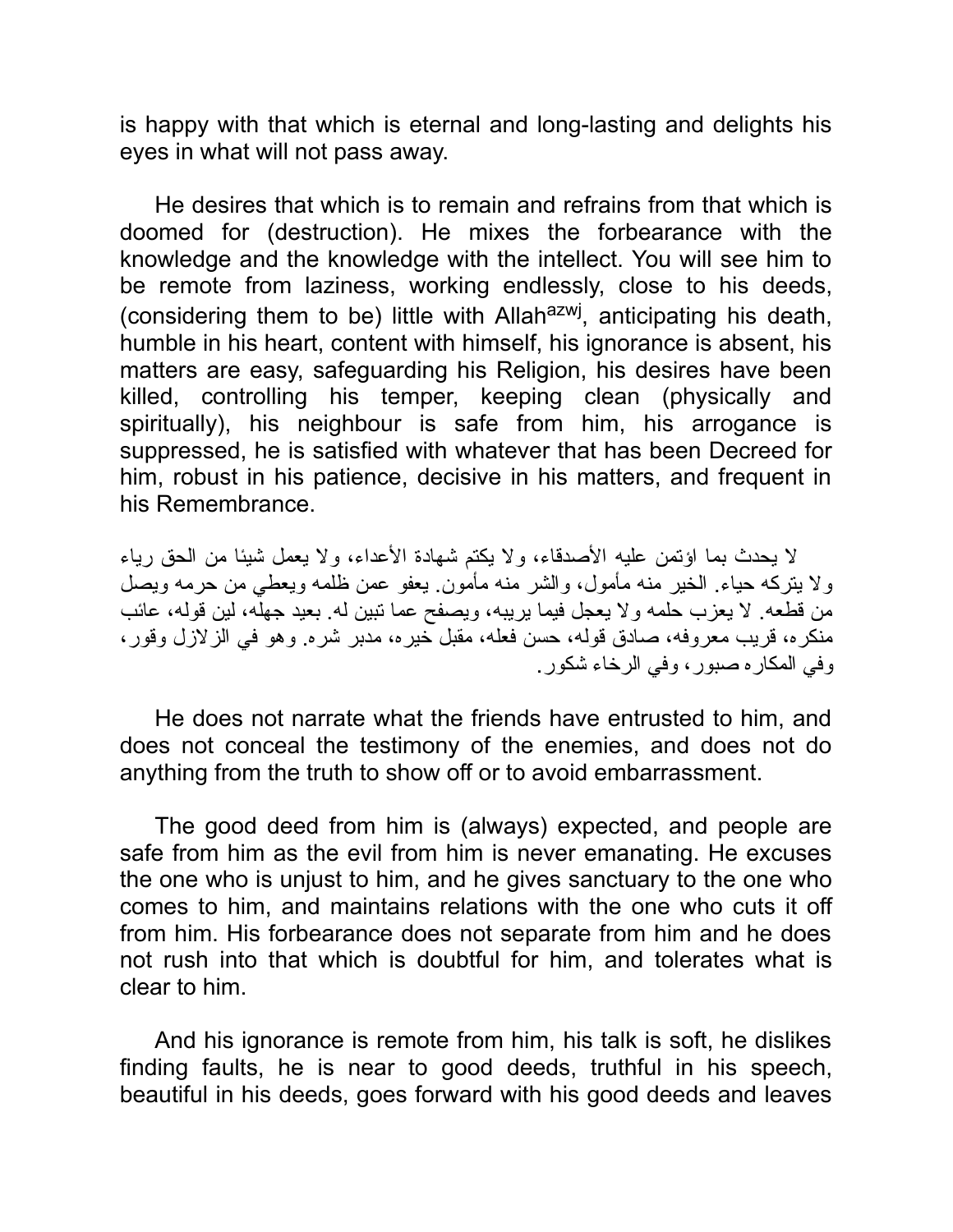his evil deeds behind. And he is firm in shaky situations, and in hardship he is patient, and in the prosperity he is thankful.

**المؤمن والناس** لا یحیف على من یبغض، ولا یأثم فیما یحب، ولا یدعى ما لیس له، ولا یجحد حقا هو علیه. یعترف بالحق قبل أن یشهد به علیه. لا یضیع ما استحفظ علیه، ولا ینابز بالألقاب، ولا یبغي على أحد، ولا یهم بالحسد، ولا یضار بالجار، ولا یشمت بالمصائب. مؤد للأمانات، سریع إلى الصلوات، بطیئ عن المنكرات، یأمر بالمعروف وینهى عن المنكر. لا یدخل في الأمور بجهل ولا یخرج من الحق بعجز.

#### **The Believer and the people**

He is not unjust to the one who hates him, and does not sin in what he loves, and does not make a claim for that which is not for him, and does not fight against the rightful who is against him. He sides with the truth even before witnesses are brought against him. He does not waste that which he was guarding for someone else, taunt others with the titles (which they do not like), he is not unjust to anyone, and does not intent any jealousy, he does not harm the neighbours, and he does not gloat over (other people's) calamities.

He returns the entrustments, quick to go towards the Prayers, slow towards the evil actions, he enjoins the good and forbids from the evil. He does not enter into the matters due to ignorance, and does not exit from the truth due to frustration.

إن صمت لم یغمه الصمت، وإن نطق لم یقل خطأ، وإن ضحك لم یعل صوته. قانع بالذي قدر له. لا یجمح به الغیظ ولا یغلبه الهوى، ولا یقهره الشح، ولا یطمع فیما لیس له. یخالط الناس لیعلم، ویصمت لیسلم، ویسأل لیفهم، ویتجر لیغنم، ویبحث لیعلم.

If he is silent, his silence does not grieve him, and if he talks, he does not speak errors, and if he laughs he does not do it in a loud voice. He is satisfied with what has been Decreed for him.

He does not go wild in anger and his desires do not overcome him, scarcity does not make him to be oppressive, and he does not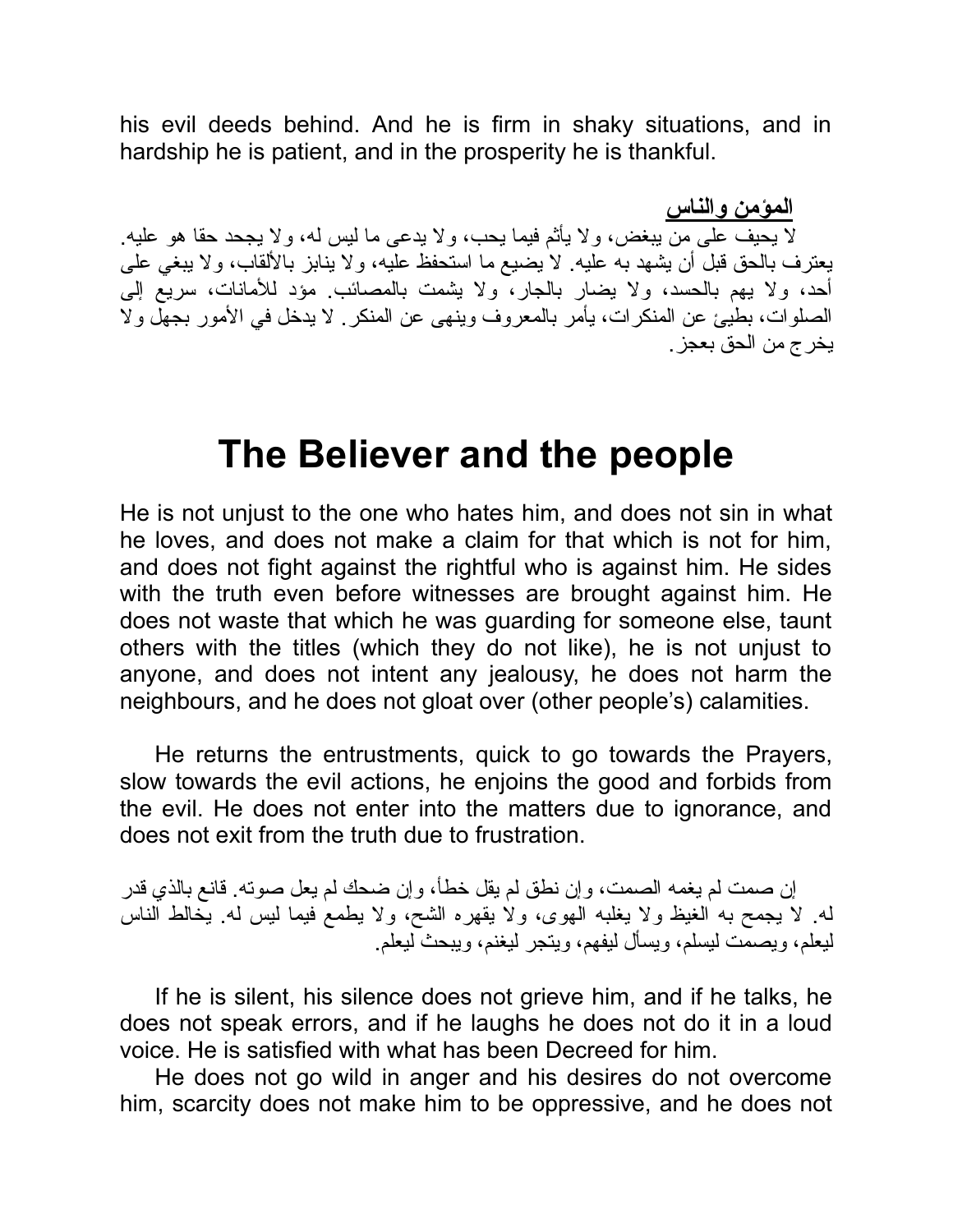desire for that which is not for him. He mixes with the people to learn, and keeps quiet to remain safe, and he asks to learn (not to embarrass others or to impress them), does business to profit by it, and holds discussion to learn.

لا ینصت للخیر لیفخر به، ولا یتكلم لیتجبر على من سواه. نفسه منه في عناء، والناس منه في راحة. أتعب نفسه لآخرته، وأراح الناس من نفسه. إن بغي علیه صبر حتى یكون االله هو المنتصر له. بعده عمن تباعد عنه زهد ونزاهة، ودنوه ممن دنا منه لین ورحمة. لیس تباعده تكبرا ولا عظمة، ولا دنوه خدیعة ولا خلابة، بل یقتدي بمن كان قبله من أهل الخیر. فهو إمام لمن خلفه من أهل البر.

He does not listen to good to be proud by it, and does not speak to belittle others. He places himself in difficulties, and the people are in happiness from him, he tires himself for the Hereafter, and the people are happy from him. If he is oppressed he observes patience until Allah<sup>azwj</sup> Grants victory to him.

His remoteness from those who keep away from him is due to renunciation[39] and his self-restraint, and his nearness to those who come near him is due to softness and his compassion. He does not distance himself due to arrogance and greatness, and does not come near to deceive and that which would cause harm, but he follows the example of the ones who were before him of the good people, and he leaves a good example for people (who would come) after him.

**تأثیر خطبة أمیر المؤمنین علیه السلام في همام** قال: فصاح همام صیحة، ثم وقع مغشیا علیه. فقال أمیر المؤمنین علیه السلام: أما واالله لقد كنت أخافها علیه، وقال: (هكذا تصنع المواعظ البالغة بأهلها). فقال له قائل: فما بالك أنت یا أمیر المؤمنین؟ قال: لكل أجل لن یعدوه وسبب لا یجاوزه. فمهلا لا تعد، فإنما نفث على لسانك الشیطان. ثم رفع همام رأسه فصعق صعقة وفارق الدنیا، رحمه االله.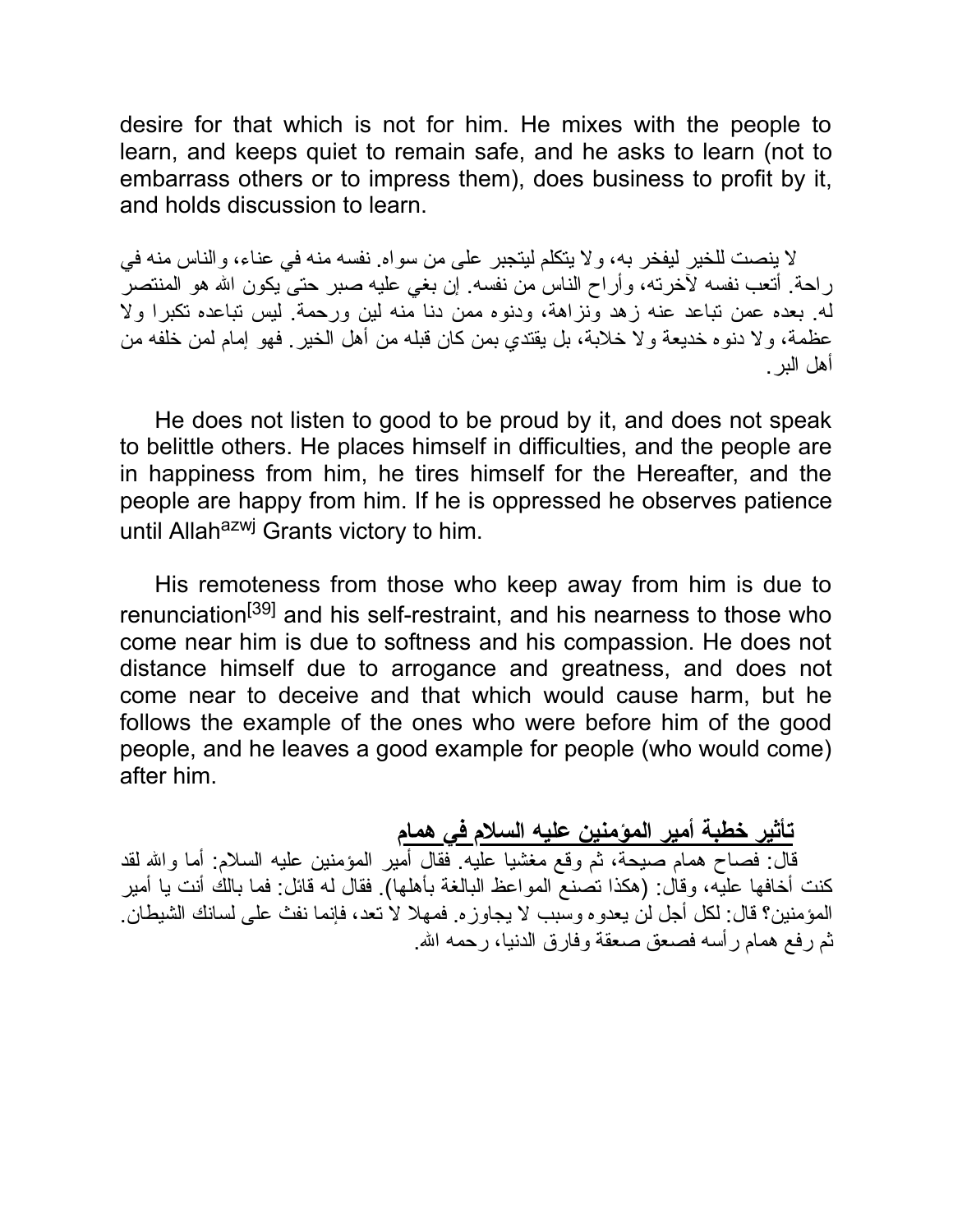# **The effects of the sermon of Amir-ul-Momineen asws upon hamaam**

(Sulaym) said, 'Hamaam shrieked loudly, then became unconscious'. So Amir-ul-Momineen<sup>asws</sup> said: 'But, by Allah<sup>azwj</sup>, l<sup>asws</sup> was afraid of this for him', and said: 'This is what the sermons do when they reach its deserving ones'. Someone said to him<sup>asws</sup>, 'So what is yourasws state, O Amir-ul-Momineenasws?' Heasws said: 'There is a term appointed for everyone that he is not prepared for, and a reason why he cannot exceed it. So wait, and do not go ahead, for the Satan<sup>la</sup> is speaking from your tongue'. Then Hamaam raised his head, sighed in deep shock, and separated from the world. May Allah<sup>azwj</sup> have Mercy upon him'.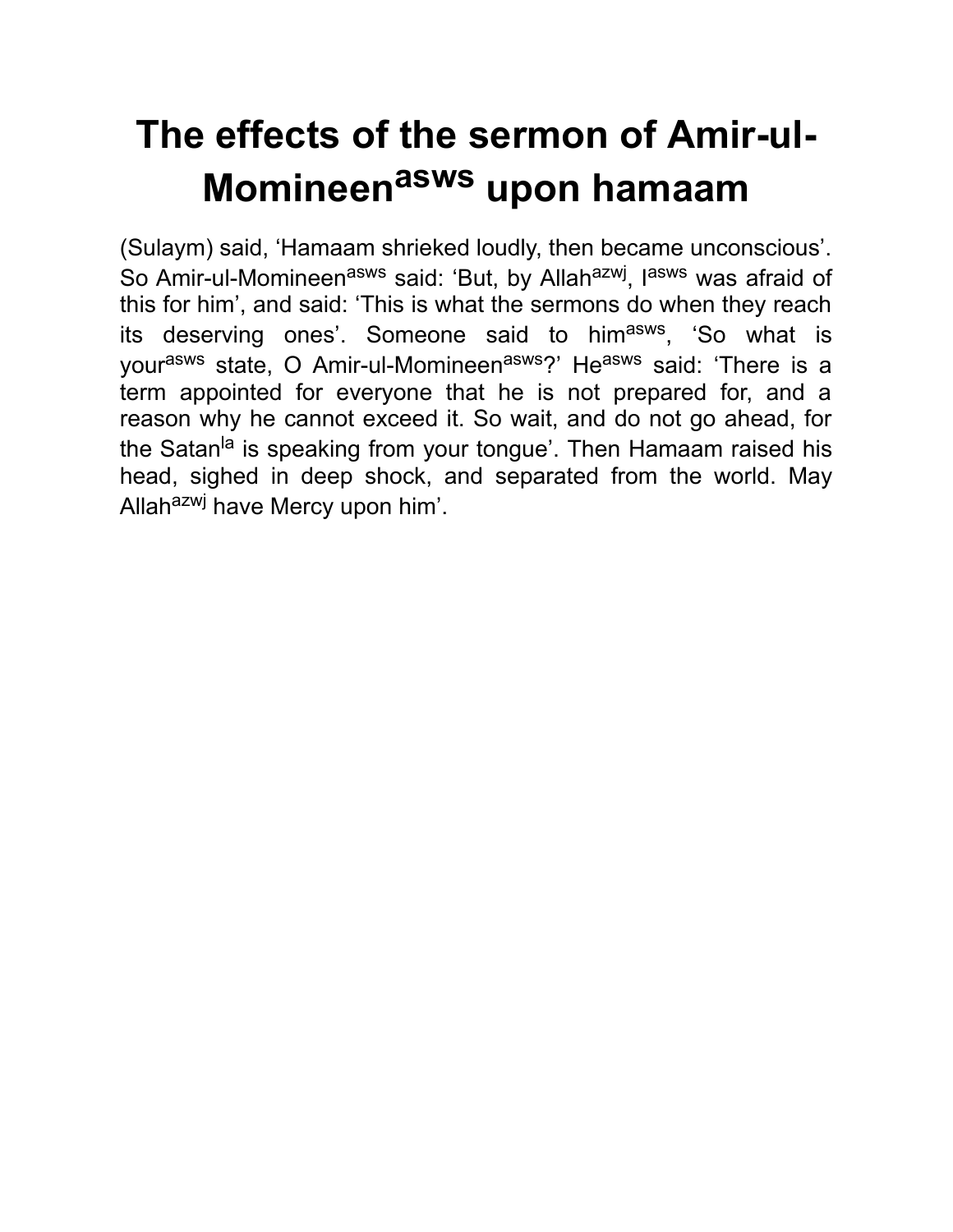#### **HADEETH 44**

**(44) قوله صلى االله علیه وآله: (سلوني عما بدا لكم)**

## **HIS saww STATEMENT: 'ASK ME saww WHATEVER OCCURS TO YOU'**

أبان بن أبي عیاش عن سلیم بن قیس، عن سلمان وأبي ذر والمقداد: إن نفرا من المنافقین اجتمعوا فقالوا: إن محمدا لیخبرنا عن الجنة وما أعد االله فیها من النعیم لأولیائه وأهل طاعته، وعن النار وما أعد الله فیها من الأنكال والهوان لأعدائه وأهل معصبته. فلو أخبرنا عن آبائنا وأمهاتنا ومقعدنا في الجنة والنار، فعرفنا الذي یبنى علیه في العاجل والآجل

Abaan Bin Abu Ayyash, from Sulaym Bin Qays, from Salman<sup>ar</sup>, and Abu Dharr<sup>ar</sup>, and Al-Miqdad<sup>ar</sup> has said that, 'A number of hypocrites gathered and said, 'Muhammad<sup>saww</sup> is informing us about the Paradise and what Allah<sup>azwj</sup> has Prepared in it from the Bounties for his<sup>saww</sup> friends and the people who obey him<sup>saww</sup>, and about the Fire and what Allah<sup>azwj</sup> has Prepared in it from the fetters and the disgrace for hissaww enemies and the people who disobey himsaww. So if he<sup>saww</sup> were to inform us about our fathers and our mothers and our places in the Paradise and the Fire, we would be able to understand what is awaiting (for us) sooner or later'.

فبلغ ذلك رسول الله صلى الله علیه و آله، فأمر بلالا فنادى بالصلاة جامعة. فاجتمع الناس حتى غص المسجد وتضایق بأهله. فخرج مغضبا حاسرا عن ذراعیه وركبتیه حتى صعد المنبر، فحمد االله وأثنى علیه ثم قال: أیها الناس، أنا بشر مثلكم أوحى إلي ربي، فاختصني برسالته واصطفاني لنبوته وفضلني على جمیع ولد آدم وأطلعني على ما شاء من غیبه. فاسألوني عما بدا لكم. فوالذي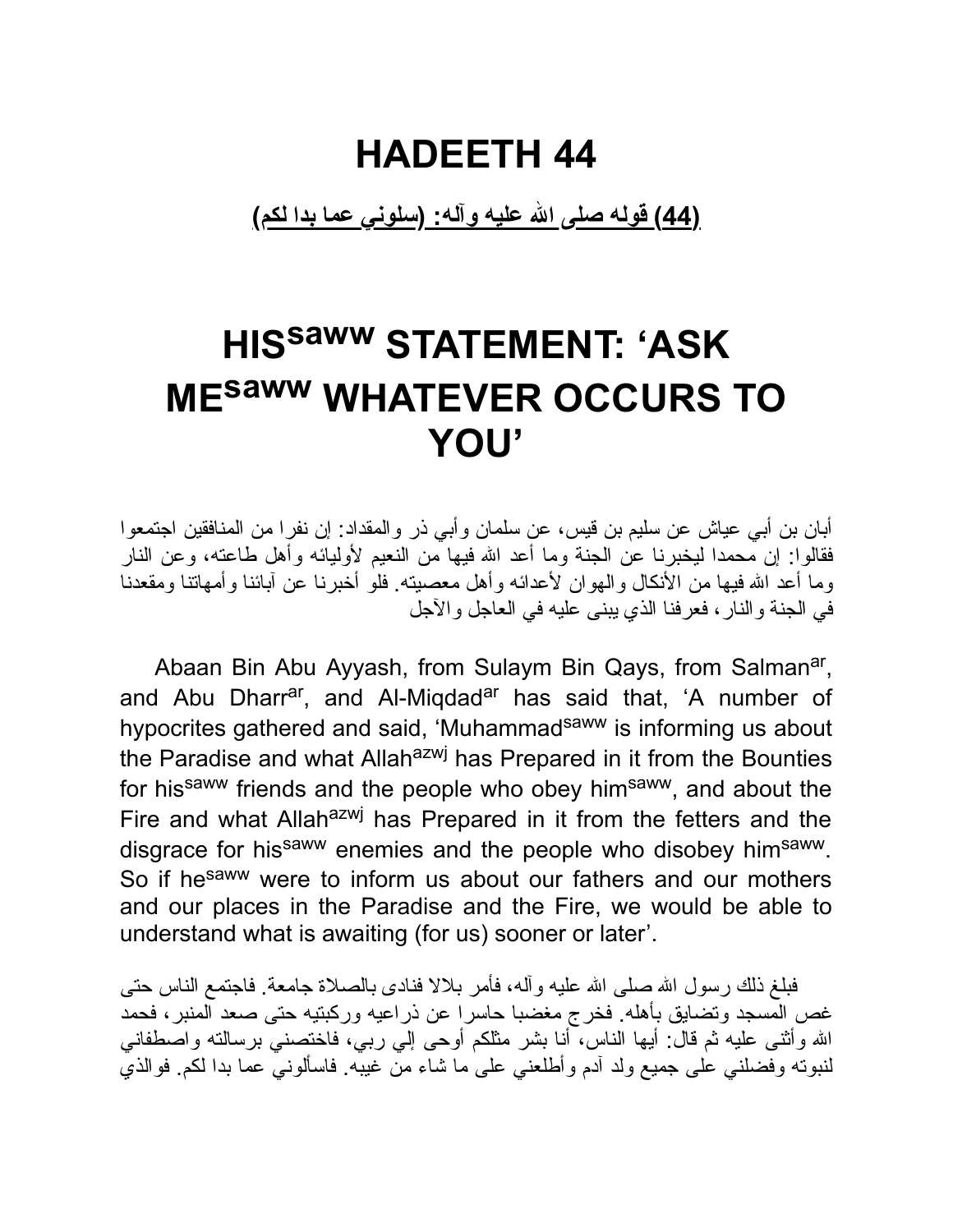نفسي بیده لا یسألني رجل منكم عن أبیه وأمه وعن مقعده من الجنة والنار إلا أخبرته. هذا جبرئیل عن یمیني یخبرني عن ربي فاسألوني.

That reached to the Rasool Allah<sup>saww</sup>, so he<sup>saww</sup> ordered Bilal to call out the Call for the Prayer for gathering. So the people gathered to the extent that the Masjid was full and its people were squeezed.

So hesaww came out angrily with hissaww cuffs tucks-up, until hesaww ascended the Pulpit. So hesawwPraised Allahazwj and Extolled Him<sup>azwj</sup>, then said: 'O you people! I<sup>saww</sup> am a human being like you all. My<sup>saww</sup>Lord<sup>azwj</sup> has Sent Revelation upon me<sup>saww</sup>. So He<sup>azwj</sup> Specialised me<sup>saww</sup> by His<sup>azwj</sup> Message, and Chose me<sup>saww</sup> for His<sup>azwj</sup> Prophet-hood, and Preferred me<sup>saww</sup> over all the children of Adam<sup>as</sup> and briefed me<sup>saww</sup>with whatever He<sup>azwj</sup> so Desired to from Hisazwj hidden matters.

So ask me<sup>saww</sup> whatsoever that occurs to you all. By the One<sup>azwj</sup> in Whose Hand is my<sup>saww</sup> soul, no man from among you will ask mesaww about his father and his mother and from their places from the Paradise and the Fire, except that Isaww will inform him about it. Here is Jibraeel on mysaww right. He will be informing mesaww from mysaww Lordazwj. So ask mesaww'.

**سؤال الناس عن أنسابهم وعن الجنة والنار** فقام رجل مؤمن یحب الله ورسوله، فقال: یا نبی الله، من أنا؟ قال: أنت عبد الله بن جعفر ، فنسبه إلى أبیه الذي كان یدعى به، فجلس قریرة عینه.

#### **Questions of the people about their lineage and about the Paradise and the Fire**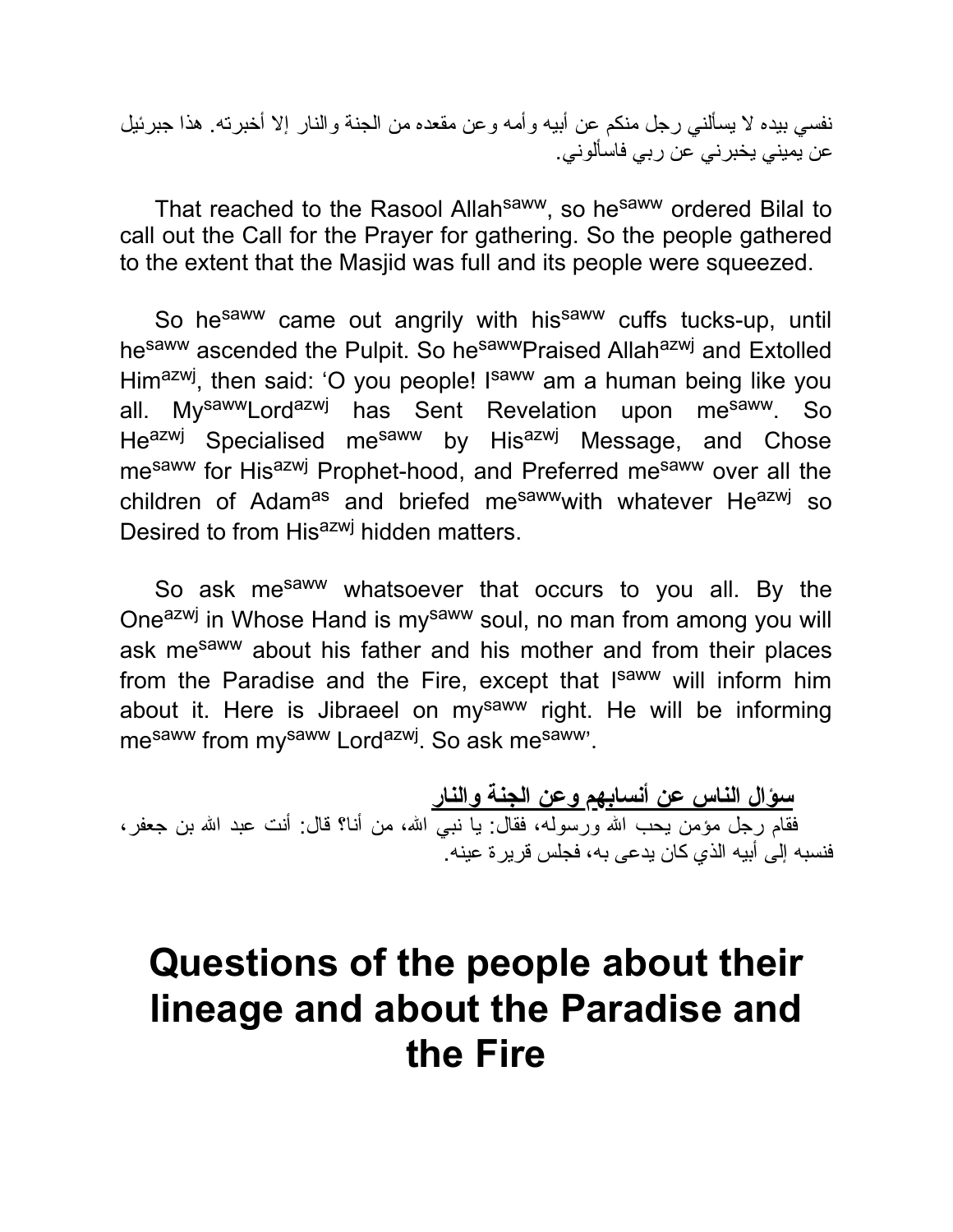A man who was a believer and loved Allah<sup>azwj</sup> and Hisazwj Messengersaww, stood up and said, 'O Prophetsawwof Allah<sup>azwj</sup>, who am I?' He<sup>saww</sup> said: 'You are Abdullah Bin Ja'far'. So he<sup>saww</sup> (informed) him of his lineage to his father who was the one he was claiming him to be. So he sat down with delight in his eyes.

ثم قام منافق مریض القلب مبغض الله ولرسوله فقال: یا رسول االله، من أنا؟ قال: أنت فلان بن فلان راع لبني عصمة وهم شر حي في ثقیف، عصوا االله فأخزاهم. فجلس وقد أخزاه االله وفضحه على رؤوس الأشهاد، وكان قبل ذلك لا یشك الناس أنه صندید من صنادید قریش وناب من أنیابهم

Then a hypocrite stood up, who was sick of heart and had hatred towards Allah<sup>azwj</sup> and towards His<sup>azwj</sup>Messenger<sup>saww</sup>. He said, 'O Rasool Allah<sup>saww</sup>, who am I?' He<sup>saww</sup> said: 'You are so and so, the son of so and so who is a shepherd of the Clan of Asmat and they are the evil tribe of Saqeef. They disobeyed Allahazwj so HeazwjDisgraced them'. So he sat down, and Allah<sup>azwj</sup> had Disgraced him and Exposed him to the people who were present, and before that the people had no doubts that he was an important one from the important ones of Qureish, and a tooth from their teeth (equal to their important personalities).

ثم قام ثالث منافق مریض القلب، فقال: یا رسول االله، أفي الجنة أنا أم في النار؟ قال: في النار ورغما فجلس وقد أخزاه االله وفضحه على رؤوس الأشهاد.

Then a third one stood up, a hypocrite, sick of heart, so he said, 'O Rasool Allahsaww will I be in the Paradise or in the Fire?' He<sup>saww</sup> said: 'In the Fire (and after) being humiliated'. So he sat down, and Allah<sup>azwj</sup> had Disgraced him and Exposed him to the people who were present.

فقام عمر ً بن الخطاب فقال: رضینا بالله ربا وبالإسلام دینا وبك یا رسول الله نبیا، ونعوذ بالله من غضب الله وغضب رسوله. اعف عنا یا رسول الله عفا الله عنك، واستر سترك الله. فقال صلى االله علیه وآله: عن غیر هذا - أو تطلب سواه - یا عمر. فقال: یا رسول االله، العفو عن أمتك.

So Umar Bin Al-Khattab stood up. He said, 'We are pleased with Allah<sup>azwj</sup> as our Lord<sup>azwj</sup>, and with Al-Islam as our Religion, and with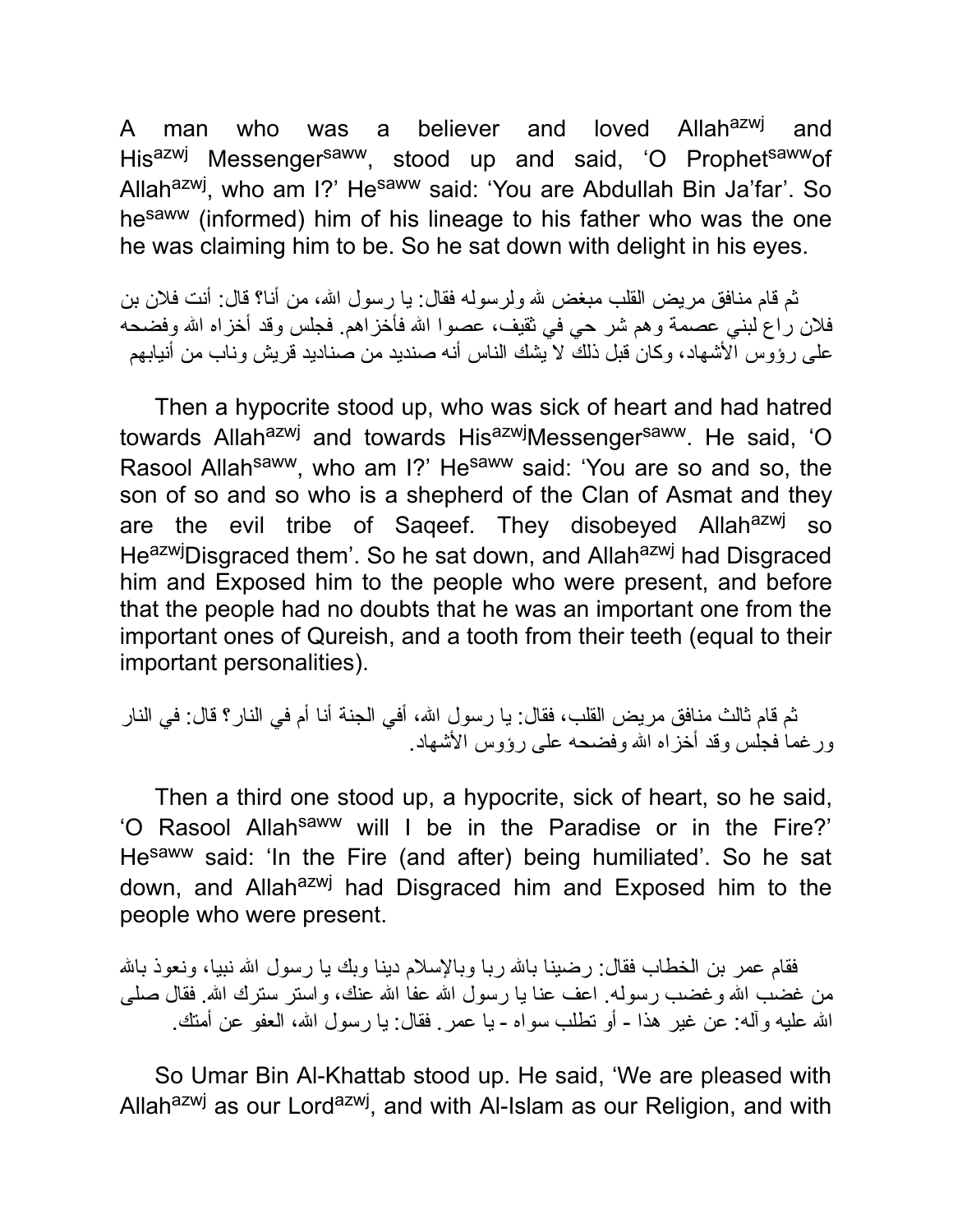you<sup>saww</sup>, O Rasool Allah<sup>saww</sup> as a Prophet<sup>saww</sup>, and we seek refuge with Allah<sup>azwj</sup>from the Anger of Allah<sup>azwj</sup> and the anger of His<sup>azwj</sup> Messenger<sup>saww</sup>. Excuse us, O Rasool Allah<sup>saww</sup>, may Allahazwj Excuse you, and veil us, may Allahazwj Veil yousaww'. Hesaww said: 'About others – or are you seeking to ask – O Umar?' He said, 'O Rasool Allah<sup>saww</sup>, excuse your<sup>saww</sup> community'.

**خلق رسول االله وعلي علیهما السلام**

فقام علي بن أبي طالب علیه السلام فقال: یا رسول االله، انسبني من أنا، لیعرف الناس قرابتي منك. فقال: یا علي، خلقت أنا وأنت من عمودین من نور معلقین من تحت العرش، یقدسان الملك من قبل أن یخلق الخلق بألفي عام.

# **Creation of Rasool Allah saww and Ali asws**

Aliasws Bin Abu Talibasws stood up. Heasws said: 'O Rasool Allahsaww, lineage me<sup>asws</sup>. Who am l<sup>asws</sup>, so that the people would understand my relationship with you<sup>saww</sup>'. He<sup>saww</sup> said: 'O Ali<sup>asws</sup>, I<sup>saww</sup> and youasws have been Created from two Pillars of Light which were both attached to the bottom of the Throne. These were Extolling the Holiness of the Godazwj from before heazwj Created the creation by two thousand years.

ثم خلق من ذینك العمودین نطفتین بیضاوین ملتویتین. ثم نقل تلك النطفتین في الأصلاب الكریمة إلى الأرحام الزكیة الطاهرة، حتى جعل نصفها في صلب عبد االله ونصفها في صلب أبي طالب. فجزء أنا وجزء أنت، وهو قول االله عز وجل: (وهو الذي خلق من الماء بشرا فجعله نسبا وصهرا وكان ربك قدیرا).

Then Heazwj Created from these two Pillars, two white seeds which were joined together. Then He<sup>azwj</sup>Transferred those two seeds into the honourable 'sulb' and into pure immaculate mothers, until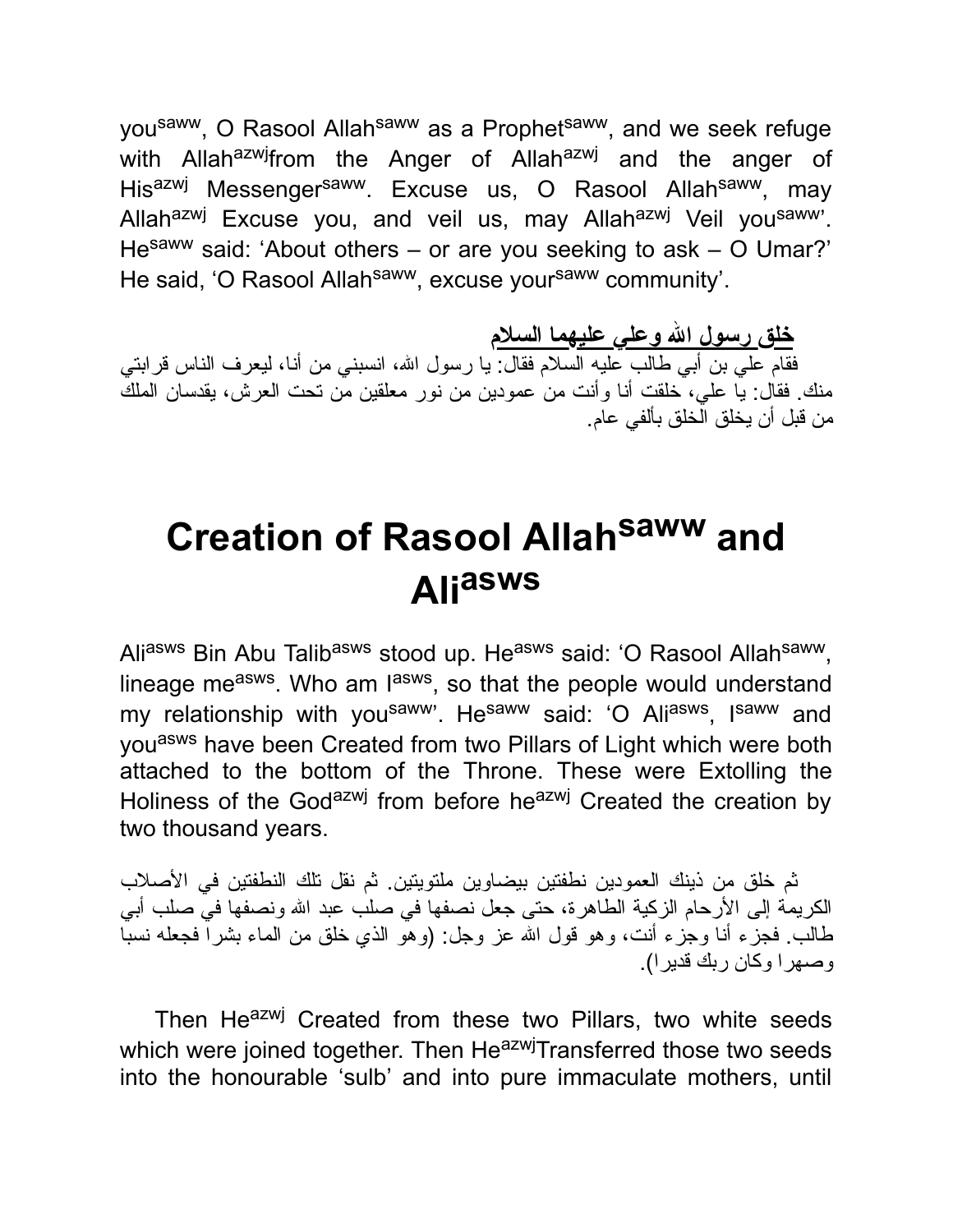He<sup>azwj</sup> Made half of it to be in the 'sulb' of Abdullah<sup>as</sup>, and half of it to be in the 'sulb' of Abu Talib<sup>as</sup>. So one part is me<sup>saww</sup>, and one part is you<sup>asws</sup>, and it is the Statement of Allah<sup>azwj</sup> Mighty and Majestic: *"[25:54] And He it is Who has created man from the water, then He has made for him blood relationship and marriage relationship, and your Lord is powerful."*

**علي علیه السلام السبب بین االله وخلقه** یا علي، أنت مني وأنا منك. سیط لحمك بلحمي ودمك بدمي. وأنت السبب فیما بین االله وبین خلقه بعدي. فمن جحد ولایتك قطع السبب الذي فیما بینه وبین االله وكان ماضیا في الدركات.

# **Ali asws is the Medium between Allah azwj and His azwj creatures**

O Ali<sup>asws</sup>, you<sup>asws</sup> are from me<sup>saww</sup> and l<sup>saww</sup> am from you<sup>asws</sup>. Yourasws flesh is joined to mysaww flesh, and yourasws blood to my<sup>asws</sup> blood. And you<sup>asws</sup> are the medium in what is between Allah<sup>azwj</sup> and His<sup>azwj</sup> creatures after me<sup>saww</sup>. So the one who fights against your<sup>asws</sup> 'Wilayah' has cut-off the Medium which is in between himself and Allah<sup>azwj</sup>, and he will spend his time in the Levels of Hell.

یا علي، ما عرف االله إلا بي ثم بك. من جحد ولایتك جحد االله ربوبیته یا علي، أنت علم االله بعدي الأكبر في الأرض، وأنت الركن الأكبر في القیامة.

O Ali<sup>asws</sup>, Allah<sup>azwj</sup> cannot be recognised except by me<sup>saww</sup> and by you<sup>asws</sup>. The one who fights against your<sup>asws</sup> 'Wilayah' has fought against the Lordship of Allah<sup>azwj</sup>. O Ali<sup>asws</sup>, you<sup>asws</sup> are the Great Banner of Allah<sup>azwj</sup> after me<sup>saww</sup> in the earth, and you are the Great Pillar in the Day of Judgement.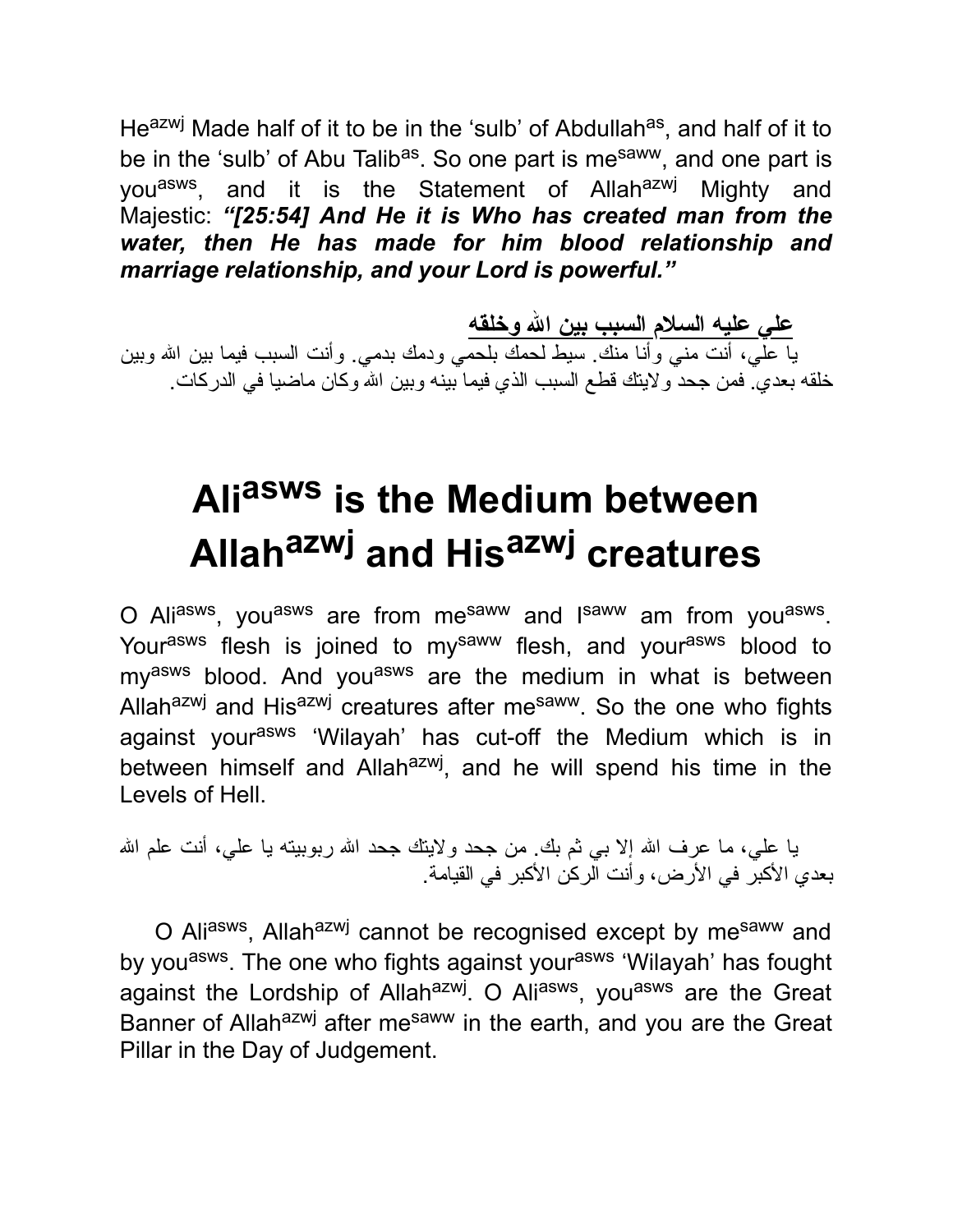فمن استظل بفیئك كان فائزا، لأن حساب الخلائق إلیك ومآبهم إلیك، والمیزان میزانك والصراط صراطك والموقف موقفك والحساب حسابك. فمن ركن إلیك نجا، ومن خالفك هوى وهلك. اللهم اشهد، اللهم اشهد.

So the one who will be covered by your<sup>asws</sup> 'Wilayah' (protected) would have succeeded, because the Reckoning of the creatures is to you<sup>asws</sup> and what is with them is to you<sup>asws</sup>, and the 'al-Mezan' (Divine Scale) is your<sup>asws</sup> Scale, and the Bridge is your<sup>asws</sup> Bridge, and the Pausing will be your<sup>asws</sup> Pausing, and the reckoning will be yourasws Reckoning. So the one who comes towards you<sup>asws</sup> will be saved, and the one who opposes you<sup>asws</sup> has deviated and will perish. Our Allah<sup>azwj</sup> be Witness (to this), our Allah<sup>azwj</sup> be Witness (to this)!'

ثم نزل صلى االله علیه وآله.

Then he<sup>saww</sup> descended.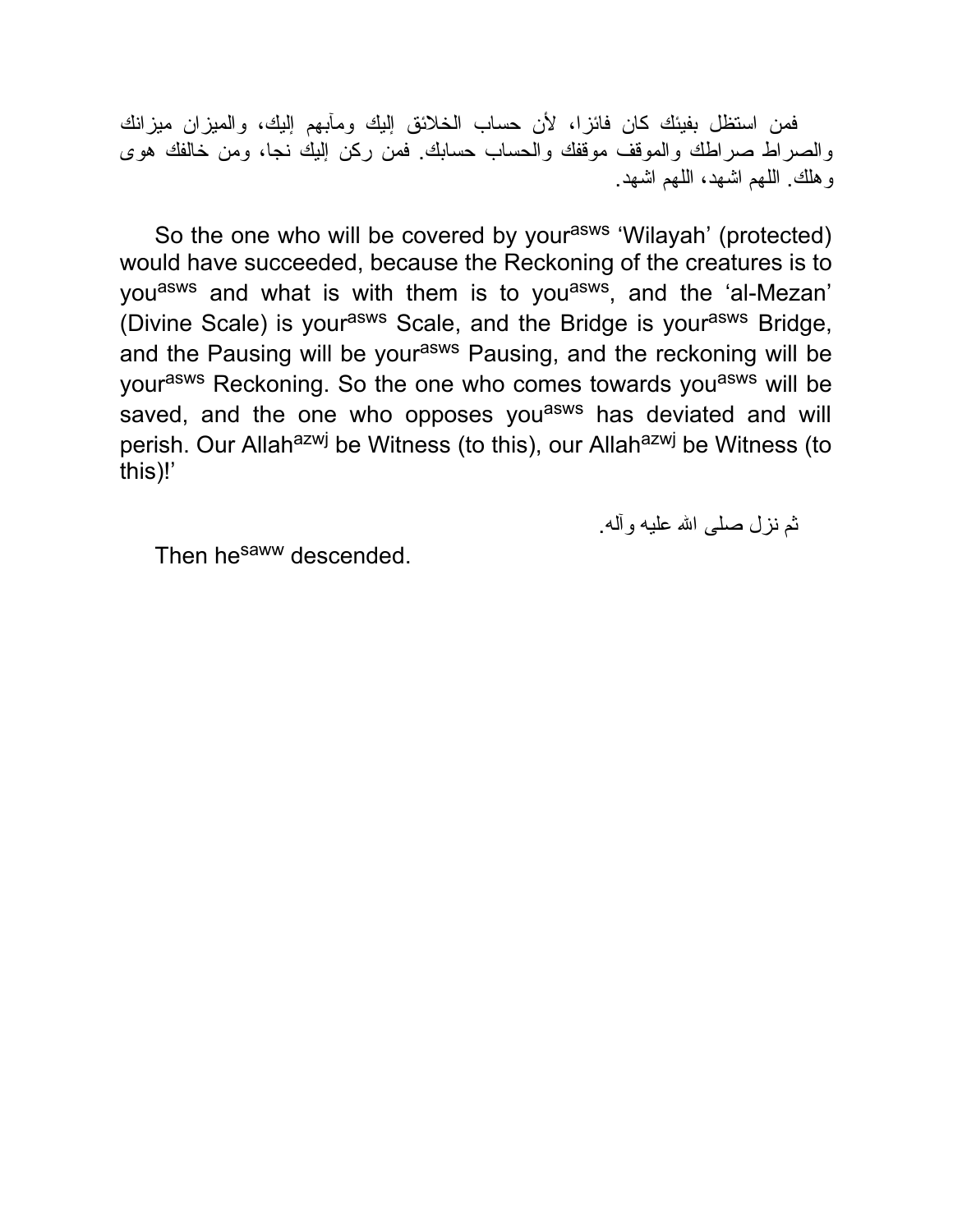#### **HADEETH 45**

**(45) كلمة رسول االله صلى االله علیه وآله عن علي والأئمة علیهم السلام**

## **SPEECH OF THE RASOOL ALLAHsaww ABOUT ALI asws AND THE IMAMS asws**

أبان عن سلیم عن سلمان، قال: كانت قریش إذا جلست في مجالسها فرأت رجلا من أهل البیت قطعت حدیثها. فبینما هي جالسة إذ قال رجل منهم: (ما مثل محمد في أهل بیته إلا كمثل نخلة نبتت في كناسة)

Abaan from Sulaym who said, 'Whenever the Qureish used to get together in their gatherings, if they saw a man from the People<sup>asws</sup> of the Household, they would cut off their discussions. In one of their gatherings a man from among them said, 'What is the example of Muhammad<sup>saww</sup> among the People<sup>asws</sup> of his<sup>as</sup> Household except like a palm tree growing in rubbish'.

فبلغ ذلك رسول الله صلى الله علیه وآله فغضب، ثم خرج فأتى المنبر فجلس علیه حتى اجتمع الناس، ثم قام فحمد الله وأثنى علیه، ثم قال: أیها الناس، من أنا؟ قالوا: أنت رسول الله. قال: أنّا رسول الله، وأنا محمد بن عبد الله بن عبد المطلب بن هاشم، ثم مضىي في نسبه حتى انتهى إلى نزار.

That reached the Rasool Allahsaww, so hesaww was angry, and hesaww then came out to the Pulpit until the people gathered. Then he<sup>saww</sup> stood up, so he<sup>saww</sup> Praised Allah<sup>azwj</sup> and Extolled Him<sup>azwj</sup>, then said: 'O you people, who am I<sup>saww</sup>?' They said, 'You<sup>saww</sup> are the Rasool Allahsaww'. Hesaww said: 'Isaww am the Rasool Allahsaww, and I<sup>saww</sup> am Muhammad Bin Abdullah Bin Abdul Muttalib Bin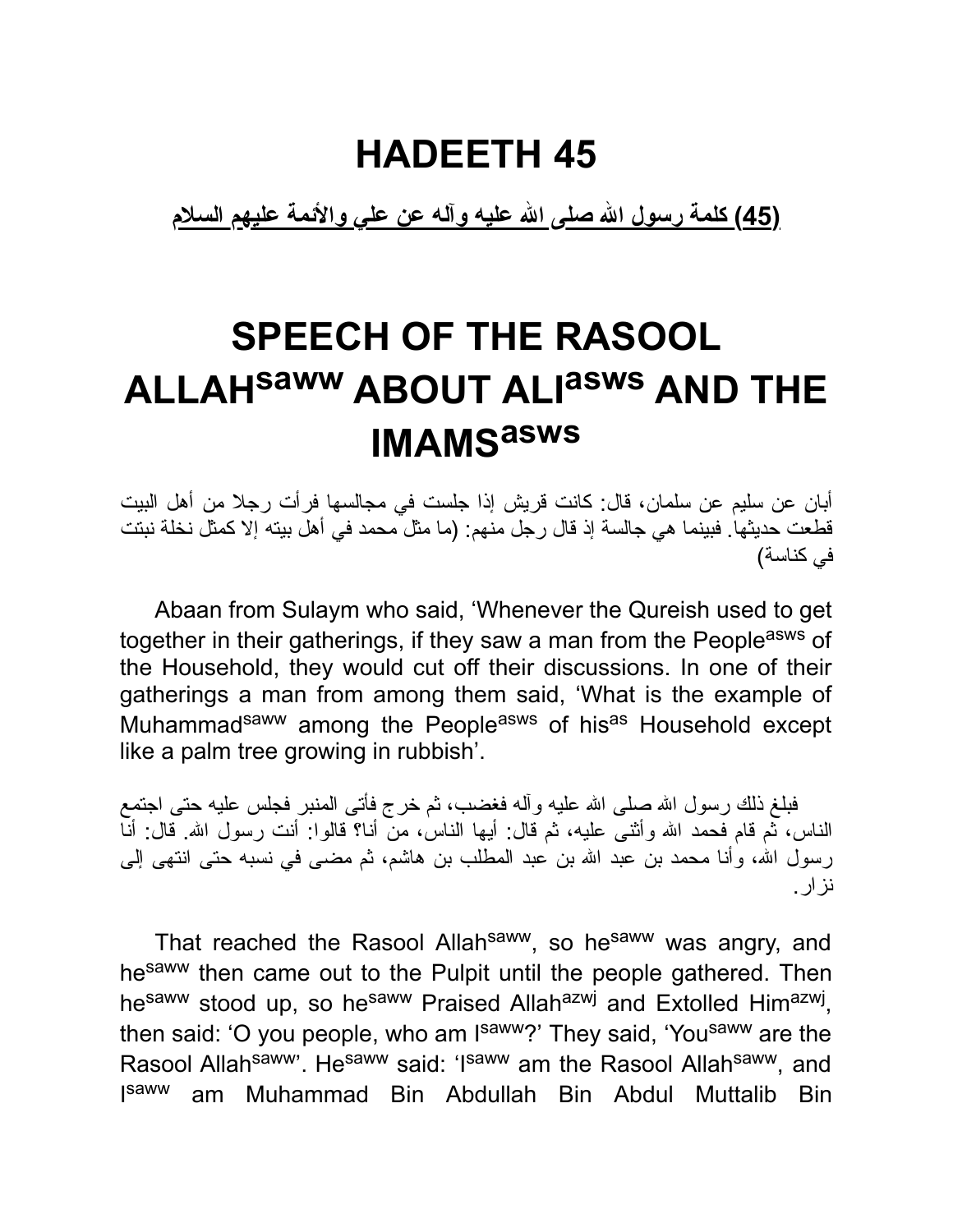Hashim<sup>saww</sup>'. Then he went on to lineage himself<sup>saww</sup> until he<sup>saww</sup> ended up to Nazaar<sup>as</sup>.

**خلق أهل البیت علیهم السلام ونسبهم** ثم قال: ألا وإني وأهل بیتي كنا نورا نسعى بین یدي االله قبل أن یخلق االله آدم بألفي عام، وكان ذلك النور إذا سبح سبحت الملائكة لتسبیحه. فلما خلق آدم وضع ذلك النور في صلبه ثم أهبط إلى الأرض في صلب آدم. ثم حمله في السفینة في صلب نوح، ثم قذفه في النار في صلب إبراهیم. ثم لم یزل ینقلنا في أكارم الأصلاب حتى أخرجنا من أفضل المعادن محتدا وأكرم المغارس منبتا بین الآباء والأمهات، لم یلتق أحد منهم على سفاح قط.

# **Creation of the people asws of the Household and their asws lineage**

Then he<sup>saww</sup> said: 'Indeed! I<sup>saww</sup> and the People<sup>asws</sup> of my<sup>saww</sup> Household were doing 'Sa'ee' in front of Allah<sup>azwj</sup> two thousand years before He<sup>azwj</sup> Created Adam<sup>as</sup>, and that 'Noor' (Light) was such when it Glorified (Allah $a$ <sup>zwj</sup>) the Angels Glorified as well along with its Glorification.

When He<sup>azwj</sup> Created Adam<sup>as</sup> he<sup>azwj</sup> Placed that Light in his<sup>as</sup> 'sulb', then Sent it down to the earth in the 'sulb' of Adam<sup>as</sup>. Then it was carried in the Ark in the 'sulb' of Noah<sup>as</sup>, then it was flung into the Fire in the 'sulb' of Ibrahim<sup>as</sup>. Then He<sup>azwj</sup> did not Cease to Transfer us within honourable 'sulb' until He<sup>azwj</sup> Took usasws out from the best of the Mines and Sowed usasws in honourable plantations growing between our<sup>asws</sup> fathers<sup>as</sup> and our<sup>asws</sup> mothers<sup>as</sup>, not one from among them<sup>as</sup> having met each other promiscuously.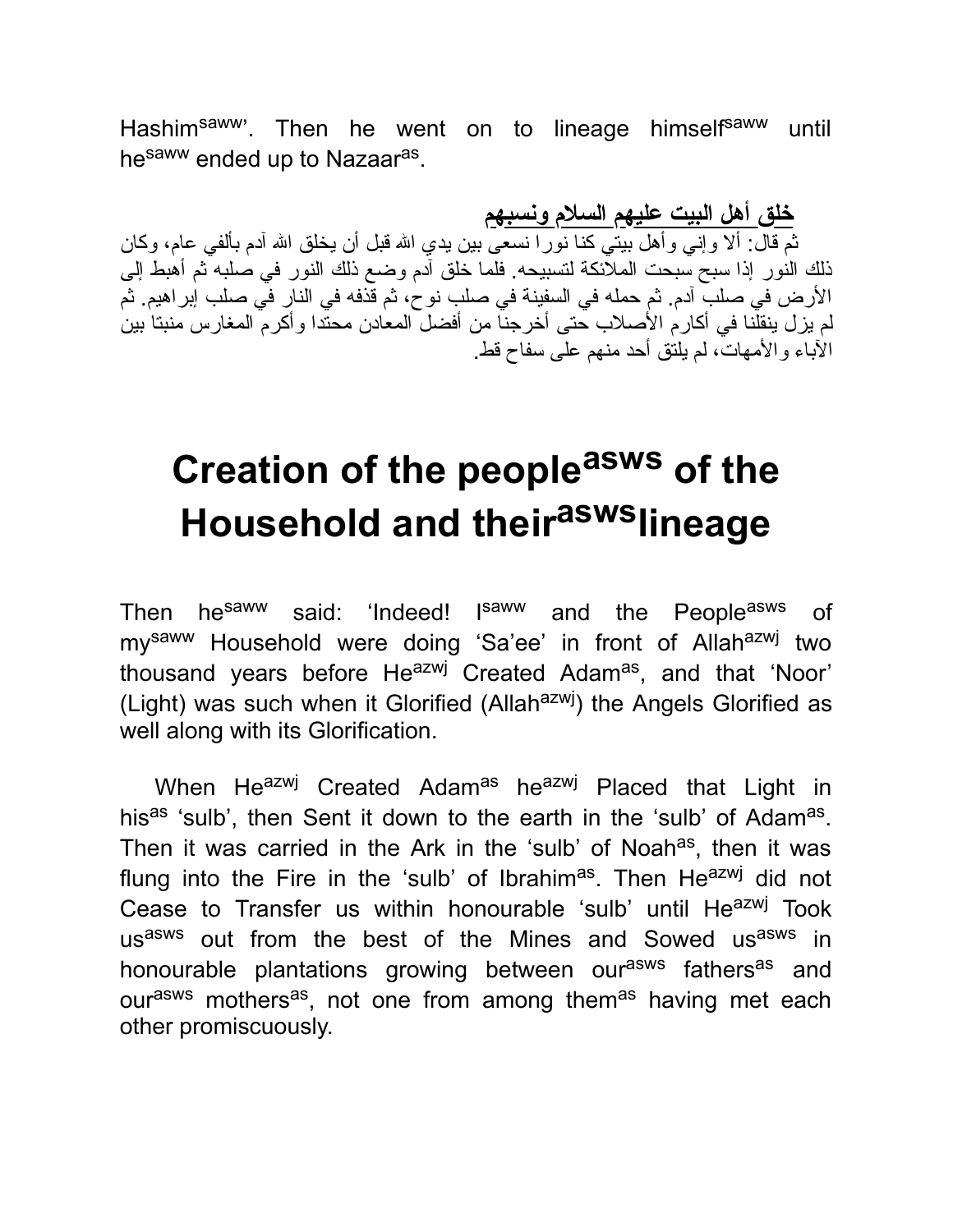ألا ونحن بنو عبد المطلب سادة أهل الجنة: أنا وعلي وجعفر وحمزة والحسن والحسین وفاطمة والمهدي.

Nay! And we<sup>asws</sup>, the sons<sup>as</sup> of Abdul Muttalib<sup>as</sup>, are the Masters of the people of the Paradise – I<sup>saww</sup>, and Ja'far<sup>as</sup>, and Hamza<sup>as</sup>, and Al-Hassan<sup>asws</sup>, and Al-Husayn<sup>asws</sup>, and Fatima<sup>asws</sup> and Al-Mahdi<sup>asws</sup>.

**اختار االله محمدا وعلیا والأئمة علیهم السلام حججا** ألا وإن االله نظر إلى أهل الأرض نظرة فاختار منهم رجلین: أحدهما أنا فبعثني رسولا ونبیا، والآخر علي بن أبي طالب، وأوحى إلي أن أتخذه أخا وخلیلا ووزیرا ووصیا وخلیفة.

# **Allah azwj Chose Muhammad saww , and Ali asws , and the Imams asws as Proofs**

Nay! And Allah<sup>azwj</sup> Looked at the people of the earth with a Consideration, so He $^{azwj}$  Chose two men from among them – One of them was myself<sup>saww</sup>, so He<sup>azwj</sup> Sent me<sup>saww</sup> as a Messenger<sup>saww</sup> and a Prophet<sup>saww</sup>, and the other one was Ali<sup>asws</sup> Bin Abu Talib<sup>asws</sup>, and He<sup>azwj</sup> Revealed unto me<sup>saww</sup> that I<sup>saww</sup> should take him<sup>asws</sup> as a brother, and a friend, and as a Vizier, and a successor<sup>asws</sup>, and as a Caliph.

ألا وإنه ولي كل مؤمن بعدي، من والاه والاه االله ومن عاداه عاداه االله. لا یحبه إلا مؤمن ولا یبغضه إلا كافر. هو زر الأرض بعدي وسكنها، وهو كلمة االله التقوى وعروته الوثقى. (یریدون أن یطفؤوا نور االله بأفواههم واالله متم نوره ولو كره الكافرون).

Nay! And he<sup>asws</sup> is the Guardian of every believer after me<sup>saww</sup>. The one who befriends him<sup>asws</sup> will be Befriended by Allah<sup>azwj</sup>, and the one who is an enemy to him<sup>asws</sup>, Allah<sup>azwj</sup> will be an enemy to him. None will love him<sup>asws</sup> except a 'Momin' (believer) and none will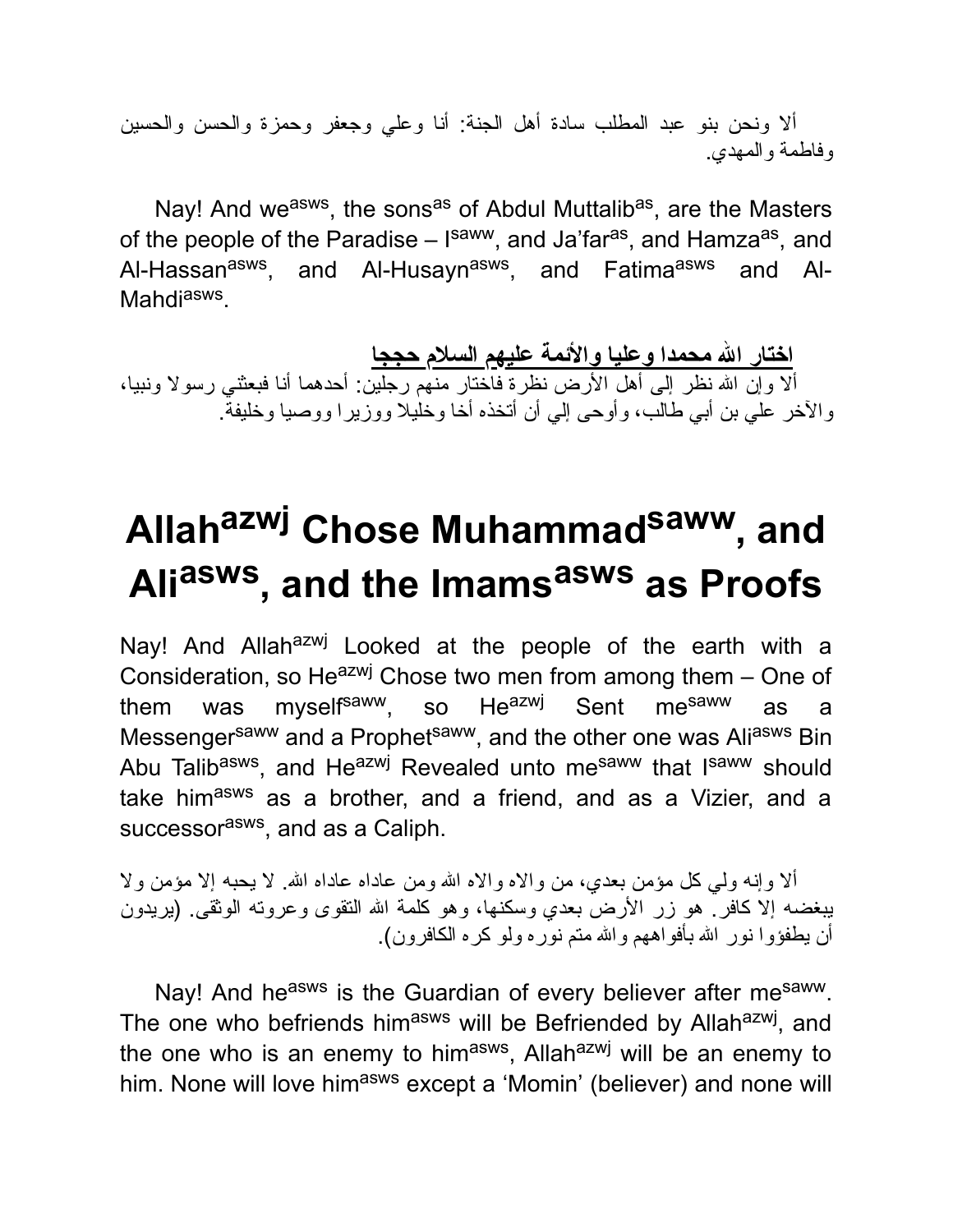hate himasws except for an infidel. Heasws is the pivot of the earth after me<sup>saww</sup> and its stabiliser, and he<sup>asws</sup> is the Pious Word of Allahazwj and the Firm Handle. *"[61:8] They desire to put out the light of Allah with their mouths but Allah will perfect His light, though the unbelievers may be averse"*.

ألا وإن االله نظر نظرة ثانیة فاختار بعدنا اثني عشر وصیا من أهل بیتي، فجعلهم خیار أمتي واحدا بعد واحد، مثل النجوم في السماء، كلما غاب نجم طلع نجم. هم أئمة هداة مهتدون لا یضرهم كید من كادهم ولا خذلان من خذلهم. هم حجج االله في أرضه، وشهدائه على خلقه، وخزان علمه، وتراجمة وحیه، ومعادن حكمته. من أطاعهم أطاع االله ومن عصاهم عصى االله. هم مع القرآن والقرآن معهم، لا یفارقونه حتى یردوا علي الحوض. فلیبلغ الشاهد الغائب. اللهم اشهد، اللهم اشهد - ثلاث مرات .-

Nay! And Allah<sup>azwj</sup> Looked with a second Consideration, so He<sup>azwj</sup> Chose after us<sup>asws</sup> twelve successors<sup>asws</sup> from the Peopleasws of mysaww Household. So Heazwj Made them to be the best of my<sup>saww</sup>community, one<sup>asws</sup> after the other<sup>asws</sup>, like the stars in the sky, every star which sets is followed by one which rises.

They<sup>asws</sup> are the Imams<sup>asws</sup> of guidance, the guided ones<sup>asws</sup>. The conspiracies of the conspirators does not affect themasws adversely nor does the desertion of the one who deserts them<sup>asws</sup>. They<sup>asws</sup> are the Proofs of Allah<sup>azwj</sup> in His<sup>azwj</sup> earth, and His<sup>azwj</sup> Witnesses over His<sup>azwj</sup> creatures, and the Treasurers of His<sup>azwj</sup>Knowledge, and the Interpreters of His<sup>azwj</sup> Revelation, and the Mines of His<sup>azwj</sup> Wisdom.

The one who obeys them<sup>asws</sup> has obeyed Allah<sup>azwj</sup>, and the one who disobeys them<sup>asws</sup> has disobeyed Allah<sup>azwj</sup>. They<sup>asws</sup> are with the Quran and the Quran is with them<sup>asws</sup>. They will not separate (from each other) until they return to the Fountain. So the ones who are present should make this reach to the ones who are absent. Our Allah<sup>azwj</sup>, be a Witness, Our Allah<sup>azwj</sup> be a Witness' – three times.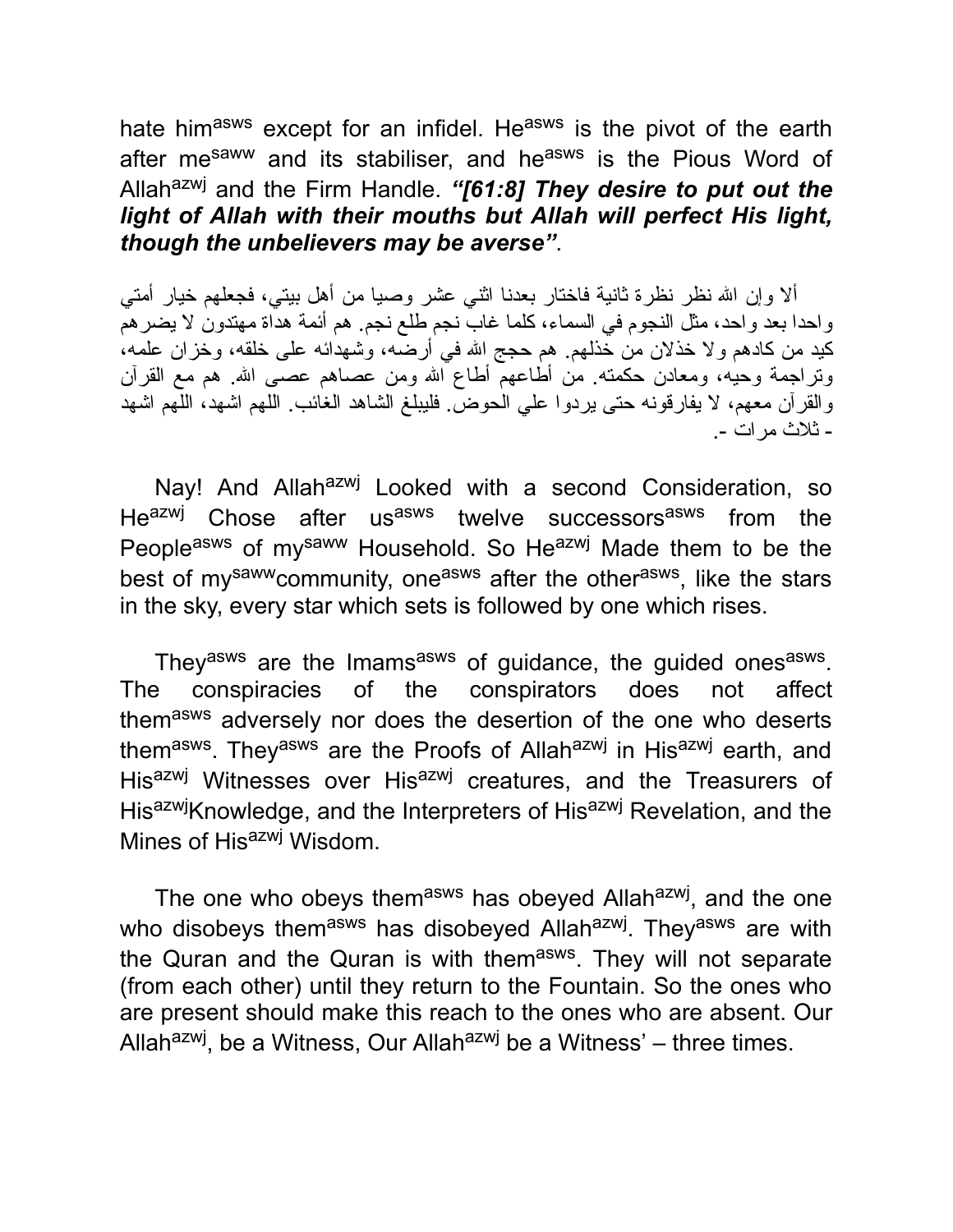#### **HADEETH 46**

**( 46 ) أعظم مناقب أمیر المؤمنین علیه السلام على لسان أبي ذر والمقداد**

# **GREAT VIRTUES OF AMIR-UL-MOMINEENasws IN THE WORDS OF ABU DHARRar AND AL-MIQDADar**

أبان بن أبي عیاش عن سلیم بن قیس، قال: قلت لأبي ذر: حدثني رحمك االله بأعجب ما سمعته من رسول االله صلى االله علیه وآله یقول في علي بن أبي طالب علیه السلام.

Abaan Bin Abu Ayyash, from Sulaym Bin Qays who said, 'I said to Abu Dharr<sup>ar</sup>, 'May Allah<sup>azwj</sup> have Mercy on you<sup>ar</sup>, narrate to me of the most impressive of what you<sup>ar</sup> have heard from the Rasool Allah<sup>saww</sup> saying regarding Aliasws Bin Abu Talibasws'.

**طاعة علي علیه السلام والبراءة من أعدائه عند الملائكة**

قال: سمعت رسول الله صلى الله علیه وآله یقول: (إن حول العرش لتسعین ألف ملك لیس لـهم تسبیح ولا عبادة إلا الطاعة لعلي بن أبي طالب والبراءة من أعدائه والاستغفار لشیعته). قلت: فغیر هذا، رحمك الله. قال: سمعته یقول: (إنّ الله خص جبرئیل ومیكائیل وإسرافیل بطاعة علي والبراءة من أعدائه والاستغفار لشیعته).

# **Obedience to Ali asws and distancing from his asws enemies, among the Angels**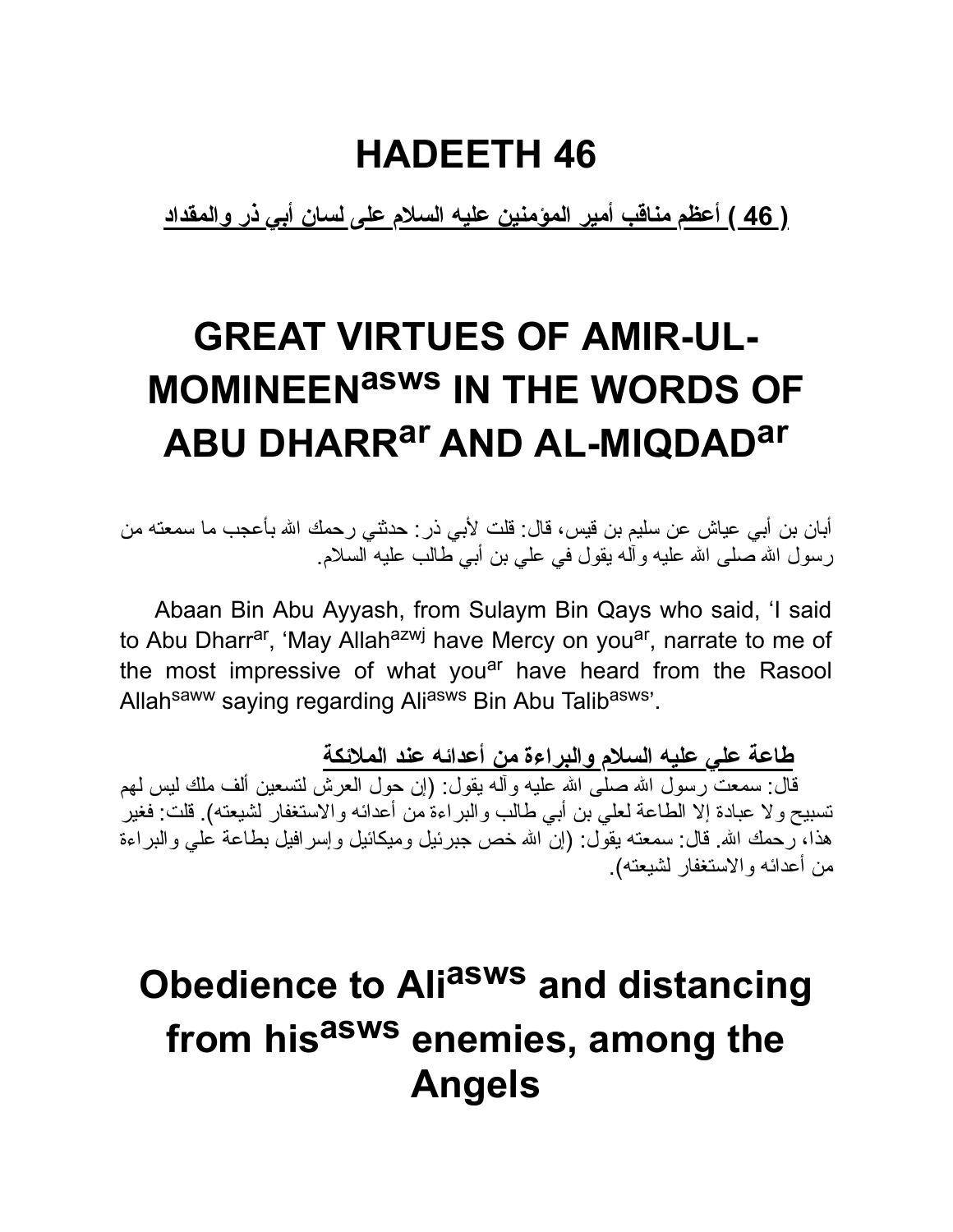He<sup>ar</sup> said, 'I<sup>ar</sup> heard the Rasool Allah<sup>saww</sup> say: 'Surely around the Throne are ninety thousand Angels. There is no glorification for them nor any worship except of being obedient to Aliasws Bin Abu Talibasws and the distancing from (Tabarra) his<sup>asws</sup> enemies, and (seeking) Forgiveness for hisasws Shiites'.

**احتجاج االله على الأمم السالفة بعلي علیه السلام** قلت: فغیر هذا رحمك الله. قال: سمعت رسول الله صلى الله علیه وآله یقول: (لم یزل الله یحتج بعلي في كل أمة فیها نبي مرسل، وأشدهم معرفة لعلي أعظمهم درجة عند االله).

# **Argumentation of Allah azwj against the previous communities by Ali asws**

I said, 'May Allah<sup>azwj</sup> have Mercy on you<sup>ar</sup>, apart from this?' He<sup>ar</sup> said, 'I<sup>ar</sup> heard the Rasool Allah<sup>saww</sup> say: 'Allah<sup>azwj</sup> never Ceased to Argue by Aliasws against every community in which there was a Prophet<sup>as</sup> or a Messenger<sup>as</sup>, and Made them to bear witness to recognition (Ma'rifat) of Aliasws in order to magnify their levels with Allah<sup>azwj</sup>.

**علي علیه السلام الستر والحجاب بین االله وبین خلقه** قلت: فغیر هذا، رحمك االله. قال: نعم، سمعت رسول االله صلى االله علیه وآله یقول: (لولا أنا وعلي ما عرف الله، ولولا أنا وعلي ما عبد الله، ولولا أنا وعلي ما كان ثواب ولا عقاب. ولا يستر عليا عن الله ستر ، ولا يحجبه عن الله حجاب، وهو الستر والحجاب فیما بین الله وبین خلقه).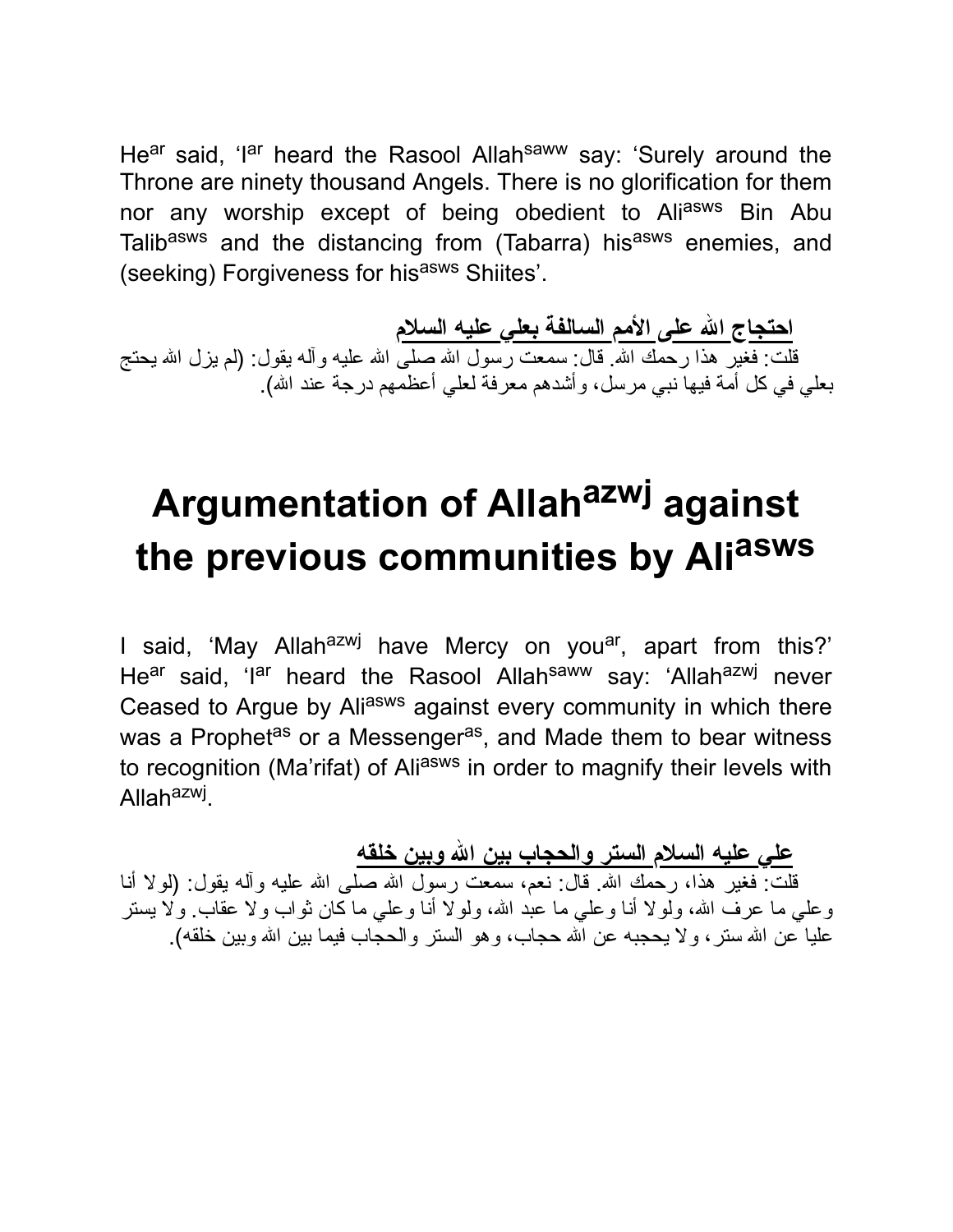# **Ali asws is the Screen and the Veil between Allah azwj and His azwjcreatures**

I said, 'May Allah<sup>azwj</sup> has Mercy on you<sup>ar</sup>, apart from this?' He<sup>ar</sup> said, 'Yes, l<sup>ar</sup> heard the Rasool Allah<sup>saww</sup> say: 'Had it not been for myself<sup>saww</sup> and Ali<sup>asws</sup>, Allah<sup>azwj</sup> would not have been recognised, and had it not been for myself<sup>saww</sup> and Ali<sup>asws</sup>, Allah<sup>azwj</sup> would not have been worshipped, and had it not been for myself<sup>saww</sup> and Aliasws there would have been no Reward or Punishment. And Aliasws has not been screened from Allahazwj by a Screen, nor has heasws been veiled from Allahazwj by a Veil, and heasws is the Screen and the Veil for what is between Allah<sup>azwj</sup> and His<sup>azwj</sup> creatures'.

**ولایة علي علیه السلام تطهیر للقلب**

قال سلیم: ثم سألت المقداد فقلت: حدثني - رحمك االله - بأفضل ما سمعت من رسول االله صلى االله علیه وآله یقول في علي بن أبي طالب. قال: سمعت من رسول االله صلى االله علیه وآله یقول: إن االله توحد بملكه، فعرف أنواره نفسه، ثم فوض إلیهم أمره وأباحهم جنته. فمن أراد أن یطهر قلبه من الجن والأنس عرفه ولایة علي بن أبي طالب، ومن أراد أن یطمس على قلبه أمسك عنه معرفة علي بن أبي طالب.

### **Wilayah of Ali asws is a purification for the heart**

Sulaym said, 'Then I asked Al-Miqdad<sup>ar</sup>, so I said, 'May Allah<sup>azwj</sup> have Mercy on you<sup>ar</sup>, narrate to me of the highest of what you have heard from the Rasool Allah<sup>saww</sup> saying regarding Aliasws Bin Abu Talibasws'.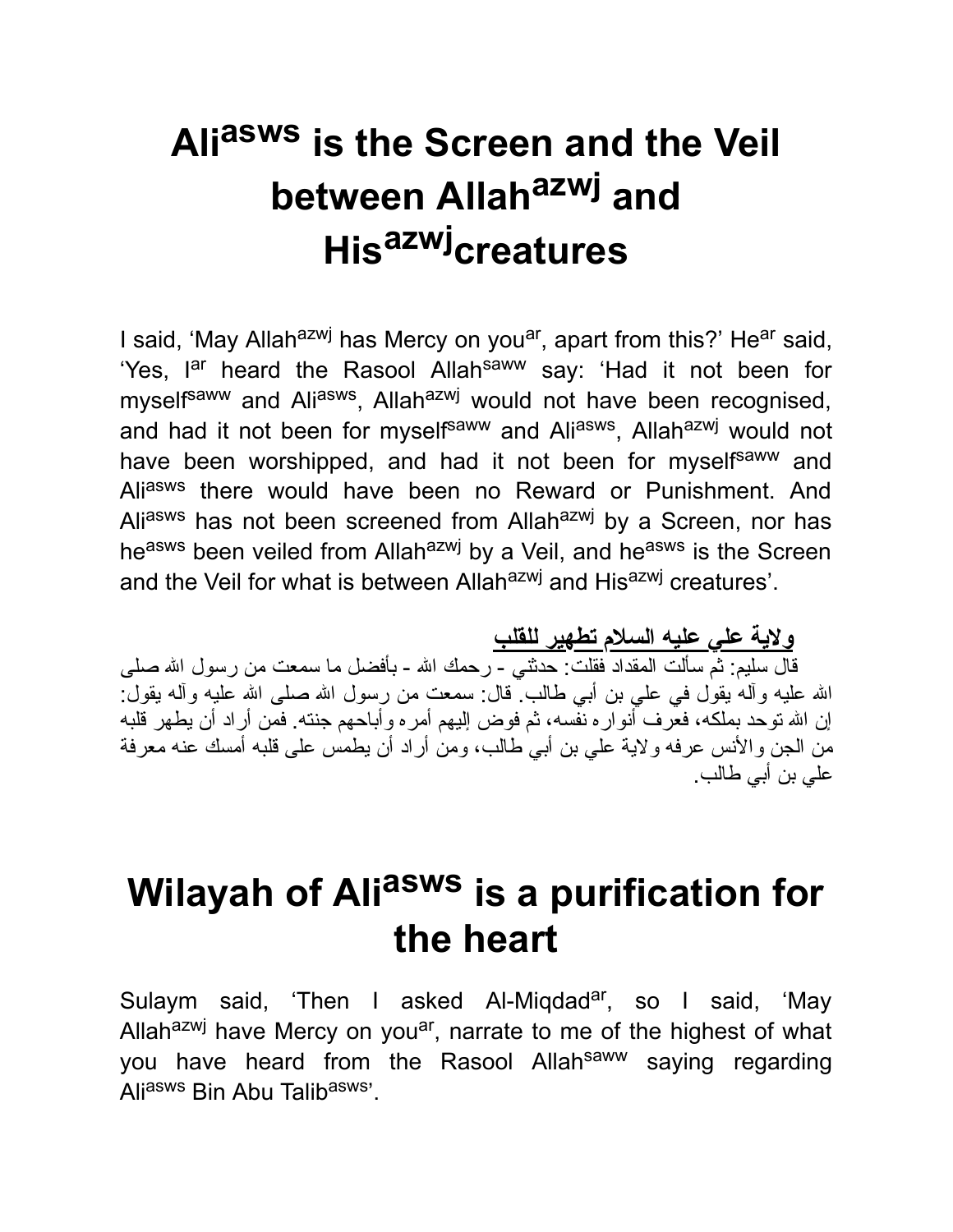He<sup>ar</sup> said, 'I<sup>ar</sup> heard from the Rasool Allah<sup>saww</sup> say that: 'Allah<sup>azwj</sup> is One in His<sup>azwj</sup> Kingdom. So He<sup>azwj</sup>Recognised their<sup>asws</sup> 'Noor' (Light) Himself<sup>azwj</sup>. Then He<sup>azwj</sup> Delegated His<sup>azwj</sup> Command to them<sup>asws</sup>, and Gifted His<sup>azwj</sup> Paradise to them<sup>asws</sup>. So when He<sup>azwj</sup> Intends to Purify the heart of anyone from the Jinns and the humans,  $He^{azwj}$  Makes them to recognised the 'Wilayah' of Ali<sup>asws</sup> Bin Abu Talib<sup>asws</sup>, and the one whose heart Heazwj Intends to Obscure, Heazwj Withholds from him the recognition (Ma'rifat) of Ali<sup>asws</sup> Bin Abu Talib<sup>asws</sup>.

**منزلة الأنبیاء علیهم السلام بالإقرار للنبي وعلي علیهما السلام** والذي نفسي بیده، ما استوجب آدم أن یخلقه االله وینفخ فیه من روحه وأن یتوب علیه ویرده إلى جنته إلا بنبوتي والولایة لعلي بعدي.

# **Status of the Prophets as by the acknowledgement of the Prophet saww and Ali asws**

By the One<sup>azwj</sup> in Whose Hand is my<sup>saww</sup> soul, what necessitated for Adam<sup>as</sup>, when Allah<sup>azwj</sup> had Created him<sup>as</sup>and Blew into him<sup>as</sup> from Hisazwj Spirit, that heas should repent to Himazwj and be returned to the Paradise this only happened due to (submitted to) my<sup>saww</sup> Prophet-hood and the Wilayah of Aliasws after mesaww.

والذي نفسي بیده، ما أري إبراهیم ملكوت السماوات والأرض ولا اتخذه خلیلا إلا بنبوتي والإقرار لعلي بعدي.

By the One<sup>azwj</sup> in Whose Hand is my<sup>saww</sup> soul, Ibrahim<sup>as</sup> did not see the Kingdom of the heavens and the earth, nor was he<sup>as</sup> Taken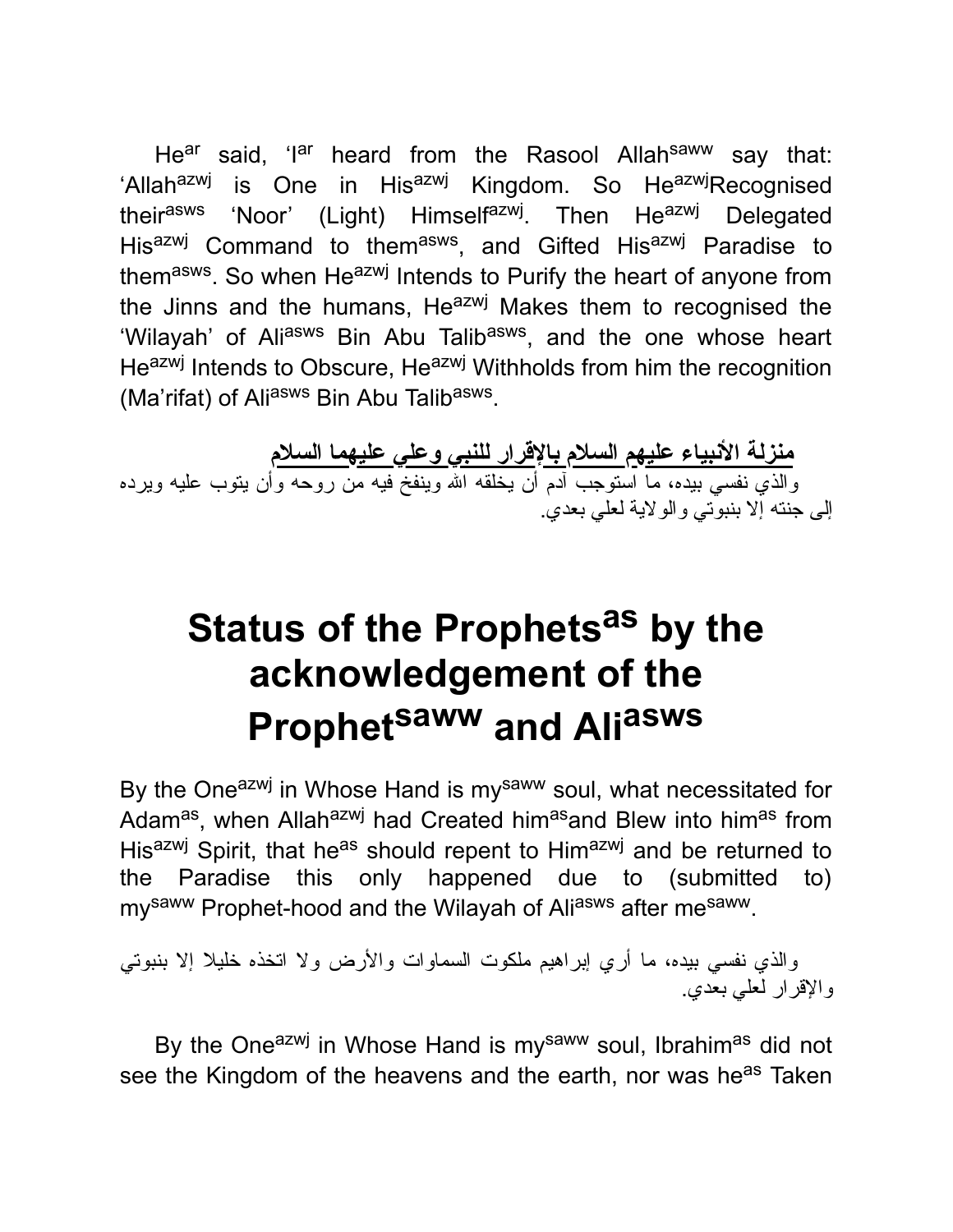as a friend except by mysaww Prophet-hood and the acknowledgement of Aliasws after mesaww.

والذي نفسي بیده، ما كلم االله موسى تكلیما ولا أقام عیسى آیة للعالمین إلا بنبوتي ومعرفة علي بعدي.

By the One<sup>azwj</sup> in Whose Hand is my<sup>saww</sup> soul, Musa<sup>as</sup> did not speak with Allah<sup>azwj</sup> a conversation, nor was Isa<sup>as</sup> established as a Sign to the worlds except by mysaww Prophet-hood and the recognition of Aliasws after mesaww.

والذي نفسي بیده، ما تنبأ نبي قط إلا بمعرفته والإقرار لنا بالولایة، ولا استأهل خلق من االله النظر إلیه إلا بالعبودیة له والإقرار لعلي بعدي.

By the One<sup>azwj</sup> in Whose Hand is my<sup>saww</sup> soul, No Prophet<sup>as</sup> was Granted Prophet-hood at all except by him<sup>as</sup> having recognised and acknowledged us<sup>asws</sup> by the Wilayah, and the creatures did not become deserving that Allah<sup>azwj</sup> should even Look at (Consider) them except by servitude to Him<sup>azwj</sup>, and the acknowledgment of Aliasws after mesaww'.

ثم سكت، فقلت: فغیر هذا رحمك االله.

Then he<sup>ar</sup> was silent, so I said, 'May Allah<sup>azwj</sup> has Mercy on you<sup>ar</sup>, apart from this?'

**علي علیه السلام الموكل بحساب الأمة**

قال: نعم، سمعت رسول الله صلى الله علیه وأله یقول: (علي دیان هذه الأمة والشاهد علیها والمتولي لحسابها. وهو صاحب السنام الأعظم وطریق الحق الأبهج السبیل، وصراط االله المستقیم. به یهتدى بعدي من الضلالة ویبصر به من العمى. به ینجو الناجون ویجار من الموت ویؤمن من الخوف، ویمحى به السیئات ویدفع الضیم وینزل الرحمة.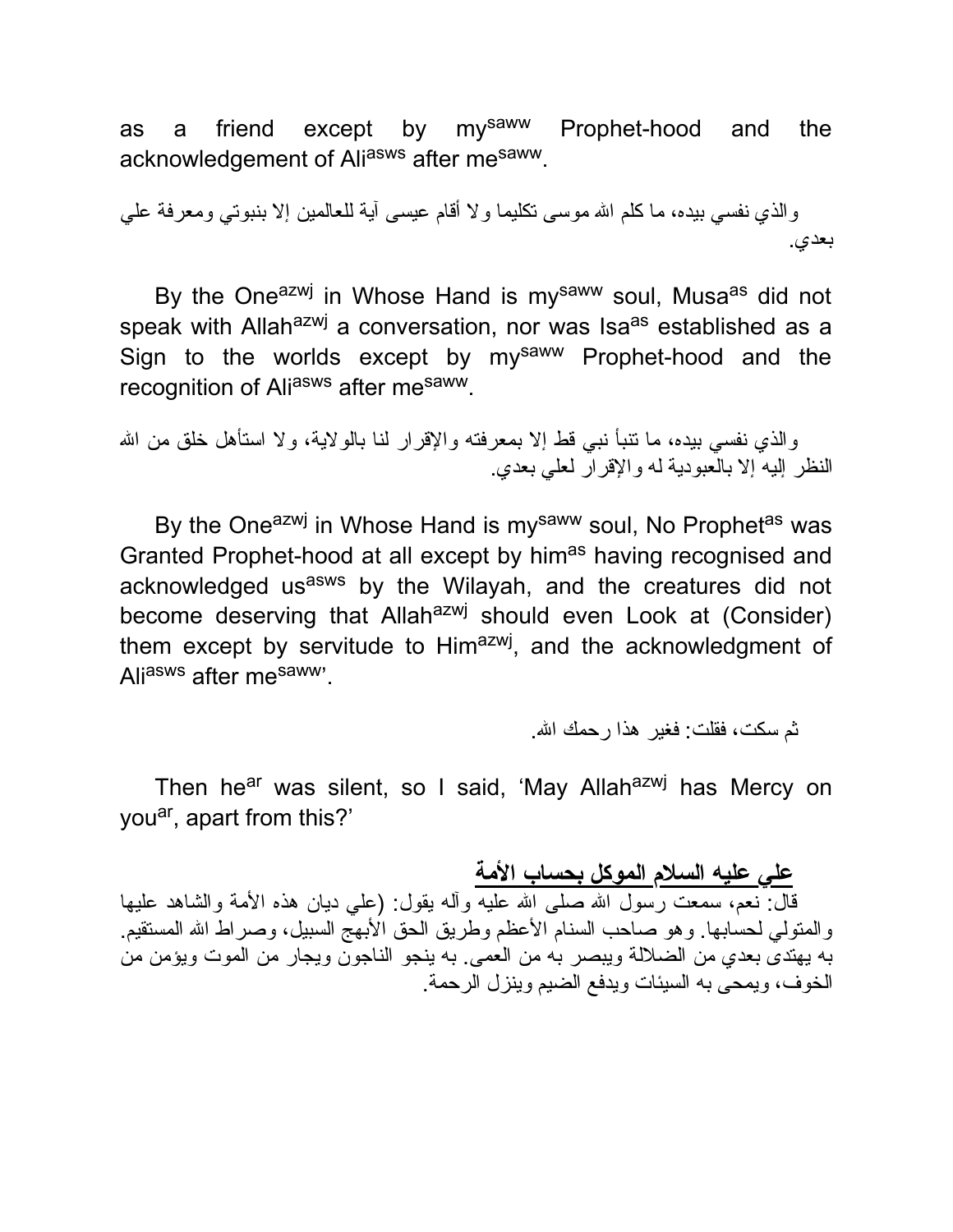## **Ali asws is in charge of taking account of the community**

He<sup>ar</sup> said, 'Yes, l<sup>ar</sup> heard from the Rasool Allah<sup>saww</sup> say: 'Ali<sup>asws</sup> is the Administrator of this community and the Witness over it, and incharge of its Accounting. And he<sup>asws</sup> is owner of the Greatest Sign, and is the Road of the truth, the illuminated Way, and the Straight Path of Allah<sup>azwj</sup>.

It is by himasws that the one who has strayed will find guidance after me<sup>saww</sup> and be able to see in the darkness. It is by him<sup>asws</sup> that the rescued ones will be saved, and have protection from the death, and safety from the fear, and get his sins to be destroyed, and be defended from the injustices, and get the Mercy to Descend.

وهو عین االله الناظرة، وأذنه السامعة، ولسانه الناطق في خلقه، ویده المبسوطة على عباده بالرحمة، ووجهه في السماوات والأرض وجنبه الظاهر الیمین، وحبله القوي المتین، وعروته الوثقى التي لا انفصام لها، وبابه الذي یؤتى منه، وبیته الذي من دخله كان آمنا. وعلمه على الصراط في بعثه. من عرفه نجا إلى الجنة ومن أنكره هوى إلى النار.

And he<sup>asws</sup> is the seeing Eye of Allah<sup>azwj</sup>, and the listening Ear of Him<sup>azwj</sup>. and the speaking Tongue of Himazwj among His<sup>azwj</sup> creatures, and His<sup>azwj</sup> Hand which has been stretched out to His<sup>azwj</sup> servants for Mercy, and His<sup>azwj</sup> Face in the heavens and the earth, and His<sup>azwj</sup> Right Side which is visible, and His<sup>azwj</sup> Rope which is powerful and strong, and the His<sup>azwj</sup> Firm Handle in which there is no dichotomy, and His<sup>azwj</sup> Door which Comes from Him<sup>azwj</sup>, and His<sup>azwj</sup> House which one who enters it was secure. And Hisazwj Banner upon the Path in HisazwjResurrection. The one who recognises himasws will be rescued into the Paradise and the one who denies himasws will have strayed into the Fire.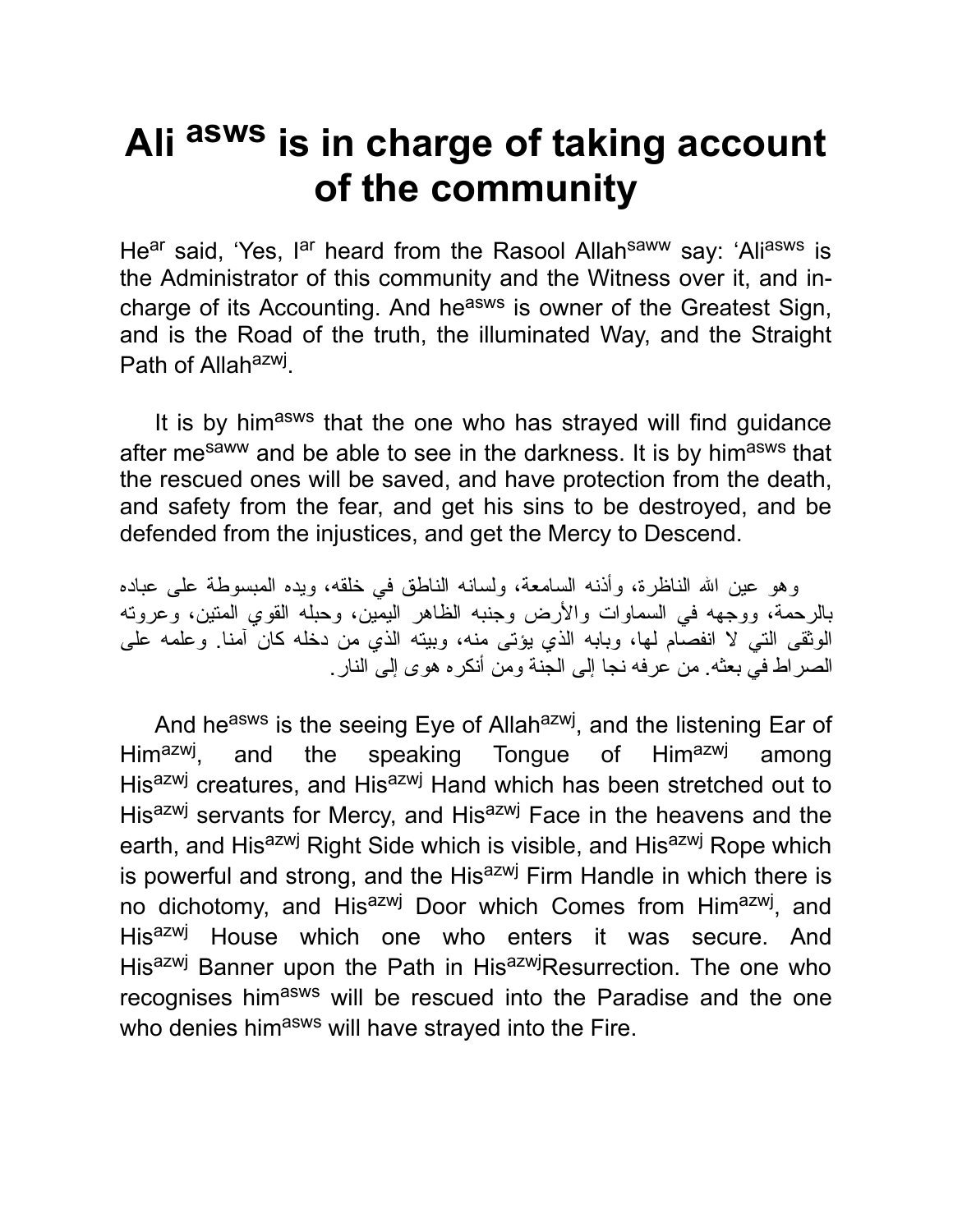#### **HADEETH 47**

**(47) ولایة علي علیه السلام هي الفارق بین الإیمان والكفر**

## **WILAYAH OF ALI asws IS THE DIFFERENTIATOR BETWEEN THE FAITH AND THE INFIDELITY**

وعنه عن سلیم بن قیس، قال: سمعت سلمان الفارسي یقول: إن علیا باب فتحه االله، من دخله كان مؤمنا ومن خرج منه كان كافرا.

And from him (Abaan), from Sulaym Bin Qays who said, 'I heard Salman Al-Farsi<sup>ar</sup> say: 'Ali<sup>asws</sup> is a Door which Allah<sup>azwj</sup> has Opened. The one who enters it is a 'Momin' (Believer), and the one who exits from it is an infidel'.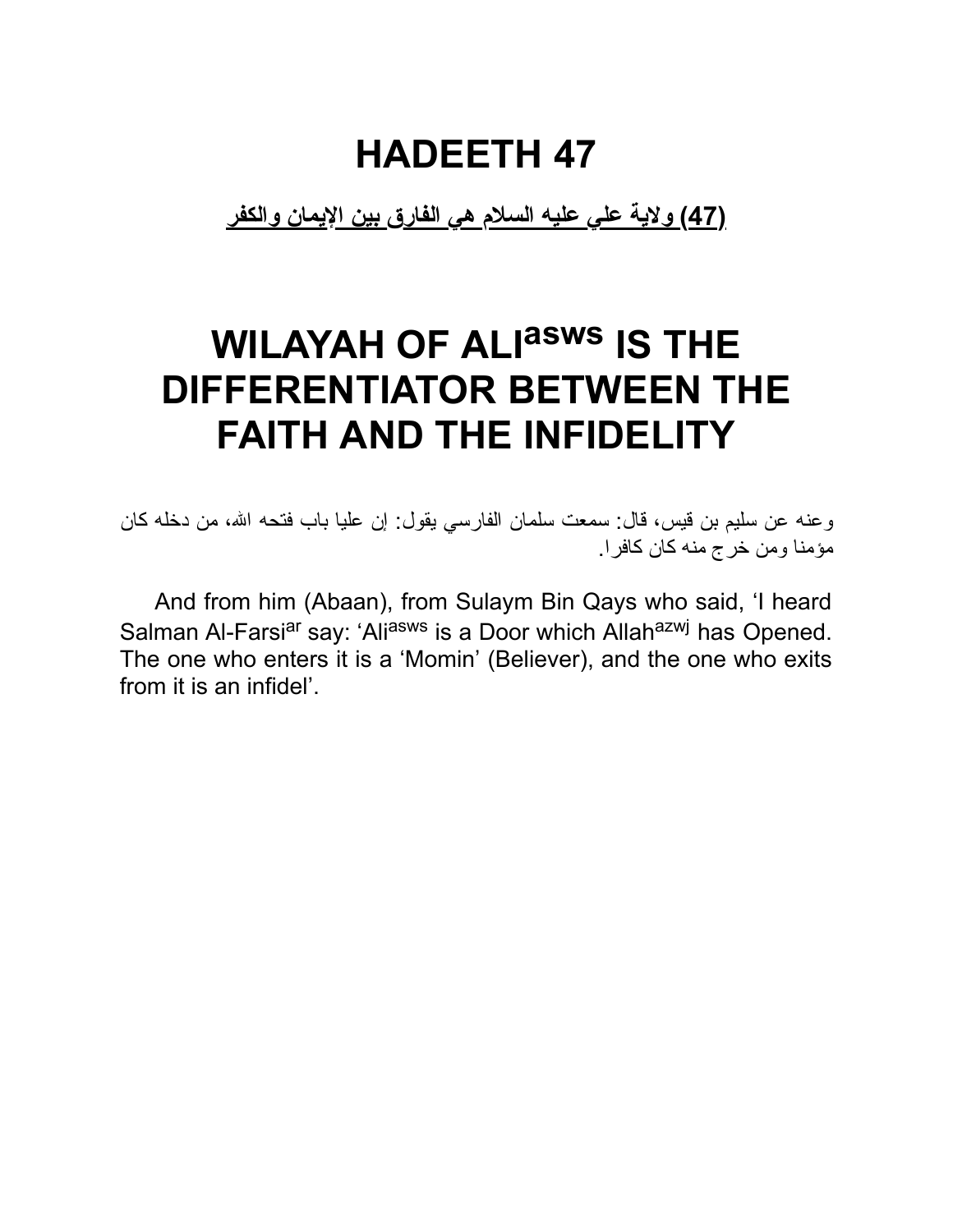#### **HADEETH 48**

**(48) وقائع السقیفة على لسان ابن عباس**

#### **THE EVENT OF AL-SAQIFA IN THE WORDS OF IBN ABBAS**

أبان بن أبي عیاش عن سلیم بن قیس، قال: كنت عند عبد االله بن عباس في بیته ومعنا جماعة من شیعة علي علیه السلام، فحدثنا فكان فیما حدثنا أن قال: یا إخوتي، توفي رسول االله صلى االله علیه وآله یوم توفي فلم یوضع في حفرته حتى نكث الناس وارتدوا وأجمعوا على الخلاف. واشتغل علي بن أبي طالب علیه السلام برسول االله صلى االله علیه وآله حتى فرغ من غسله وتكفینه وتحنیطه ووضعه في حفرته. ثم أقبل على تألیف القرآن وشغل عنهم بوصیة رسول االله صلى االله علیه وآله، ولم یكن همته الملك لما كان رسول االله صلى االله علیه وآله أخبره عن القوم.

Abaan Bin Abu Ayyash, from Sulaym Bin Qays who said, 'I was in the presence of Abdullah Bin Abbas in his house, and with us was a group of Shiites of Ali<sup>asws</sup>. So he narrated to us, and included in these narrations was that he said, 'O my brothers, the Rasool Allah<sup>saww</sup> passed away on the day in which he<sup>saww</sup> passed away. Hesaww had not even been placed in hissaww grave, and the people broke (the Covenant), and turned apostates, and got united in their opposition. And Ali Bin Abu Talibasws was preoccupied with the Rasool Allah<sup>azwj</sup> until he<sup>asws</sup> was free from having washed him<sup>saww</sup>, shrouded him<sup>saww</sup>, and placed him<sup>saww</sup> in his<sup>saww</sup>grave. Then Aliasws turned (hisasws attention) towards compilation of the Quran and busied himselfasws away from them as per the bequest of the Rasool Allah<sup>saww</sup>, and he<sup>asws</sup> had no ambitions for the position (Caliphate) since the Rasool Allah<sup>saww</sup> had informed him<sup>asws</sup> about the people.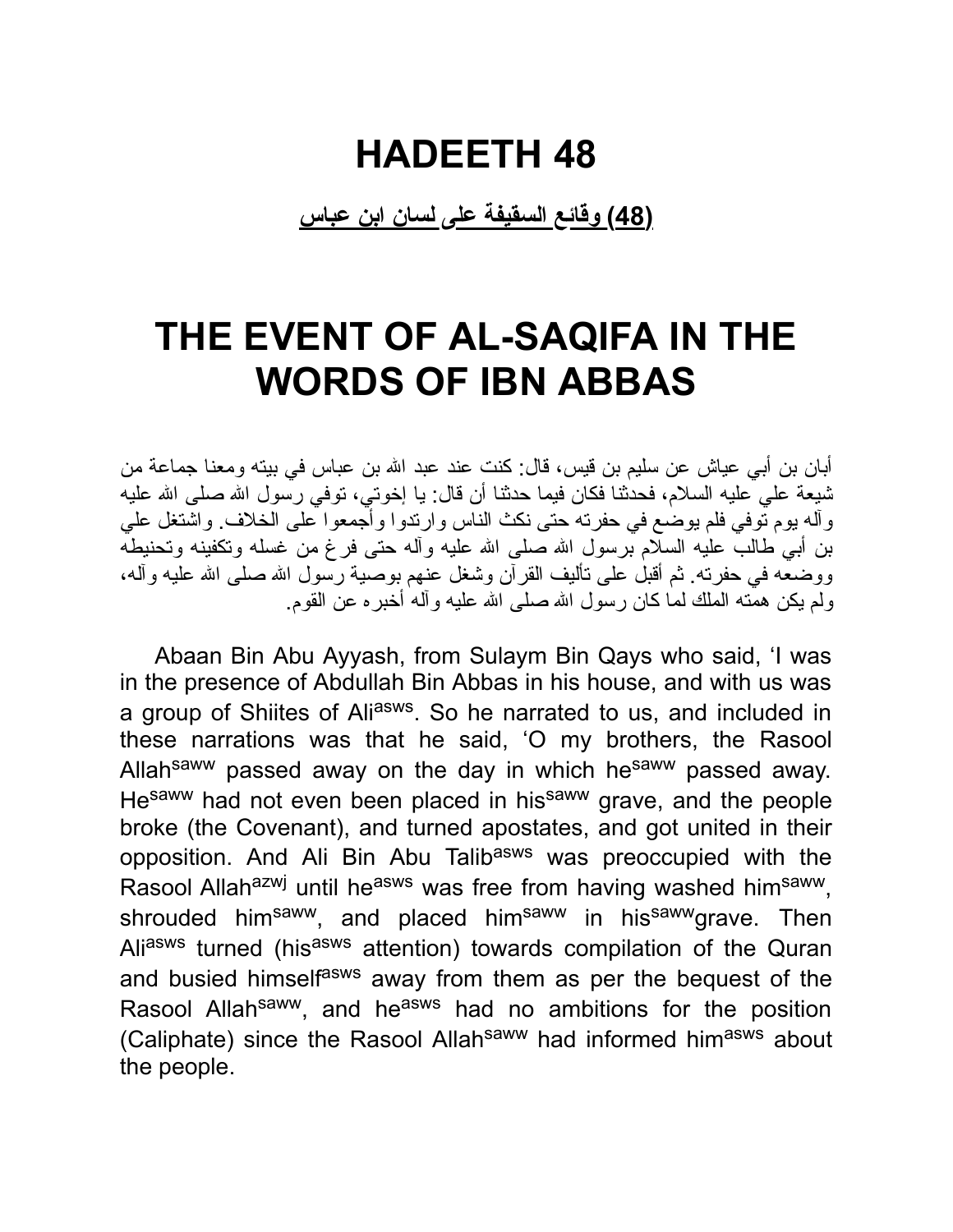**\* 1 \* أخذ البیعة من علي علیه السلام بالإكراه**

فلما افتتن الناس بالذي افتتنوا به من الرجلین، فلم یبق إلا علي وبنو هاشم وأبو ذر والمقداد وسلمان في أناس معهم یسیر، قال عمر لأبي بكر: (یا هذا، إن الناس أجمعین قد بایعوك ما خلا هذا الرجل وأهل بیته وهؤلاء النفر، فابعث إلیه).

## **1 – Taking of the allegiance from Ali asws by coercion**

When the people had fascinated themselves with the fascination of the two men, and when there did not remain any except for Ali<sup>asws</sup> and the Clan of Hashim<sup>as</sup>, and Abu Dahrr<sup>ar</sup>, and Al-Miqdad<sup>ar</sup>, and Salman<sup>ar</sup> among very few of the people, Umar said to Abu Bakr, 'O you, all of the people have paid allegiance to you except for this man<sup>asws</sup> and the People<sup>asws</sup> of his<sup>asws</sup> Household and those few numbers, so send for them'.

فبعث إلیه ابن عم لعمر یقال له (قنفذ) فقال له: (یا قنفذ، انطلق إلى علي فقل له: أجب خلیفة رسول الله). فانطلق فأبلغه فقال علي علیه السلام: (ما أسرع ما كذبتم على رسول الله، نكثتم وارتددتم. والله ما استخلف رسول الله غیري. فارجع یا قنفذ فإنما أنت رسول، فقل له: قال لك علمي: والله ما استخلفك رسول الله وإنك لتعلم من خليفة رسول الله).

So he (Abu Bakr) sent to him<sup>asws</sup> Umar's cousin who was called Qunfuz, saying to him, 'O Qunfuz, go to Ali<sup>asws</sup> and say to him<sup>asws</sup>, 'Answer (the call) of the Caliph of the Rasool Allah<sup>saww</sup>'. So he went and told him<sup>asws</sup>. Ali<sup>asws</sup> said: 'How easily you have forged lies against the Rasool Allah<sup>saww</sup>, breaking (the Covenant) with him<sup>saww</sup> and turning apostates. By Allah<sup>azwj</sup>, the Rasool Allah<sup>saww</sup> did not leave behind anyone apart from me<sup>asws</sup>. So, return, O Qunfuz, for you are only a messenger, and say to him, 'Aliasws says to you: 'By Allah<sup>azwj</sup>, the Rasool Allah<sup>saww</sup> did not appoint you as a Caliph,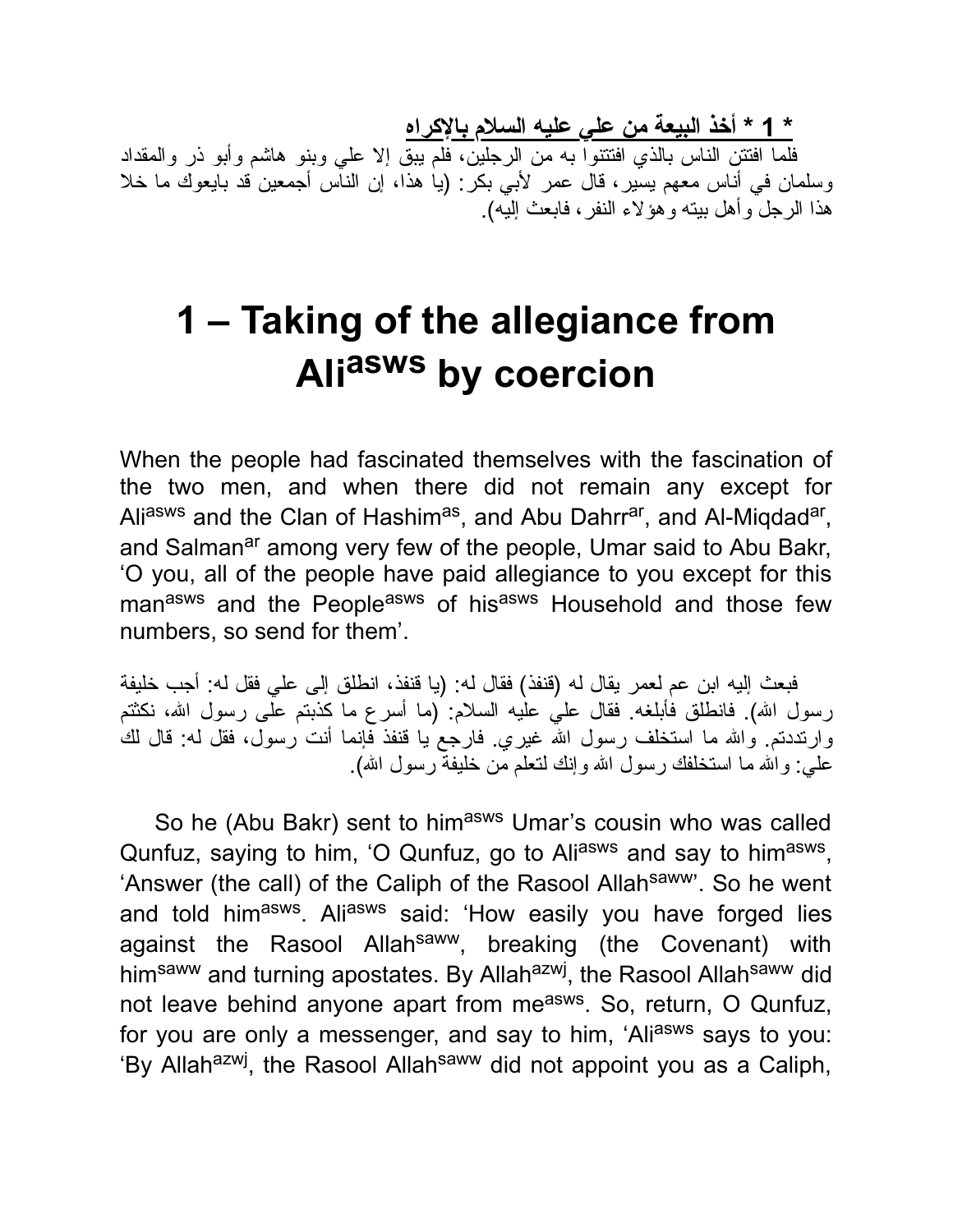and you very well know who the Caliph of the Rasool Allah<sup>saww</sup> actually is'.

فأقبل قنفذ إلى أبي بكر فبلغه الرسالة. فقال أبو بكر: (صدق علي، ما استخلفني رسول االله) فغضب عمر ووثب وقام. فقال أبو بكر: (إجلس). ثم قال لقنفذ: (إذهب إلیه فقل له: (أجب أمیر المؤمنین أبا بكر) فأقبل قنفذ حتى دخل على علي علیه السلام فأبلغه الرسالة. فقال علیه السلام: (كذب واالله، انطلق إلیه فقل له: واالله لقد تسمیت باسم لیس لك، فقد علمت أن أمیر المؤمنین غیرك).

So Qunfuz went back to Abu Bakr and narrated to him the message. Abu Bakr said, 'Aliasws spoke the truth, the Rasool Allah<sup>saww</sup> did not appoint me as a Caliph'. Umar got angry and jumped to his feet. Abu Bakr said, 'Sit down!' Then he said to Qunfuz, 'Go to him<sup>asws</sup> and say to him<sup>asws</sup>, 'Answer (to the call of) Amir-ul-Momineen Abu Bakr'.

So Qunfuz went back until he came up to Aliasws and narrated the message to him<sup>asws</sup>. Ali<sup>asws</sup> said: 'By Allah<sup>azwj</sup> he has lied! Go back to him and say to him: 'You have named yourself with a name which is not for you. You know that the Amir-ul-Momineen is someone other than you'.

فرجع قنفذ فأخبرهما. فوثب عمر غضبان فقال: (واالله إني لعارف بسخفه وضعف رأیه وإنه لا یستقیم لنا أمر حتى نقتله فخلني آتك برأسه) فقال أبو بكر: (إجلس)، فأبى فأقسم علیه فجلس. ثم قال: یا قنفذ، انطلق فقل له: (أجب أبا بكر). فأقبل قنفذ فقال: (یا علي، أجب أبا بكر). فقال علي علیه السلام: (إني لفي شغل عنه، وما كنت بالذي أترك وصیة خلیلي وأخي، وأنطلق إلى أبي بكر وما اجتمعتم علیه من الجور).

So Qunfuz went back and informed both of them. Umar leapt up angrily and said, 'By Allah<sup>azwj</sup>, I know his<sup>asws</sup>silliness and the weakness of hisasws argument, our command will not be stable for us until we kill him<sup>asws</sup>, so leave me and I will come to you with his<sup>asws</sup> head'.

Abu Bakr said, 'Sit down!' He refused, so Abu Bakr held him on oath. So he sat down. Then (Abu Bakr) said, 'O Qunfuz, go to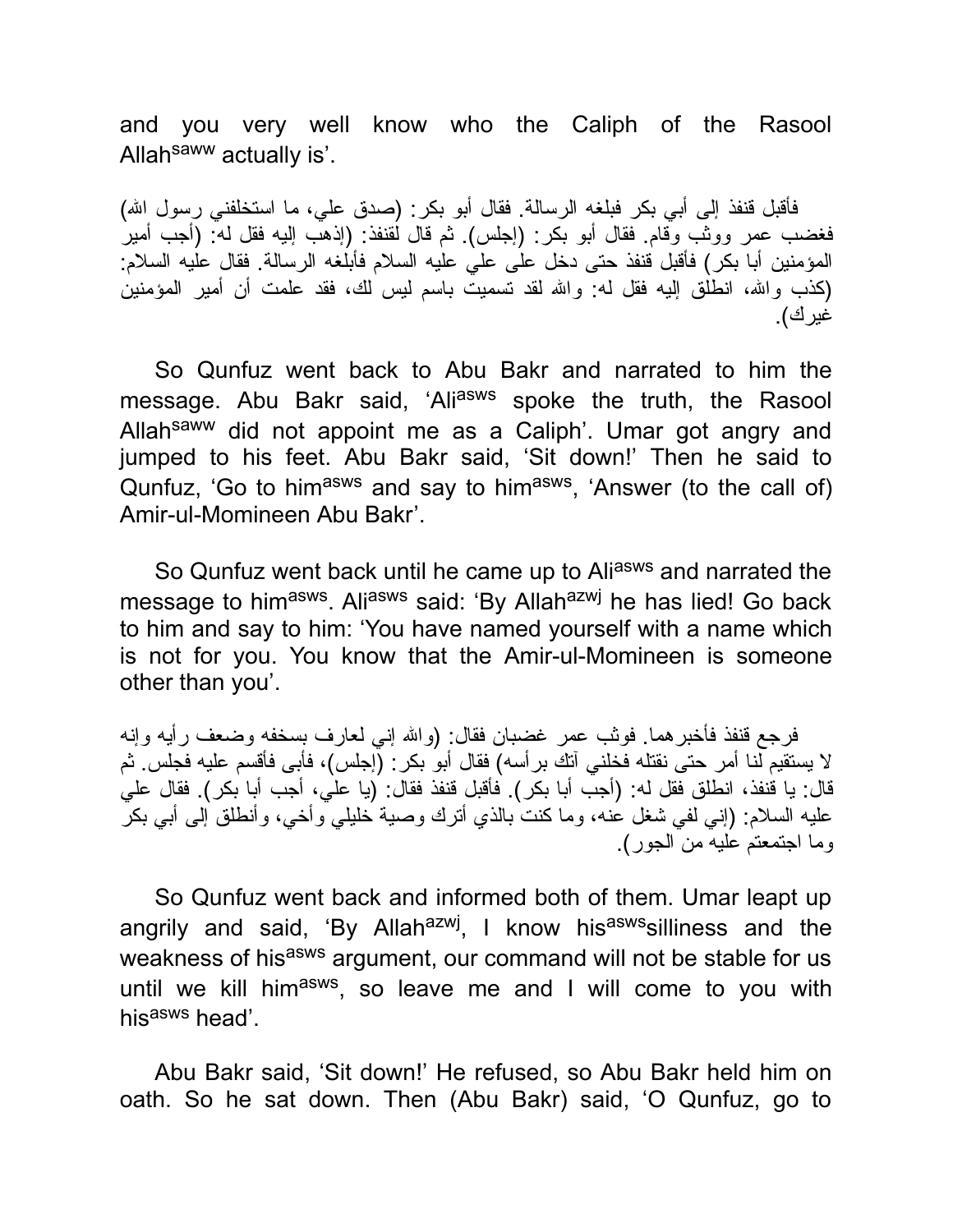himasws and say, 'Answer (the call) of Abu Bakr'. Qunfuz went back and said, 'O Ali<sup>asws</sup>, answer (the call of) Abu Bakr'. Ali<sup>asws</sup> said: 'lasws do not want to be distracted from it, and lasws am not of those who will leave the bequest of my<sup>asws</sup> friend<sup>saww</sup> and my<sup>asws</sup> brother<sup>saww</sup>, and you go back to Abu Bakr and those unjust ones who have gathered around him'.

**هجومهم على بیت فاطمة علیها السلام وإحراقه**

فانطلق قنفذ فأخبر أبا بكر. فوثب عمر غضبان، فنادى خالد بن الولید وقنفذا فأمرهما أن یحملا حطبا ونارا. ثم أقبل حتى انتهى إلى باب علي علیه السلام، وفاطمة علیها السلام قاعدة خلف الباب، قد عصبت رأسها ونحل جسمها في وفاة رسول االله صلى االله علیه وآله. فأقبل عمر حتى ضرب الباب، ثم نادى: (یا بن أبي طالب، افتح الباب). فقالت فاطمة علیها السلام: (یا عمر، ما لنا ولك؟ لا تدعنا وما نحن فیه). قال: (افتحي الباب وإلا أحرقناه علیكم) فقال: (یا عمر، أما تتقي االله عز وجل، تدخل على بیتي وتهجم على داري)؟ فأبى أن ینصرف. ثم دعا عمر بالنار فأضرمها في الباب فأحرق الباب، ثم دفعه عمر.

## **Their assault upon the House of Fatima asws and their burning of it**

So Qunfuz went and informed Abu Bakr. Umar leapt up angrily and called Khalid Bin Waleed, and Qunfuz. He ordered both of them to carry firewood and fire. Then they went until they ended up at the door of Ali<sup>asws</sup> and Fatima<sup>asws</sup>. She<sup>asws</sup> was sitting behind the door, and she<sup>asws</sup> had tied a piece of cloth to her<sup>asws</sup> head and herasws body had become thin (weak) due to the passing away of the Rasool Allahsaww.

Umar came up until he struck (banged on) the door, then called out, 'O son<sup>asws</sup> of Abu Talib<sup>as</sup>, open the door!' Fatima<sup>asws</sup> said: 'O Umar, what is it with us<sup>asws</sup> and you? Why don't you leave us<sup>asws</sup> in the situation that we<sup>asws</sup> are in?' He said, 'Open the door or I will burn it down upon you<sup>asws</sup>'. She<sup>asws</sup> said, 'O Umar, but fear Allah<sup>azwj</sup> Mighty and Majestic, you will enter into my<sup>asws</sup> house, and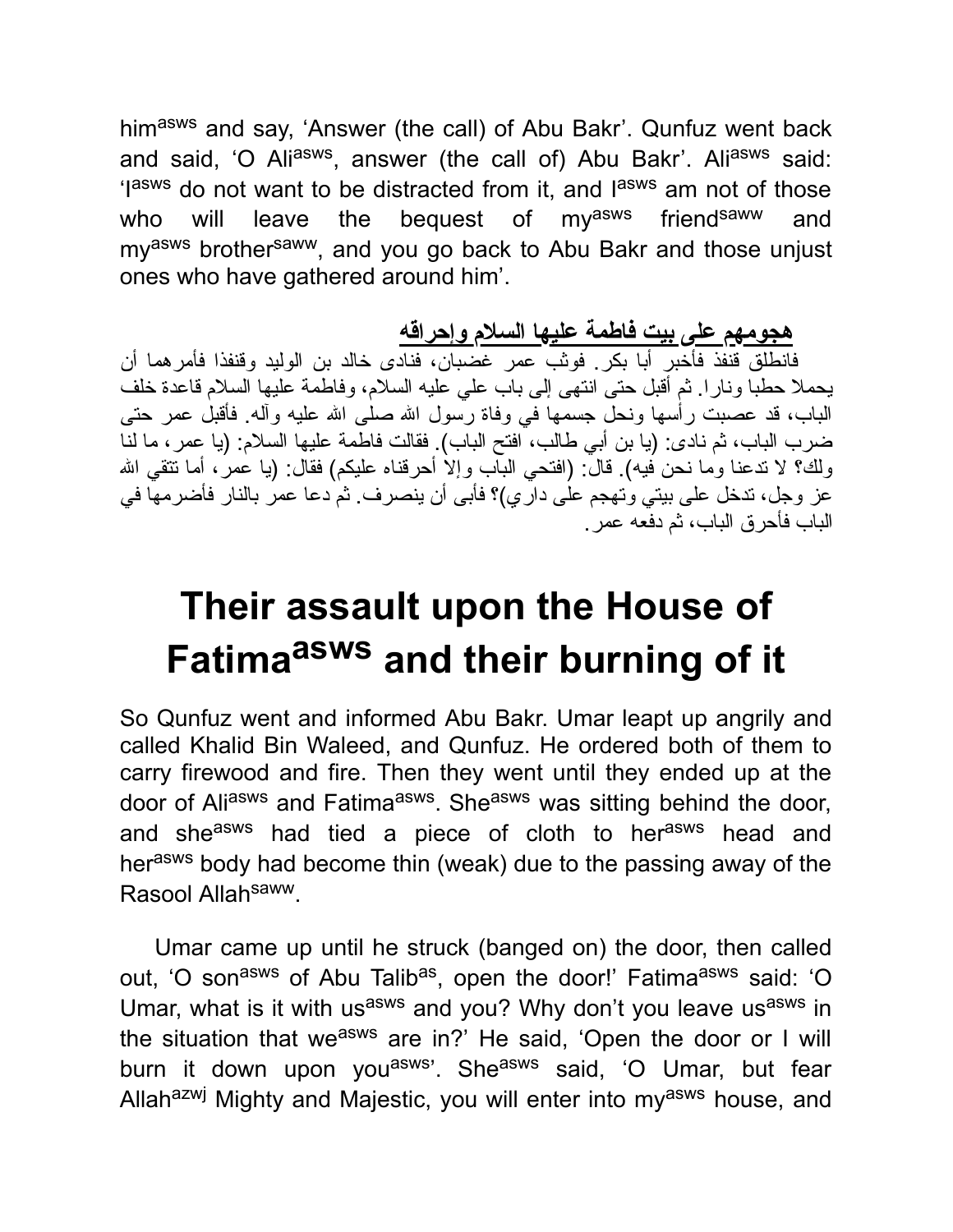make an assault upon my<sup>asws</sup> door?' He refused to leave. Then Umar called for the fire, so he kindled it by the door. The door burnt, then Umar pushed it.

**ضرب الصدیقة الطاهرة علیها السلام** فاستقبلته فاطمة علیها السلام وصاحت: (یا أبتاه یا رسول االله) فرفع السیف وهو في غمده فوجأ به جنبها فصرخت. فرفع السوط فضرب به ذراعها فصاحت: (یا أبتاه)

#### **Hitting the Truthful (Al-Siddiqa), the Pure (Al-Tahira) peace be upon her asws**

Fatimaasws came in front of him and shouted, 'O Father, O Rasool Allah<sup>saww</sup>!' He raised the sword, and it was in its sheath, and he lashed out with it on herasws side. Sheasws screamed. So he raised the whip and struck herasws arm with it. She<sup>asws</sup> shouted out loud: 'O Father!'

**أمیر المؤمنین علیه السلام یهم بقتل عمر** فوثب علي بن أبي طالب علیه السلام فأخذ بتلابیب عمر ثم هزه فصرعه ووجأ أنفه ورقبته وهم بقتله، فذكَّر قول رسول الله صلى الله عليه وأله وما أوصى به من الصبر والطاعة، فقال: (والذي كرم محمدا بالنبوة یا بن صهاك، لولا كتاب من االله سبق لعلمت أنك لا تدخل بیتي).

#### **Amir-ul-Momineen asws resolves to kill Umar**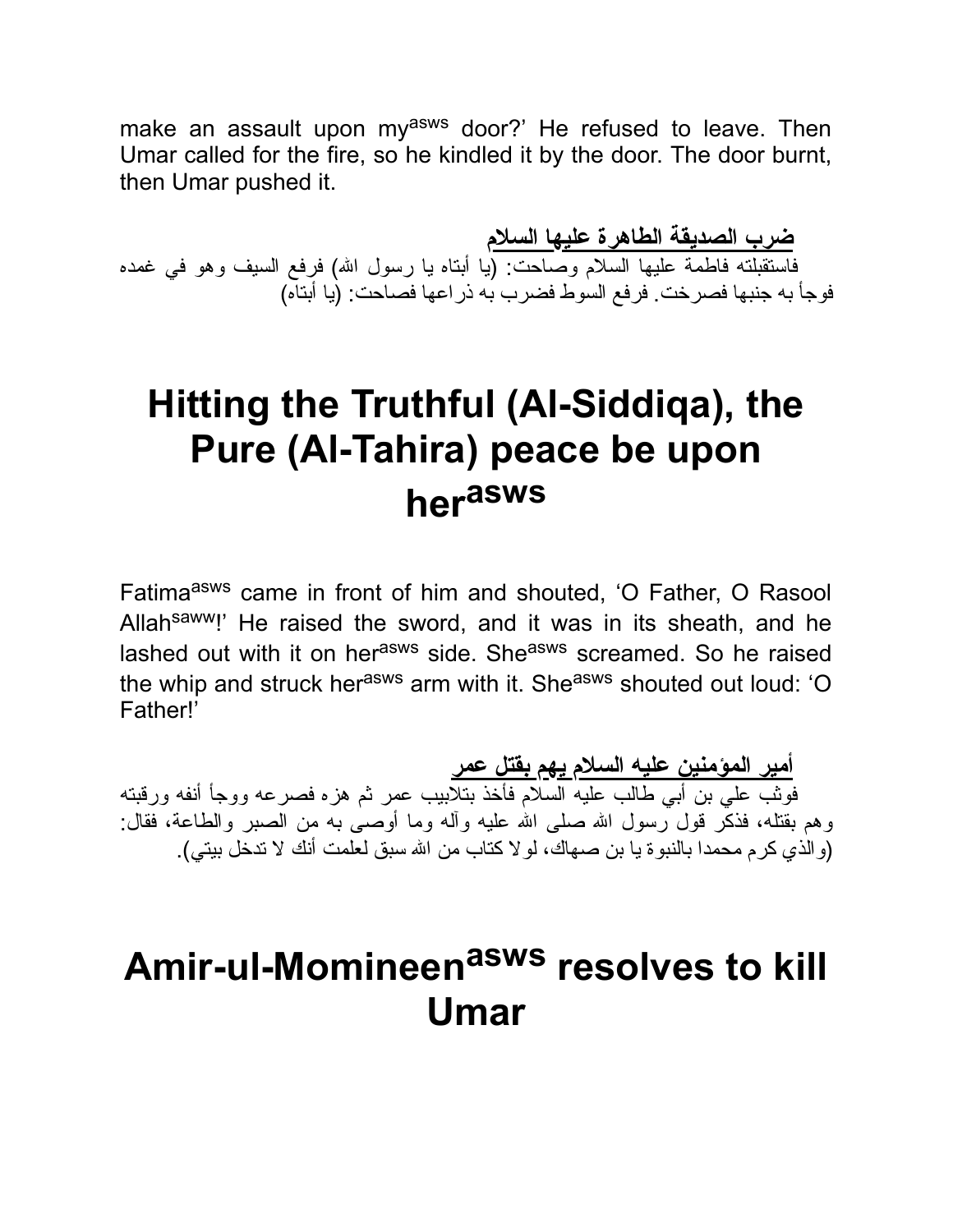So Aliasws Bin Abu Talibasws leapt up. Heasws grabbed the collar of Umar, shook him, and went on to twist his nose and throttled him, having resolved to kill him. So he<sup>asws</sup> remembered the words of the Rasool Allah<sup>saww</sup>and what he<sup>saww</sup> had bequeathed to him<sup>asws</sup> from the observance of patience and the obedience.

Heasws said: 'By the Oneazwj Who Honoured Muhammad<sup>saww</sup> by the Prophet-hood, O son of Sahaak, had not the Book of Allah<sup>azwj</sup> been in front of me<sup>asws</sup>, you know that you would not have entered my<sup>asws</sup> house'.

**یریدون قتل الزهراء علیها السلام بالسیف** فأرسل عمر یستغیث. فأقبل الناس حتى دخلوا الدار. وسل خالد بن الولید السیف لیضرب فاطمة علیها السلام فحمل علیه بسیفه، فأقسم على علي علیه السلام فكف.

#### **They wanted to kill Al-Zahra asws by the sword**

Umar yelled out for help. The people came over until they entered the house. Khalid Bin Waleed unsheathed his sword to strike Fatima<sup>asws</sup>. He<sup>asws</sup> attacked him with his<sup>asws</sup> sword, so he pleaded Aliasws for mercy. Heaswsrefrained.

**إخراج أمیر المؤمنین علیه السلام من البیت** وأقبل المقداد وسلمان وأبو ذر وعمار وبریدة الأسلمي حتى دخلوا الدار أعوانا لعلي علیه السلام، حتى كادت تقع فتنة. فأخرج علي علیه السلام واتبعه الناس واتبعه سلمان وأبو ذر والمقداد وعمار وبریدة الأسلمـّي رحمهم الله وهم یقولون: (ما أسرع ما خنتم رسول الله صلـّي الله علیه وآلـه وأخرجتم الضغائن التي في صدوركم). وقال بریدة بن الخصیب الأسلمي: (یا عمر، أتثب على أخي رسول الله ووصیه وعلى ابنته فتضربها، وأنت الذي یعرفك قریش بما یعرفك به). فرفع خالد بن الولید السیف لیضرب به بریدة وهو في غمده، فتعلق به عمر ومنعه من ذلك.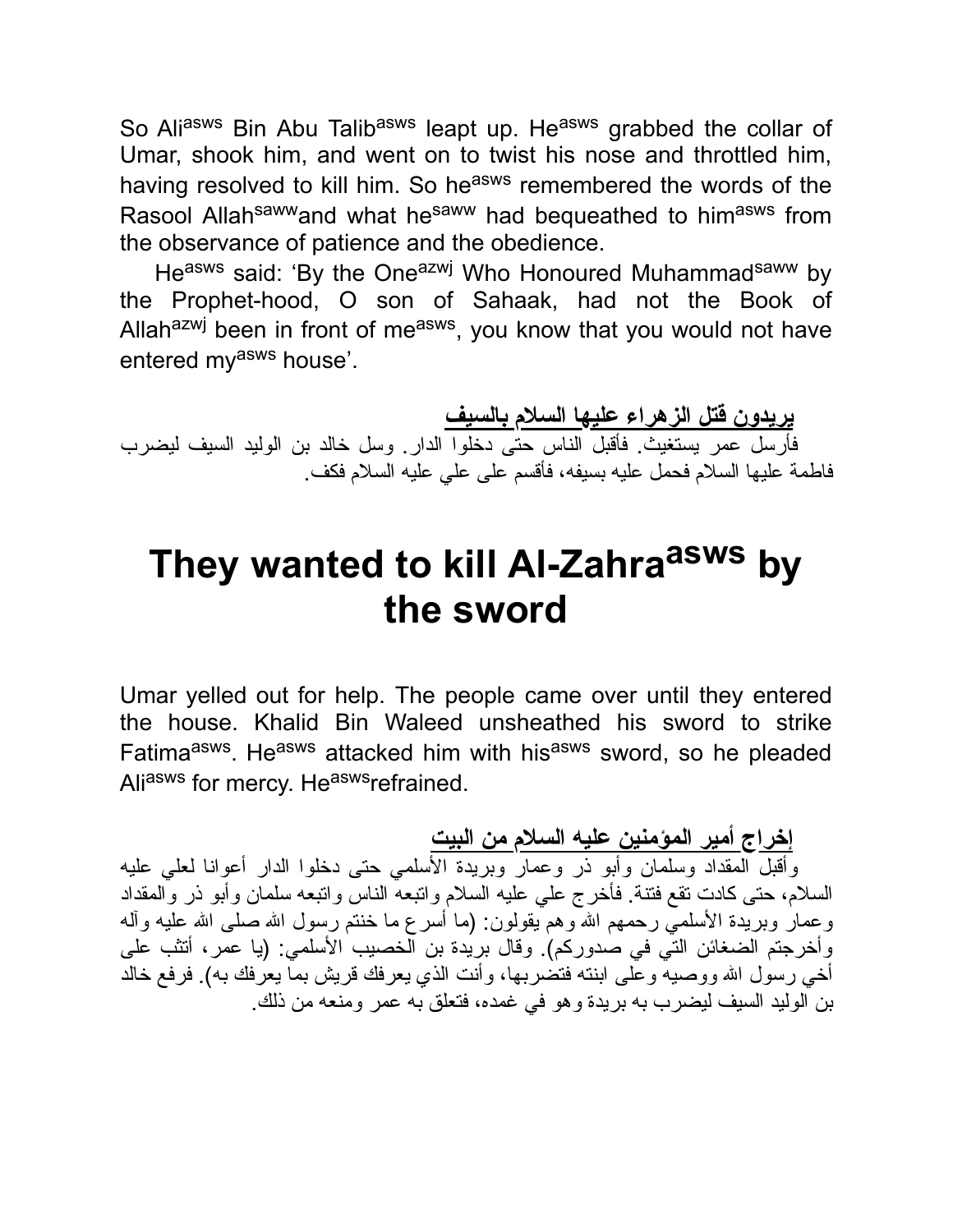## **Exit of Amir-ul-Momineen asws from the house**

Al-Miqdad<sup>ar</sup>, and Salman<sup>ar</sup>, and Abu Dharr<sup>ar</sup>, and Ammar, and Bureyda Al-Aslamy came up until they entered the house as helpers for Ali<sup>asws</sup>, to the extent that strife (fighting) almost broke out. So Ali<sup>asws</sup> was brought out, and the people followed him<sup>asws</sup>, and Salman<sup>ar</sup>, and Abu Dharr<sup>ar</sup>, and Al-Miqdad<sup>ar</sup>, and Ammar, and Bureyda Al-Aslamy, may Allah<sup>azwj</sup> have Mercy upon them also followed and they were saying, 'How quickly you have betrayed the Rasool Allah<sup>saww</sup> and brought out the grudges that were in your hearts'.

And Bureyda Bin Al-Khaseeb Al-Aslamy said, 'O Umar, You jumped upon the brother<sup>asws</sup> of the Rasool Allah<sup>saww</sup> and his<sup>saww</sup> successor<sup>asws</sup>, and upon his<sup>saww</sup> daughter<sup>asws</sup> so you hit her<sup>asws</sup>, and you are the one who is known among the Qureish by what they know about you'. Khalid Bin Waleed raised the sword which was in its sheath to strike at Bureyda, so Umar held him back from it, and prevented him from that.

**\* 2 \* كیفیة البیعة الجبریة أول ما قال أمیر المؤمنین علیه السلام عند البیعة الجبریة** فانتهوا بعلي علیه السلام إلى أبي بكر ملببا. فلما بصر به أبو بكر صاح: (خلوا سبیله) فقال علي علیه السلام: (ما أسرع ما توثبتم على أهل بیت نبیكم یا أبا بكر، بأي حق وبأي میراث وبأي سابقة تحث الناس إلى بیعتك؟ ألم نبایعنی بالأمس بأمر رسول الله صلى الله علیه وآله)؟

#### **2 - The manner of the allegiance under compulsion**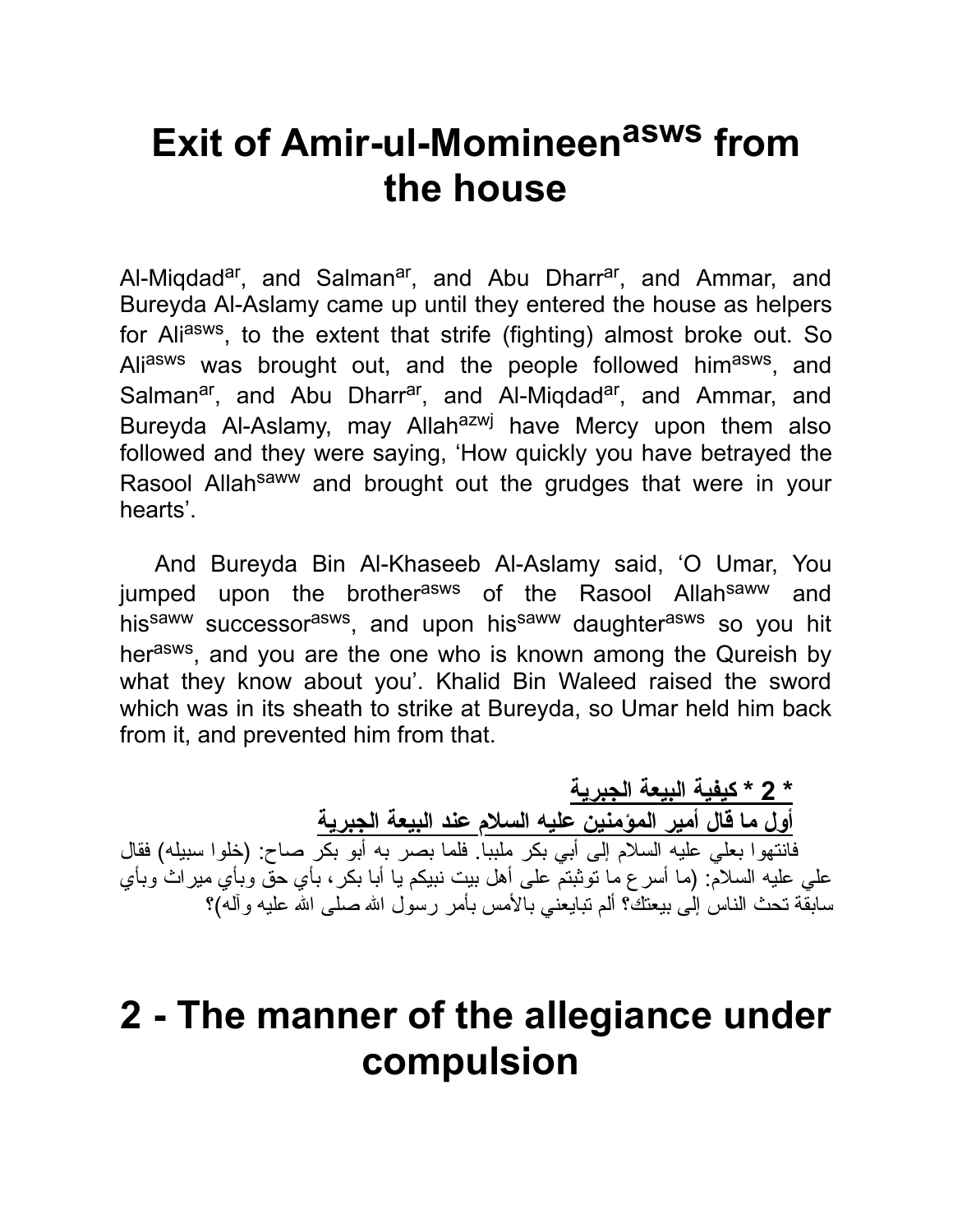#### **The first of what was said by Amir-ul-Momineen asws duing the allegiance under compulsion**

They managed to take Ali<sup>asws</sup> to Abu Bakr, with a rope around his<sup>asws</sup> neck. When he saw him<sup>asws</sup> with it, Abu Bakr shouted, 'Untie him!' Ali<sup>asws</sup> said: 'How hastily you have gone against the Peopleasws of the Household of your Prophet<sup>saww</sup>, O Abu Bakr, and by which inheritance, and by which precedence have you urged the people to your allegiance? Did you not pledge allegiance to measws yesterday by the order of the Rasool Allahsaww?'

**التهدید الأول لعلي علیه السلام** فقال عمر : دع عنك هذا يا علي، فوالله إن لم تبايع لنقتلنك فقال علي عليه السلام: (إذا والله أكون عبد الله وأخا رسول الله المقتول). فقال عمر : (أما عبد الله المقتول فنعم، وأما أخو رسُول الله فلا) فقال علي علیه السلام: (أما واالله، لولا قضاء من االله سبق وعهد عهده إلي خلیلي لست أجوزه لعلمت أینا أضعف ناصرا وأقل عددا)، وأبو بكر ساكت لا یتكلم.

## **The first threat to Ali asws**

Leave this from yourself<sup>asws</sup>, O Ali<sup>asws</sup>, for, by Allah<sup>azwj</sup>, if you<sup>asws</sup> do not pledge allegiance, we will kill you'. Aliasws said: 'Then, by Allah<sup>azwj</sup>, l<sup>asws</sup> would be a servant of Allah<sup>azwj</sup>, and the brother of the Rasool Allah<sup>saww</sup> who had been murdered'.

Umar said, 'As for being a servant of Allah<sup>saww</sup>, so yes, and as for being the brother of the Rasool Allahsaww, so, no'. So Aliasws said: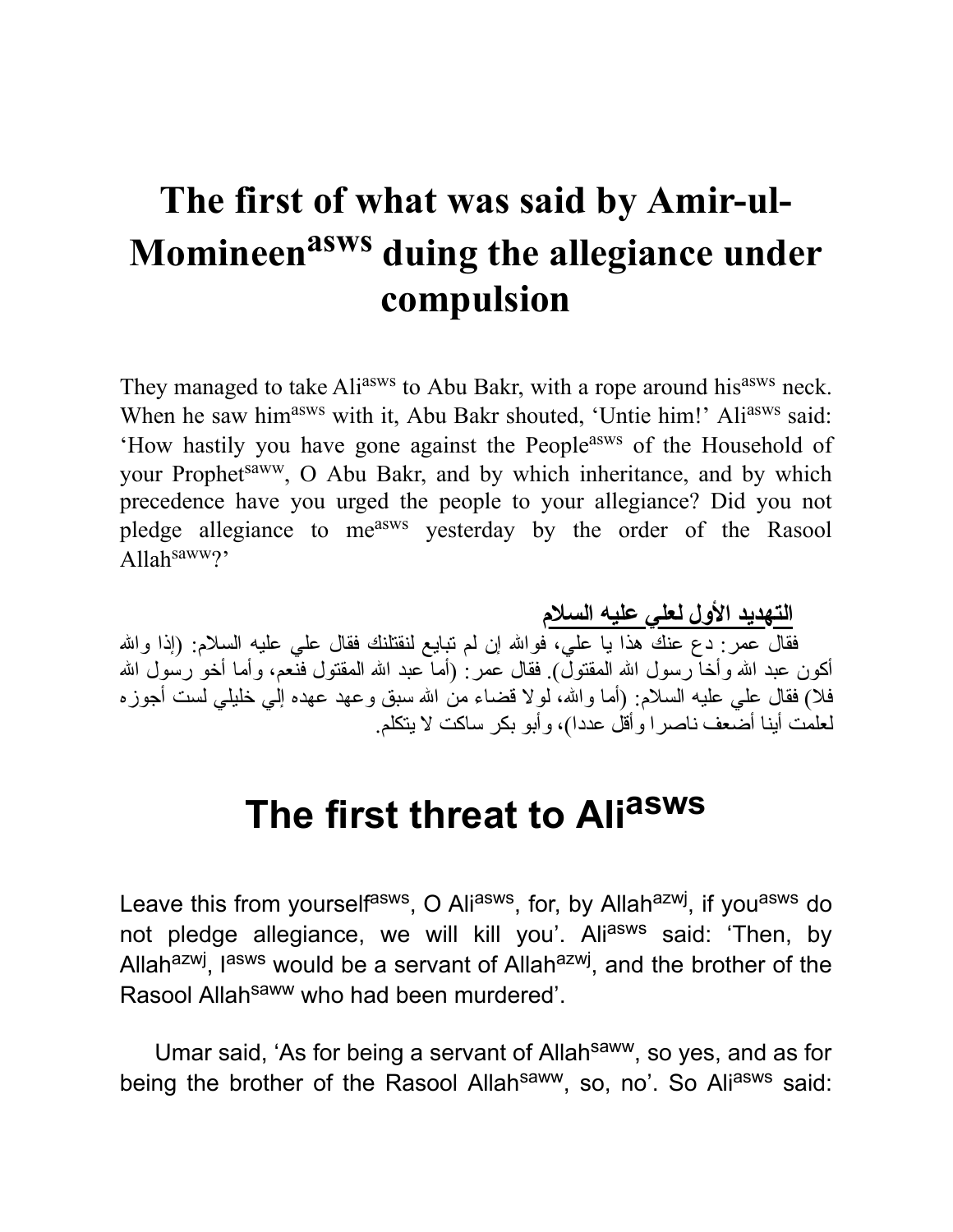'But, by Allah<sup>azwj</sup>, had not Allah<sup>azwj</sup> Decreed from before, and an oath which myasws friendsaww had held measws on, which is not permitting measws , *you would have known where (on which side) are the weak helpers and fewer numbers' (72:24),* and Abu Bakr was silent, and did not speak.

فقام بریدة فقال: یا عمر، ألستما اللذین قال لكما رسول الله صلى الله علیه وآله: (انطلقا إلى علي فسلما علیه بإمرة المؤمنین)، فقلتما: أعن أمر االله وأمر رسوله؟ فقال: نعم. فقال أبو بكر: قد كان ذلك یا بریدة، ولكنك غبت وشهدنا، والأمر یحدث بعده الأمر فقال عمر: وما أنت وهذا یا بریدة؟ وما یدخلك في هذا؟ فقال بریدة: (واالله لا سكنت في بلدة أنتم فیها أمراء). فأمر به عمر فضرب وأخرج.

Bureyda stood up and said, 'O Umar, are you two not the ones to whom the Rasool Allah<sup>saww</sup> said: 'Go to Ali<sup>asws</sup> and greet him asws as 'Amir-ul-Momineen'? So both of you said, 'Is this the Order of Allah<sup>azwj</sup>, and the order of His<sup>azwj</sup> Messenger<sup>saww</sup>?' He<sup>saww</sup> said: 'Yes'.

Abu Bakr said, 'That was what is was O Bureyda, but you were absent and we were present, and one matter transpires after the other matter'. Umar said, 'And what has this to do with you, O Bureyda? And what is making you include yourself in this?' Bureyda said, 'By Allah<sup>azwj</sup>, I shall not live in the country in which the two of you are the rulers'. So Umar ordered for him to be beaten and thrown out.

ثم قام سلمان فقال: (یا أبا بكر، اتق االله وقم عن هذا المجلس، ودعه لأهله یأكلوا به رغدا إلى یوم القیامة، لا یختلف على هذه الأمة سیفان)، فلم یجبه أبو بكر. فأعاد سلمان فقال مثلها. فانتهره عمر وقال: ما لك ولهذا الأمر؟ وما یدخلك فیما هیهنا؟ فقال: مهلا یا عمر، قم یا أبا بكر عن هذا المجلس، ودعه لأهله یأكلوا به والله خضرا إلى یوم القیامة، وإن أبیتم لتحلبن به دما ولیطمعن فیه الطلقاء والطرداء والمنافقون. واالله لو أعلم أني أدفع ضیما أو أعز الله دینا لوضعت سیفي على عاتقي ثم ضربت به قدما. أتثبون على وصي رسول االله؟ فأبشروا بالبلاء وأقنطوا من الرخاء.

Then Salman<sup>ar</sup> said, 'O Abu Bakr, fear Allah<sup>azwj</sup>, and stand (leave) from this seating (Pulpit), and leave it for its deserving one<sup>asws</sup>, so he<sup>asws</sup> will make you to eat plentifully by it up to the Day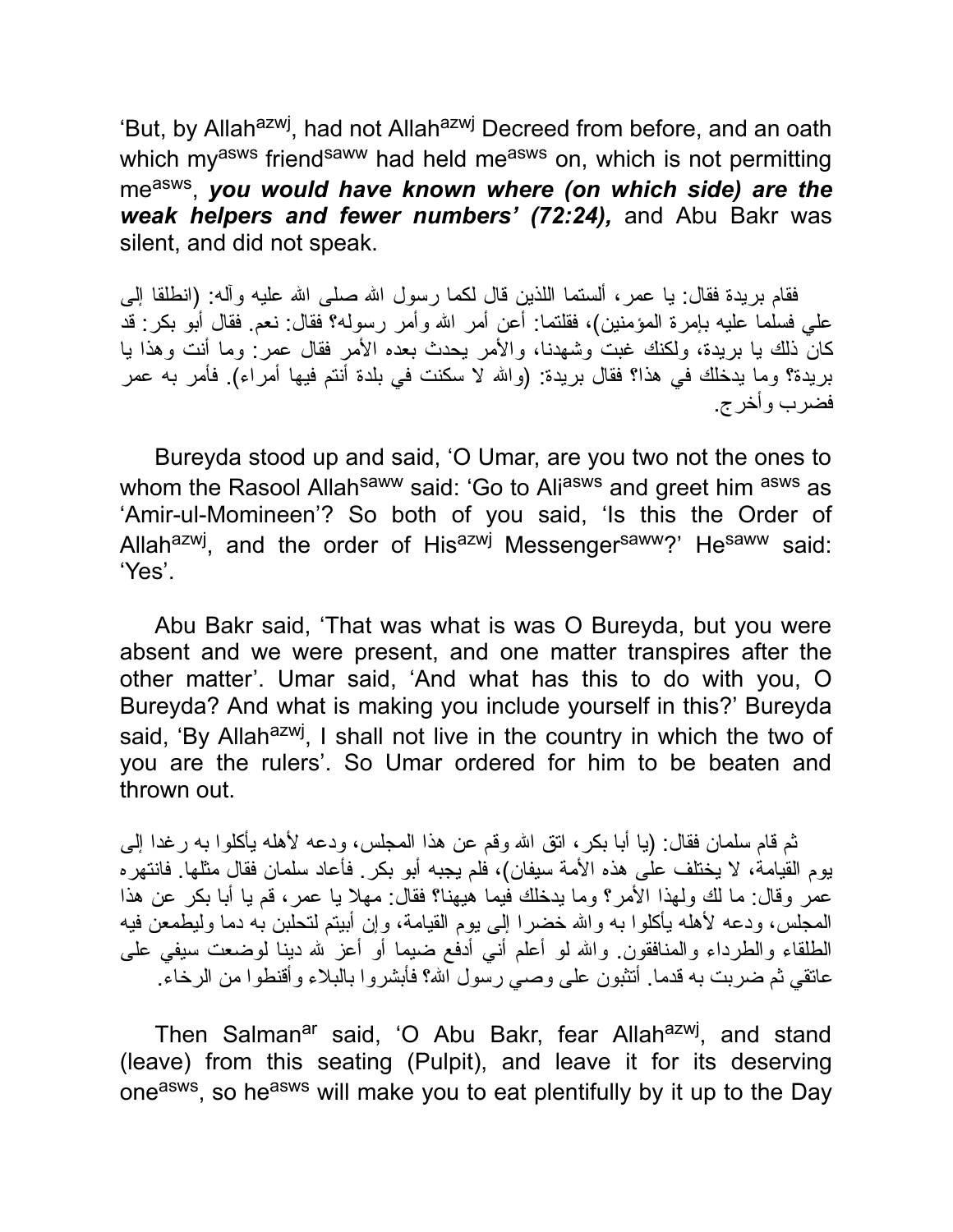of Judgement. Do not (create) differences in this community by two swords'. Abu Bakr did not reply to him. So Salman<sup>ar</sup> reiterated it and said similar to it. Umar rebuked him<sup>ar</sup> and said, 'What is it to you and this matter? And what makes you to include yourself in what is happening here?'

He<sup>ar</sup> said, 'Keep quiet O Umar! Stand-up, O Abu Bakr from this seating (the Pulpit) and leave it for its deserving one<sup>asws</sup>, he<sup>asws</sup> will make you to eat by it green (harvest) up to the Day of Judgement, and if you refuse, you will end up making the milk to turn into blood, and the freed captives, and the castaways and the hypocrites will have greed with regards to this Caliphate. By Allah<sup>azwj</sup>, if l<sup>ar</sup> knew that l<sup>ar</sup> could repel injustice, or bestow honour to the Religion of Allah<sup>azwj</sup>, l<sup>ar</sup> would place my<sup>ar</sup> sword upon my<sup>ar</sup> shoulders, then strike with it every step of the way. You are attacking the successor<sup>asws</sup> of the Rasool Allah<sup>saww</sup>? So receive news of afflictions and remoteness from the prosperity'.

ثم قام أبو ذر والمقداد وعمار، فقالوا لعلي علیه السلام: (ما تأمر؟ واالله إن أمرتنا لنضربن بالسیف حتى نقتل). فقال علي علیه السلام: (كفوا رحمكم االله واذكروا عهد رسول االله صلى االله علیه وآله وما أوصاكم به)، فكفوا.

Then Abu Dharr<sup>ar</sup>, and Al-Miqdad, and Ammar stood up and said to Ali<sup>asws</sup>, 'What is your<sup>asws</sup> order? By Allah<sup>azwj</sup>, If you<sup>asws</sup> order us, we will strike with the sword until we die'. Aliasws said: 'Restrain, may Allahazwjhave Mercy on you, and remember the oath of the Rasool Allah<sup>saww</sup> and what he<sup>saww</sup> has bequeathed to us by it'. So they held back.

**التهدید الثاني لعلي علیه السلام**

فقال عمر لأبي بكر - وهو جالس فوق المنبر :- ما یجلسك فوق المنبر وهذا جالس محارب لا یقوم فینا فیبایعك؟ أو تأمر به فیضرب عنقه؟ - والحسن والحسین علیهما السلام قائمان على رأس علي علیه السلام - فلما سمعا مقالة عمر بكیا ورفعا أصواتهما: (یا جداه یا رسول االله) فضمهما علي علیه السلام إلى صدره وقال: (لا تبكیا، فواالله لا یقدران على قتل أبیكما، هما أقل وأذل وأدخرمن ذلك.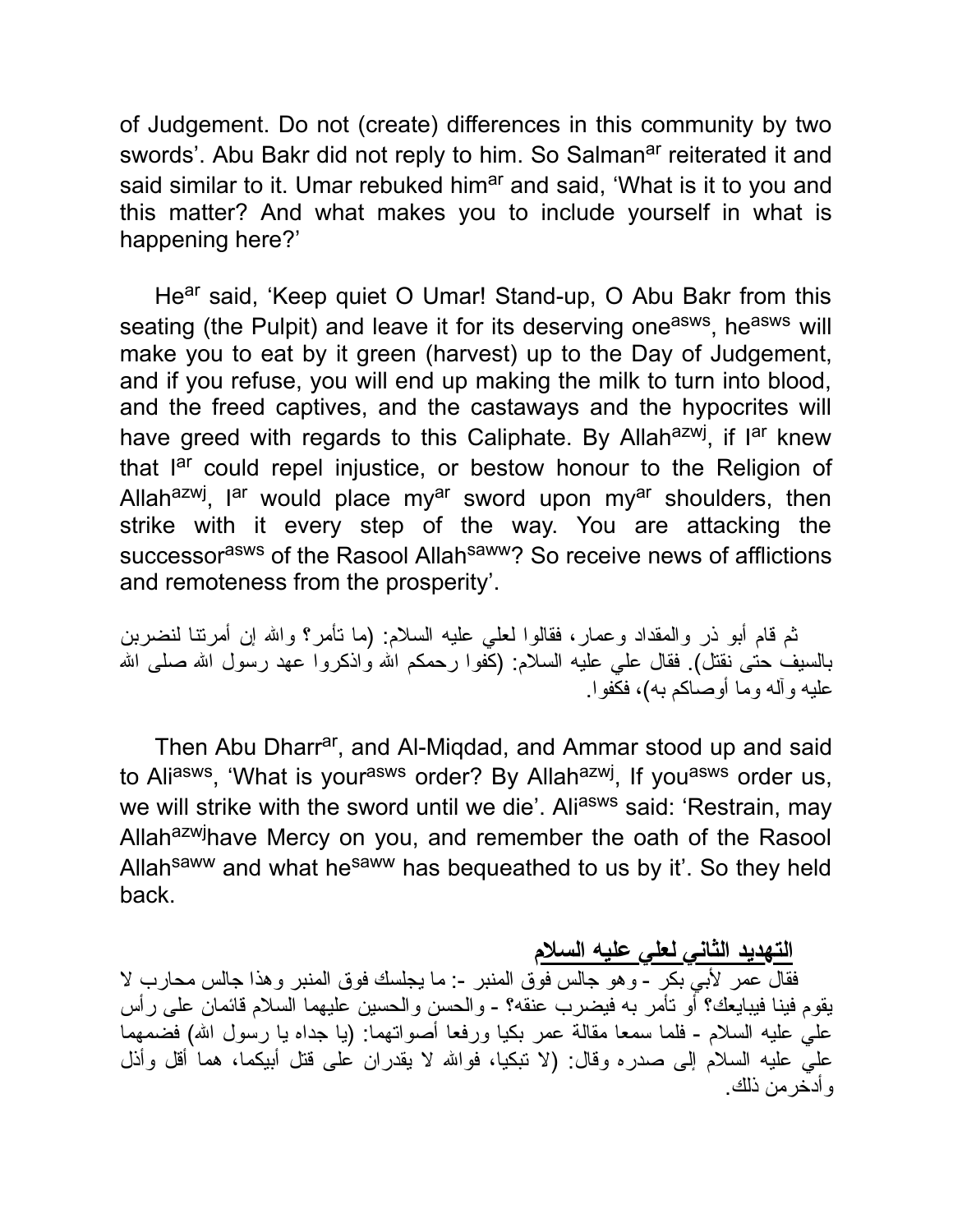## **The second threat to Ali asws**

Umar said to Abu Bakr – and he was sitting upon the Pulpit -: 'What (are you doing) being seated upon the Pulpit, and this (Ali<sup>asws</sup>) is a seated warrior, he<sup>asws</sup> is not standing up among us, so that heasws pays allegiance to you? Or give the order so that hisasws neck be struck?' – And Al-Hassan<sup>asws</sup> and Al-Husayn<sup>asws</sup> were standing by the head of Aliasws – when they<sup>asws</sup> heard the words of Umar, they<sup>asws</sup> cried and raise their<sup>asws</sup> voices: 'O Grandfather, O Rasool Allah<sup>saww</sup>!' Ali<sup>asws</sup> gathered them<sup>asws</sup> to his<sup>asws</sup> chest and said: 'Do not weep, for, by Allah<sup>azwj</sup>, these two do not have the ability to kill yourasws father. They are both lower, and spineless, and more disgraceful than that'.

وأقبلت أم أيمن النوبية حاضنة رسول الله صلى الله علیه وأله وأم سلمة فقالتا: (یا عتیق، ما أسرع ما أبدیتم حسدكم لآل محمد). فأمر بهما عمر أن تخرجا من المسجد، وقال: (ما لنا وللنساء)

And Umm Ayman Al-Nowbiyat, nursemaid of the Rasool Allah<sup>saww</sup>, and Umm Salma<sup>ar</sup> came up and (they both) said, 'O Ateeq (Abu Bakr), how quickly you all have showed your envy against the Familyasws of Muhammadsaww. So Umar ordered for both of them to be thrown out from the Masjid and said, 'What have we to do with the women'.

**التهدید الثالث لعلي علیه السلام** ثم قال: یا علي، قم بایع. فقال علي علیه السلام: إن لم أفعل؟ قال: إذا واالله نضرب عنقك. قال علیه السلام: كذبت واالله یا بن صهاك، لا تقدر على ذلك. أنت ألأم وأضعف من ذلك.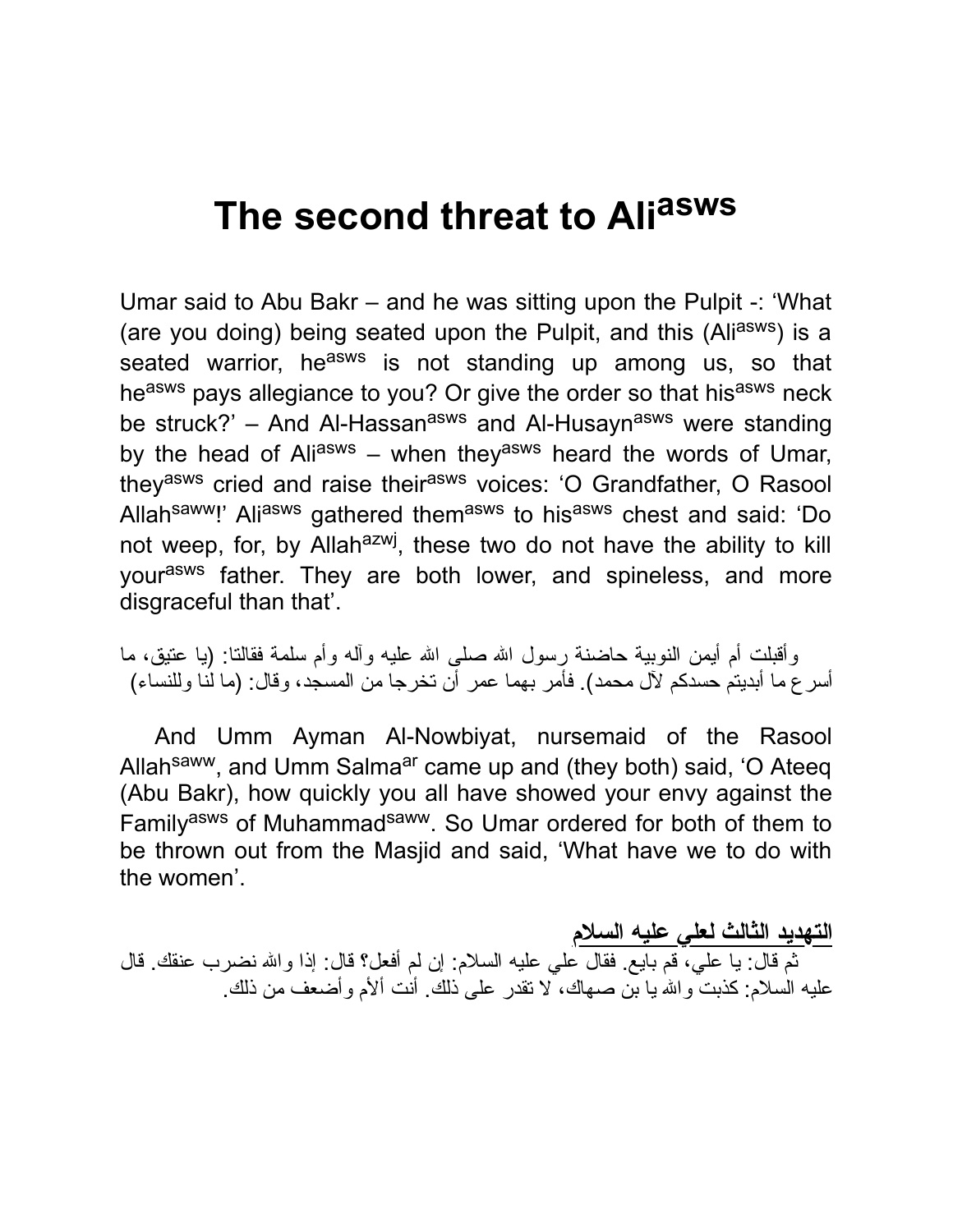## **The third threat to Ali asws**

Then he (Umar) said, 'O Ali<sup>asws</sup>, stand, pledge allegiance!' Ali<sup>asws</sup> said: 'If l<sup>asws</sup> don't do it?' He said, 'By Allah<sup>azwj</sup>, we will strike yourasws neck'. Heasws said: 'You are lying, O son of Sahaak, you do not have the power for that. You are more reprehensible and weaker than that'.

**التهدید الرابع لعلي علیه السلام** فوثب خالد بن الولید واخترط سیفه وقال: (واالله إن لم تفعل لأقتلنك). فقام إلیه علي علیه السلام وأخذ بمجامع ثوبه ثم دفعه حتى ألقاه على قفاه ووقع السیف من

## **The fourth threat to Ali asws**

Khalid Bin Waleed leapt up and unsheathed his sword, and said, 'By Allah<sup>azwj</sup>, if you<sup>asws</sup> don't do it, we will kill you<sup>asws</sup>'. So Ali<sup>asws</sup> stood up and grabbed hold of his clothes, then flung him (to the ground) by the scruff of his neck, and the sword fell from his hand.

**التهدید الخامس لعلي علیه السلام** فقال عمر: قم يا علي بن أبي طالب فبايع. قال عليه السلام: فإن لم أفعل؟ قال: (إذا والله نقتلك). واحتج علیهم علي علیه السلام ثلاث مرات، ثم مد یده من غیر أن یفتح كفه فضرب علیها أبو بكر ورضي منه بذلك. ثم توجه إلى منزله وتبعه الناس.

## **The fifth threat to Ali asws**

Umar said, 'O Ali<sup>asws</sup> Bin Abu Talib<sup>asws</sup>, pledge allegiance!' He<sup>asws</sup> said: 'And if l<sup>asws</sup> don't do it?' He said, 'Then, by Allah<sup>azwj</sup>, we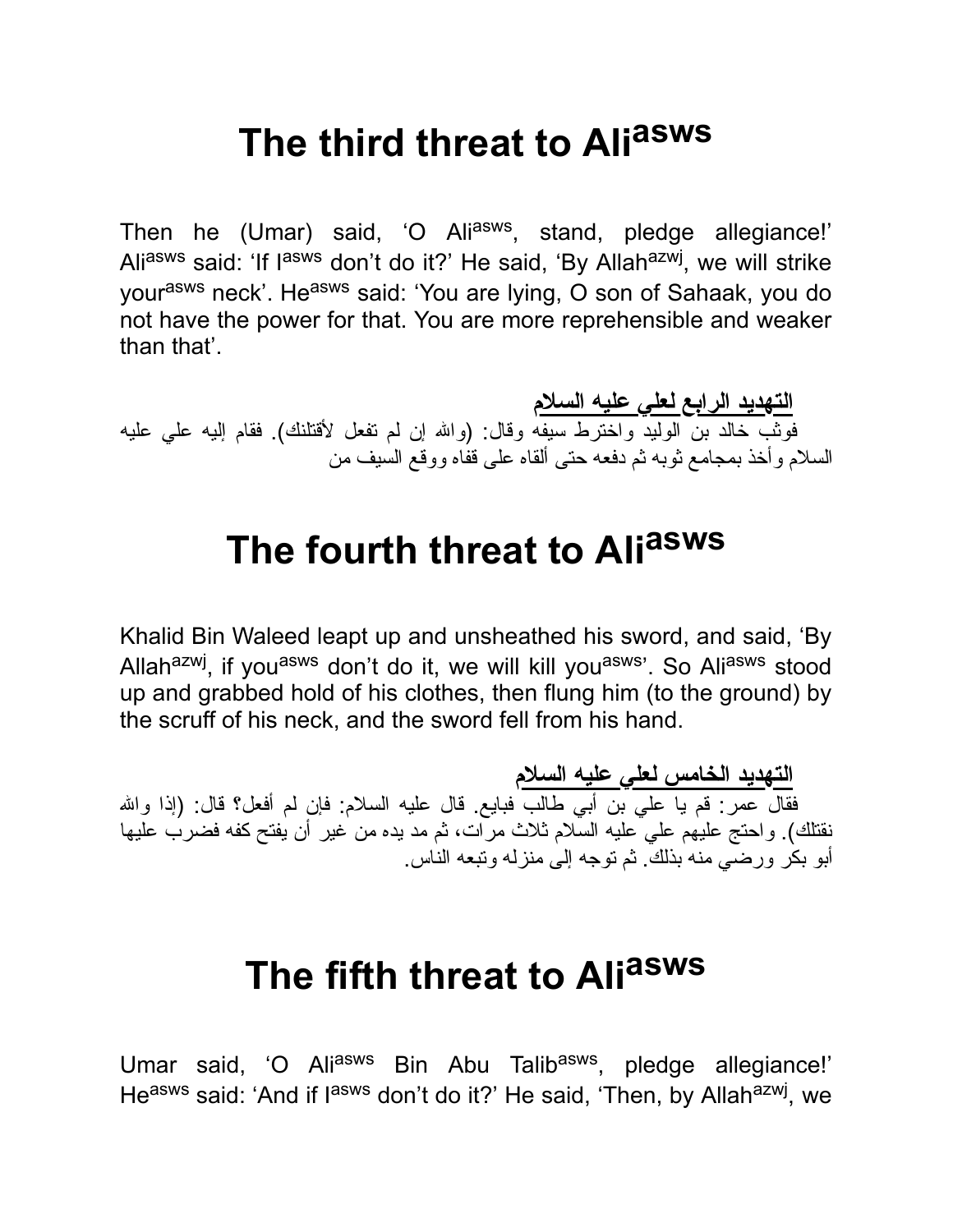will kill you<sup>asws</sup>'. Ali<sup>asws</sup> argued against him three times, then (they made Abu Bakr to) extend his hand but Aliasws's wrist was closed, so Abu Bakr struck it (by his hand) upon it, and was happy from it by that. Then he<sup>asws</sup> went to his<sup>asws</sup> house, and the people followed him<sup>asws</sup>.

#### **3 \* غصبهم فدكا هدیة النبي صلى االله علیه وآله للزهراء علیها السلام احتجاج الزهراء علیها السلام لإعادة فدك**

قال: ثم إن فاطمة علیها السلام بلغها أن أبا بكر قبض فدك. فخرجت في نساء بني هاشم حتى دخلت على أبي بكر فقالت: یا أبا بكر ، ترید أن تأخذ مني أرضا جعلها لي رسول الله صلى الله علیه وآله وتصدق بها علي من الوجیف الذي لم یوجف المسلمون علیه بخیل ولا ركاب؟ أما كان قال رسول الله صلى الله علیه وآله: (المرء یحفظ في ولده بعده)؟ وقد علمت أنه لم یترك لولده شیئا غیرها.

### **3 - Their usurpation of Fadak, a gift of the Prophet saww to Al-Zahra asws**

## **Argumentation of Al-Zahra asws for the return of Fadak**

(Abdullah Bin Al-Abbas) said, 'Then it reached Fatima<sup>asws</sup> that Abu Bakr had confiscated Fadak. She<sup>asws</sup> came out among the women of the Clan of Hashim<sup>as</sup> until they came up to Abu Bakr. She<sup>asws</sup> said: 'O Abu Bakr, You want to take from me<sup>asws</sup> the land which the Rasool Allah<sup>saww</sup> had made it to be for me<sup>asws</sup>, and had it ratified by it to me<sup>asws</sup> from the war booty which the Muslims did not go to war on, neither with a horse nor a camel? But did not the Rasool Allah<sup>saww</sup> say: 'A person has to ensure that he leaves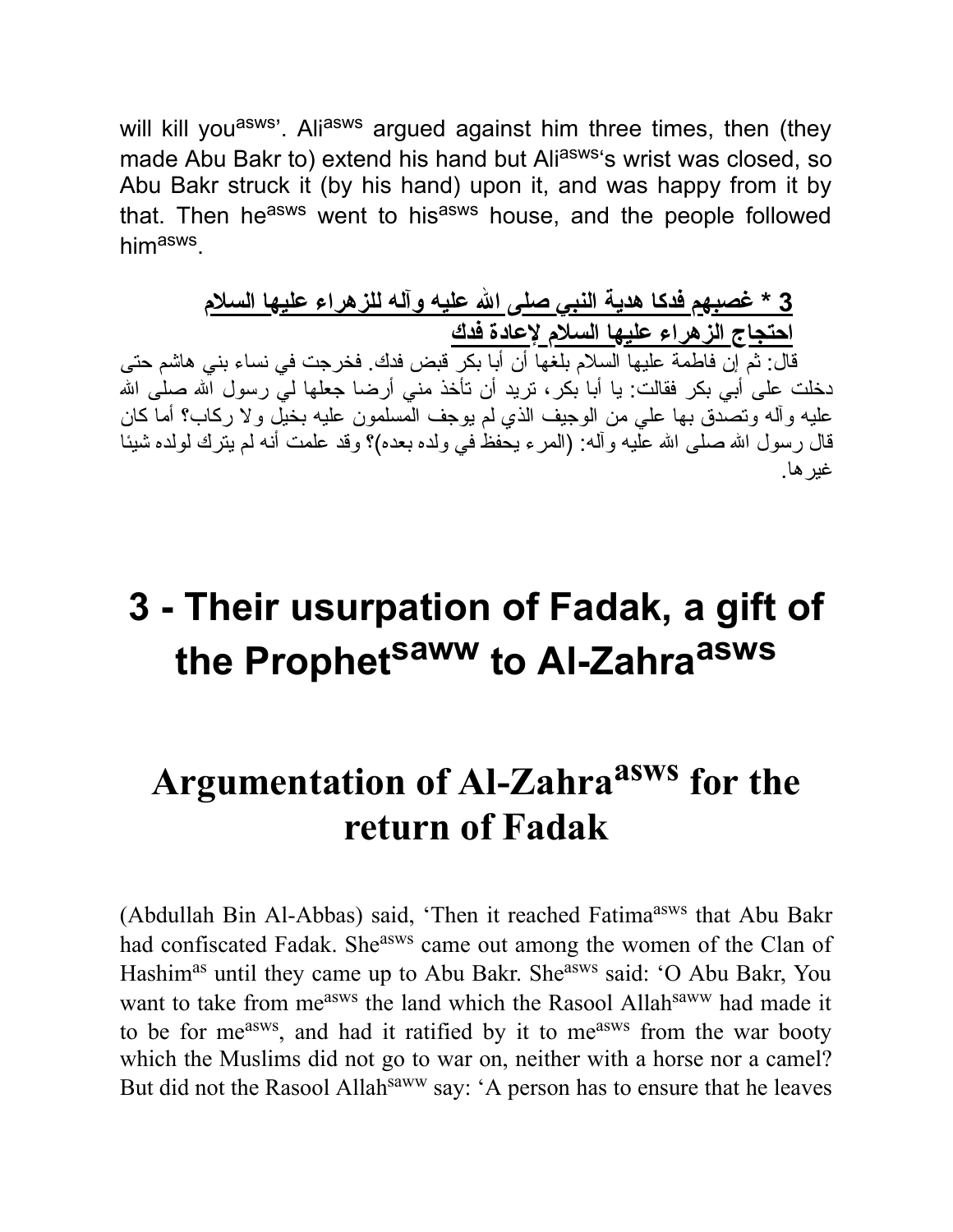somethings for his children (so they live on it)? And you know that he<sup>saww</sup> did not leave for his<sup>as</sup> children anything apart from this'.

**منع عمر من كتاب أبي بكر برد فدك** فلما سمع أبو بكر مقالتها والنسوة معها دعا بدواة لیكتب به لها. فدخل عمر فقال: یا خلیفة رسول االله، لا تكتب لها حتى تقیم البینة بما تدعي. فقالت فاطمة علیها السلام: نعم، أقیم البینة. قال: من؟ قالت: علي وأم أیمن. فقال عمر: (لا تقبل شهادة امرأة عجمیة لا تفصح، وأما علي فیحوز النار إلى قرصه). فرجعت فاطمة علیها السلام وقد جرعها من الغیظ ما لا یوصف، فمرضت.

#### **Prevention of Umar from the letter of Abu Bakr for the restitution of Fadak**

When Abu Bakr heard her<sup>asws</sup> words and of the women who were with her<sup>asws</sup>, he called for the ink so that he could write it for her<sup>asws</sup>. But Umar interfered saying, 'O Caliph of the Rasool Allah<sup>saww</sup>, do not write it for her until she establishes the clear proof for what she<sup>asws</sup> is claiming. Fatima<sup>asws</sup> said: 'Yes, l<sup>asws</sup> shall establish the clear proof'. He said, 'Who?' She<sup>asws</sup> said: 'Ali<sup>asws</sup> and Umm Ayman'. Umar said, 'The testimony of one non-Arab woman who is not eloquent, is not acceptable, and as for Ali<sup>asws</sup>, he<sup>asws</sup> will add fire to its fuel'. So Fatima<sup>asws</sup>returned, and she<sup>asws</sup> was in such a rage that it cannot be described. She<sup>asws</sup> fell ill'.

#### **أبو بكر وعمر یعودان فاطمة علیها السلام**

وكان علي علیه السلام یصلي في المسجد الصلوات الخمس. فكلما صلى قال له أبو بكر وعمر: (كیف بنت رسول االله)؟ إلى أن ثقلت، فسألا عنها وقالا: (قد كان بیننا وبینها ما قد علمت، فإن رأیت أن تأذن لنا فنعتذر إلیها من ذنبنا)؟ قال علیه السلام: ذاك إلیكما. فقاما فجلسا بالباب، ودخل علي علیه السلام على فاطمة علیها السلام فقال لها: (أیتها الحرة، فلان وفلان بالباب یریدان أن یسلما علیك، فما ترین)؟ قالت علیها السلام: البیت بیتك والحرة زوجتك، فافعل ما تشاء. فقال: (شدي قناعك)، فشدت قناعها وحولت وجهها إلى الحائط.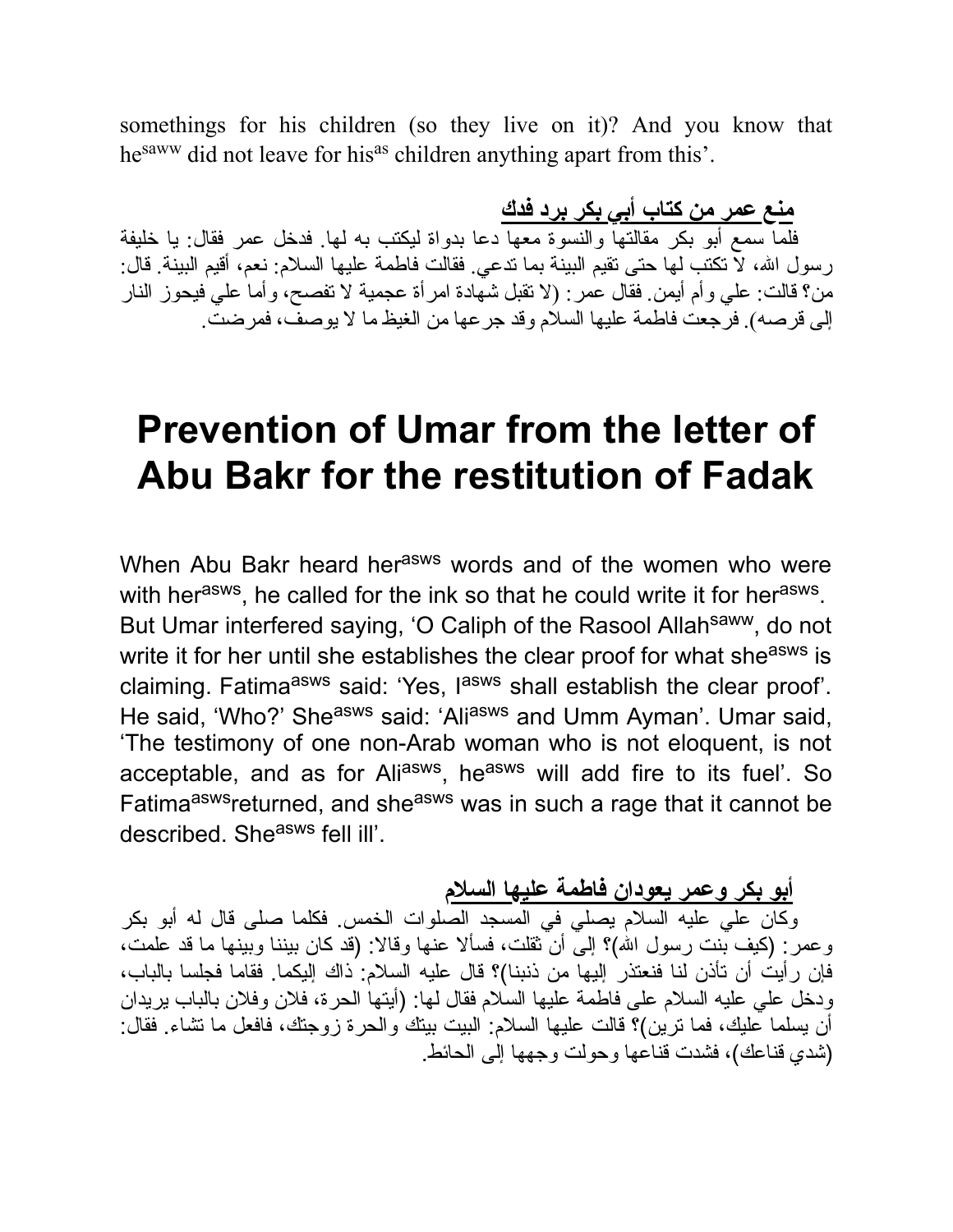### **Abu Bakr and Umar both returned to Fatima asws**

And Aliasws used to Pray the five Prayers in the Masjid. Every time that he<sup>asws</sup> Prayed, Abu Bakr and Umar would say to him<sup>asws</sup>, 'How is the daughter of the Rasool Allah<sup>saww</sup>?', (She<sup>asws</sup> remained ill) to the point that her illness increased, so they asked about it and said, 'You<sup>asws</sup> know what has happened between us and her<sup>asws</sup>, so if you<sup>asws</sup> can seek her<sup>asws</sup> permission, we would like to apologise to her<sup>asws</sup> from its sin?'

Heasws said: 'That is up to you'. So they stood up and went and sat by the door, and Ali<sup>asws</sup> entered in it to Fatima<sup>asws</sup>, so he<sup>asws</sup> said to herasws: 'O you Hourie, so and so and so and so are at the door wanting to greet you<sup>asws</sup>. So what do you<sup>asws</sup> see?' She<sup>asws</sup> said: 'The house is your<sup>asws</sup> house, and the Hourie is your<sup>asws</sup>wife, so do what you<sup>asws</sup> feel like'. He<sup>asws</sup> said: 'Put on your<sup>asws</sup> veil'. So she<sup>asws</sup> put on her<sup>asws</sup> veil and turned her<sup>asws</sup> face towards the wall'.

**دعاء فاطمة علیها السلام على أبي بكر وعمر**

فدخلا وسلما وقالا: ارضي عنا رضي االله عنك. فقالت: ما دعاكما إلى هذا؟ فقالا: اعترفنا بالإساءة ورجونا أن تعفي عنا وتخرجي سخیمتك. فقالت: فإن كنتما صادقین فأخبراني عما أسألكما عنه، فإني لا أسألكما عن أمر إلا وأنا عارفة بأنكما تعلمانه، فإن صدقتما علمت أنكما صادقان في مجیئكما. قالا: سلي عما بدا لك.

### **Supplication of Fatima asws against Abu Bakr and Umar**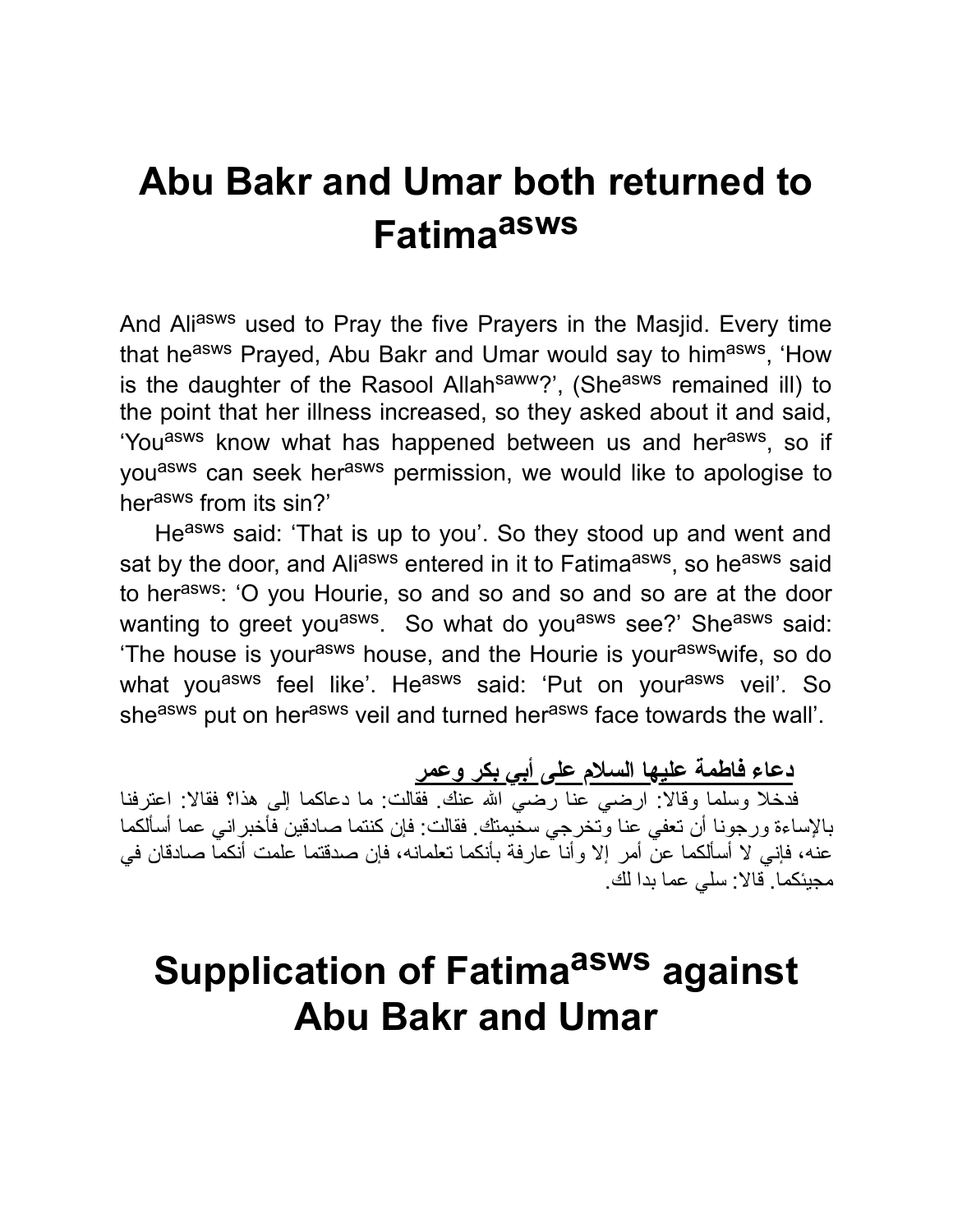So they entered and greeted, and said, 'Be pleased with us, may Allah<sup>azwj</sup> be Pleased with you<sup>asws</sup>'. She<sup>asws</sup>said: 'What do you both intend by this?' They said, 'We both realise that we have offended you<sup>asws</sup> and hope that you<sup>asws</sup> will excuse us and get rid of your<sup>asws</sup> anger'. She<sup>asws</sup> said: 'If the two of you are truthful, so inform me<sup>asws</sup> about what l<sup>asws</sup> am going to ask you, for l<sup>asws</sup> will not ask you about a matter except that l<sup>asws</sup> know that both of you know it, so ratify it if both of you are truthful in your answer'. They said, 'Ask whatever that occurs to you<sup>asws</sup>.

قالت: نشدتكما بالله هل سمعتما رسول الله صلى الله علیه وأله یقول: (فاطمة بضعة مني، فمن آذاها فقد آذاني)؟ قالا: نعم. فرفعت یدها إلى السماء فقالت: (اللهم إنهما قد آذیاني، فأنا أشكوهما إلیك وإلى رسولك. لا واالله لا أرضى عنكما أبدا حتى ألقى أبي رسول االله وأخبره بما صنعتما، فیكون هو الحاكم فیكما).

She<sup>asws</sup> said: 'I<sup>asws</sup> adjure you both to Allah<sup>azwj</sup>, have you both heard the Rasool Allah<sup>saww</sup> saying: 'Fatima<sup>asws</sup> is a piece from me<sup>saww</sup>, so the one who hurts her<sup>asws</sup>, so he has hurt me<sup>saww</sup>?' They said, 'Yes'. She<sup>asws</sup> raised her<sup>asws</sup> hands towards the sky, so she said: 'Our Allah<sup>azwj</sup>, They have both hurt me<sup>asws</sup>, so l<sup>asws</sup> am complaining about both of them to You<sup>azwj</sup>, , and to Yourazwj Messengersaww'. No, by Allahazwj, lasws will never be pleased from both of you ever until l<sup>asws</sup> meet my<sup>asws</sup> father<sup>saww</sup> the Rasool Allah<sup>saww</sup> and inform him<sup>saww</sup> of what the two of you have done, so hesaww will be the judge with regards to the two of you'.

قال: فعند ذلك دعا أبو بكر بالویل والثبور وجزع جزعا شدیدا. فقال عمر: تجزع یا خلیفة رسول االله من قول امرأة؟

(Abdullah Bin Al-Abbas) said, 'When Abu Bakr heard that supplication, he called for doom and destruction (upon himself), and shaked with a severe shaking'. Umar said, 'O Caliph of the Rasool Allahsaww, you are frightened from the words of a woman?'

#### **\* 4 \* وصیة فاطمة الزهراء علیها السلام وشهادتها**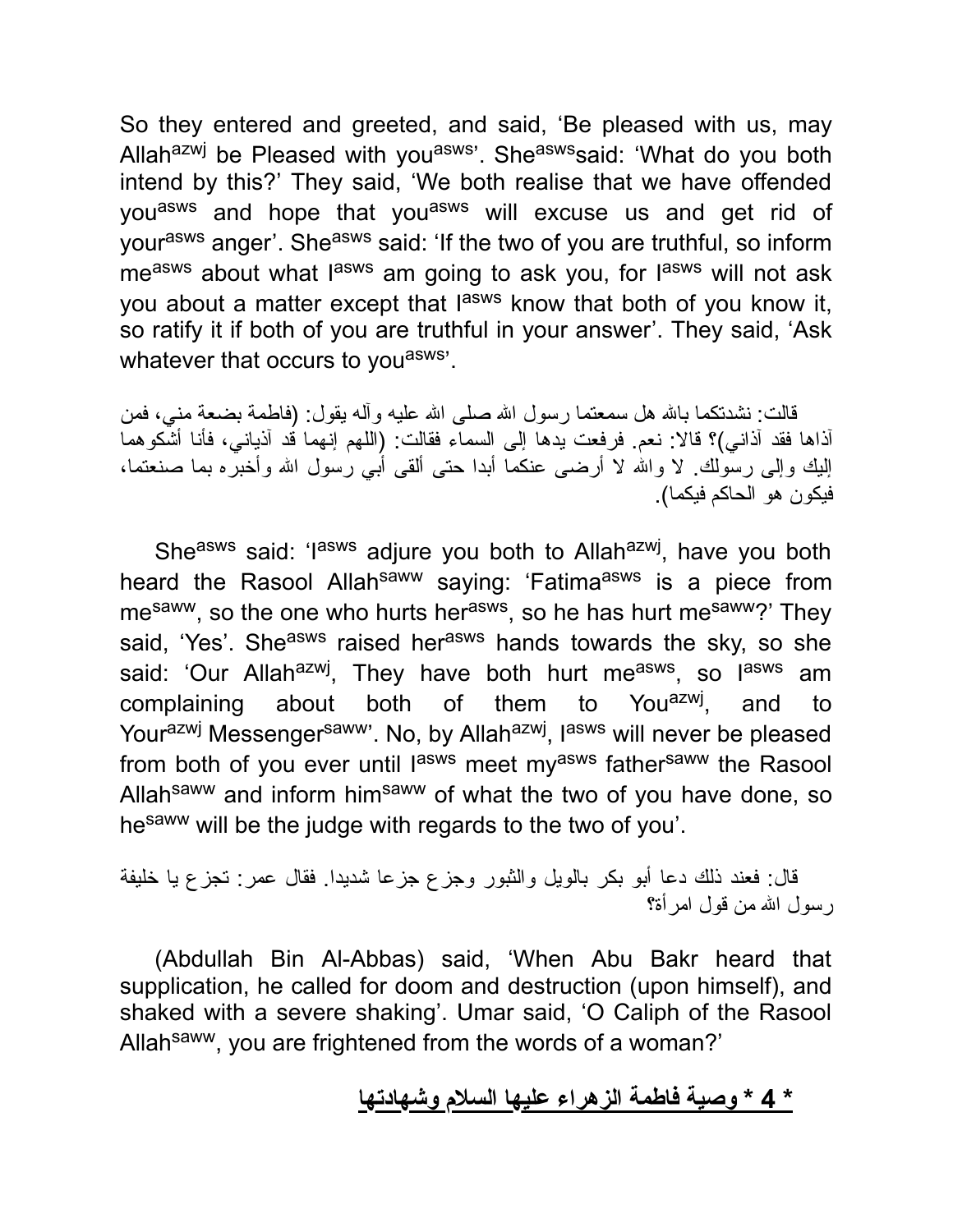قال: فبقیت فاطمة علیها السلام بعد وفاة أبیها رسول االله صلى االله علیه وآله أربعین لیلة. فلما اشتد بها الأمر دعت علیا علیه السلام وقالت: (یا بن عم، ما أراني إلا لما بي، وأنا أوصیك أن تتزوج بنت أختي لي. وأن لا یشهد أحد من أعداء االله جنازتي ولا دفني ولا الصلاة علي).

## **4 - Will of Fatiima Al-Zahra asws and her testimony**

(Abdullah Bin Al-Abbas) said, 'Fatima<sup>asws</sup> remained after the passing away of her<sup>asws</sup> father<sup>saww</sup> the Rasool Allah<sup>saww</sup>, for forty nights. When herasws matter intensified, sheasws called Aliasws and said: 'O paternal cousin, l<sup>asws</sup> can see what (situation) l<sup>asws</sup> am in, and lasws am bequeathing to you that you<sup>asws</sup> should marry the daughter of my<sup>asws</sup> sister (Amaama binte Zaynab) for me<sup>asws</sup>. And that no one from the enemies of Allah<sup>saww</sup>should witness my<sup>asws</sup> funeral, or myasws burial, or Pray over measws'.

قال ابن عباس: وهو قول أمیر المؤمنین علیه السلام: (أشیاء لم أجد إلى تركهن سبیلا، لأن القرآن بها أنزل على قلب محمد صلى االله علیه وآله: قتال الناكثین والقاسطین والمارقین الذي أوصاني وعهد إلي خلیلي رسول االله بقتالهم، وتزویج أمامة بنت زینب أوصتني بها فاطمة علیها السلام).

Ibn Abbas said, 'And it is the statement of Amir-ul-Momineen<sup>asws</sup>: 'Of the things which lasws could not find a way to leave it, because the Quran Descended upon the heart of Muhammad<sup>saww</sup>, were  $-$ Fighting against the breakers (of the Covenant), the unjust, and the renegades, which is what myasws friend the Rasool Allahsawwhad bequeathed to me<sup>asws</sup> to fight against, and the marriage to Amaama Bint Zaynab, which Fatima<sup>asws</sup> had bequeathed to me<sup>asws</sup>'.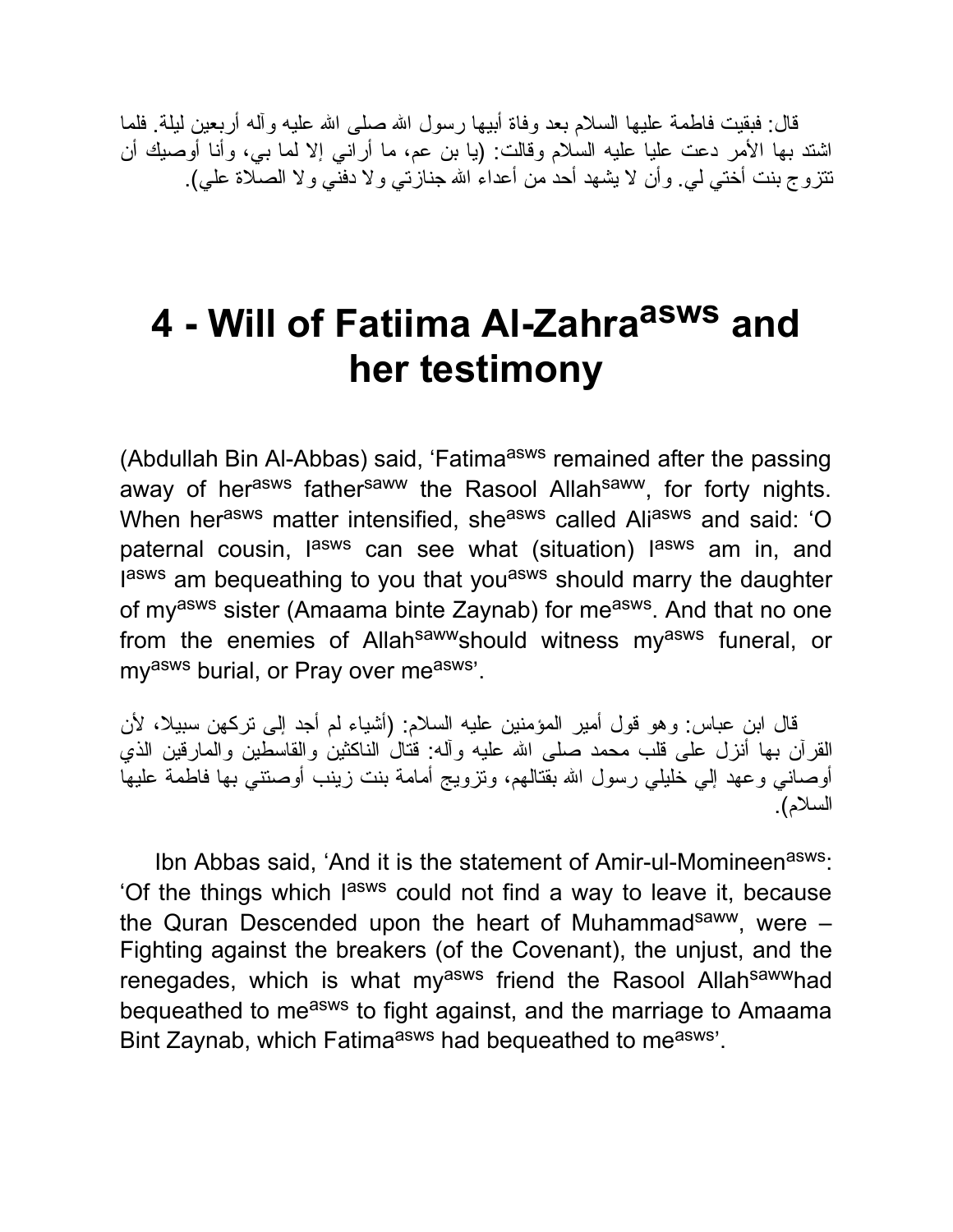قال ابن عباس: فقبضت فاطمة علیها السلام من یومها، فارتجت المدینة بالبكاء من الرجال والنساء، ودهش الناس كیوم قبض فیه رسول االله صلى االله علیه وآله. فأقبل أبو بكر وعمر یعزیان علیا علیه السلام ویقولان له: (یا أبا الحسن، لا تسبقنا بالصلاة على ابنة رسول االله). فلما كان في اللیل دعا علي علیه السلام العباس والفضل والمقداد وسلمان وأبا ذر وعمارا، فقدم العباس فصلى علیها ودفنوها.

Ibn Abbas said, 'On the day in which Fatima<sup>asws</sup> passed away, Al-Medina reverberated with the sounds of wailing from the men and the women, and the people were as shocked as they were on the day in which the Rasool Allah<sup>saww</sup> passed away. Abu Bakr and Umar came to condole Ali<sup>asws</sup> and they both said to him<sup>asws</sup>, 'O Abu Al-Hassan (a.s), do not precede us by Praying upon the daughter of the Rasool Allahsaww'. When it was the night, Aliasws called Al-Abbas, and Al-Fazl, and Al-Miqdad<sup>ar</sup>, and Salman<sup>ar</sup>, and Abu Dharr<sup>ar</sup>, and Ammar. Al-Abbas went forward, so Prayer was recited over herasws and she<sup>asws</sup> was buried.

**أراد عمر نبش قبر الزهراء علیها السلام فواجهه أمیر المؤمنین علیه السلام** فلما أصبح الناس أقبل أبو بكر وعمر والناس یریدون الصلاة على فاطمة علیها السلام. فقال المقداد: قد دفنا فاطمة البارحة. فالتفت عمر إلى أبي بكر فقال: ألم أقل لك إنهم سیفعلون؟ قال العباس: إنها أوصت أن لا تصلیا علیها. فقال عمر: واالله لا تتركون - یا بني هاشم - حسدكم القدیم لنا أبدا. إن هذه الضغائن التي في صدوركم لن تذهب واالله لقد هممت أن أنبشها فأصلي علیها.

# **Umar wanted to dig up the grave of Al-Zahra asws , so Amir-ul-Momineen asws faced up to him**

When it was the morning, Abu Bakr and Umar came up with the people wanting to Pray over Fatima<sup>asws</sup>. Al-Miqdad<sup>ar</sup> said, 'Fatima<sup>asws</sup> was buried last night'. Umar turned towards Abu Bakr,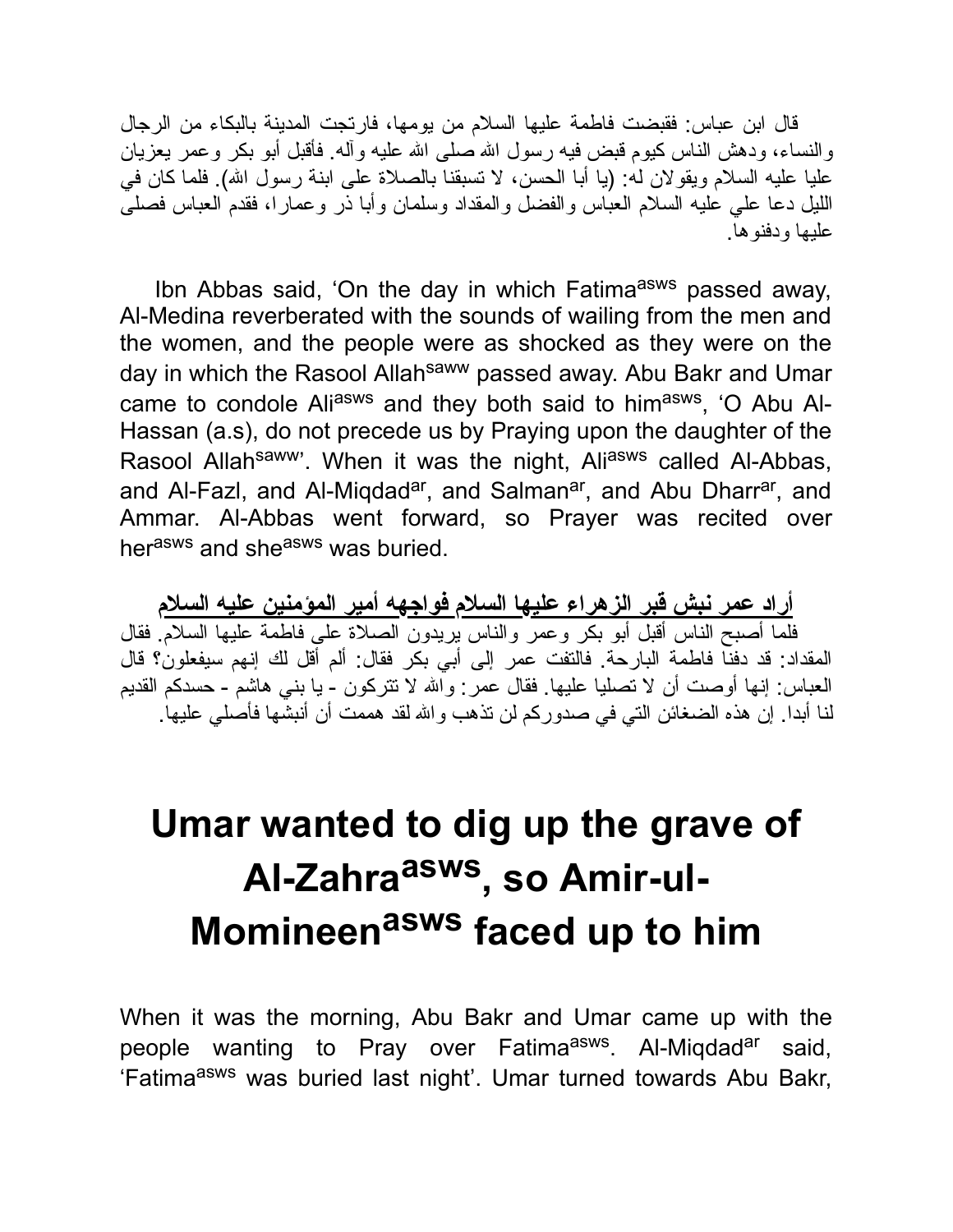'Did I not say to you that they will be belittling you?' Al-Abbas said, 'She<sup>asws</sup> had bequeathed that you two would not pray over her<sup>asws</sup>'.

Umar said, 'By Allah<sup>azwj</sup> – O Clan of Hashim<sup>as</sup> – you will not leave being envious to us, ever. If this is the grudge in your hearts, it will never go away. By Allah<sup>azwj</sup>, I am thinking of digging her<sup>asws</sup> out, so I can pray over her<sup>asws</sup>'.

فقال علي علیه السلام: (واالله لو رمت ذلك یا بن صهاك لأرجعت إلیك یمینك. واالله لئن سللت سیفي لا غمدته دون إزهاق نفسك، فرم ذلك). فانكسر عمر وسكت، وعلم أن علیا علیه السلام إذا حلف صدق. ثم قال علي علیه السلام: یا عمر، ألست الذي هم بك رسول االله صلى االله علیه وآله وأرسل إلي، فجئت متقلدا بسیفي، ثم أقبلت نحوك لأقتلك، فأنزل االله عز وجل: (فلا تعجل علیهم إنما نعد لهم عدا)، فانصرفوا.

Aliasws said: 'By Allah<sup>azwj</sup>, if you were to do that, O son of Sahaak, l<sup>asws</sup> will return your pledge back to you. By Allah<sup>azwj</sup>, if lasws unsheathe my<sup>asws</sup> sword, lasws will not sheathe it back until I cause you to die, so do that'. So Umar was broken and kept quiet, and he knew that if Aliasws makes a vow, he<sup>asws</sup> would always fulfil it.

Then Aliasws said: 'O Umar, are you not the one whom the Rasool Allah<sup>saww</sup> intended, and he<sup>saww</sup> sent for me<sup>asws</sup>, so l<sup>asws</sup> came wearing my<sup>asws</sup> sword, then l<sup>asws</sup> came near you for killing you, so Allah azwj Mighty and Majestic Revealed: *"[19:84] Therefore be not in haste against them, We only number out to them a number (of days)."*? So they left.

**\* 5 \* مؤامرتهم لقتل أمیر المؤمنین علیه السلام**

قال ابن عباس: ثم إنهم تآمروا وتذاكروا فقالوا: (لا یستقیم لنا أمر ما دام هذا الرجل حیا) فقال أبو بكر: من لنا بقتله؟ فقال عمر: (خالد بن الولید) فأرسلا إلیه فقالا: (یا خالد، ما رأیك في أمر نحملك علیه؟ قال: احملاني على ما شئتما، فواالله إن حملتماني على قتل ابن أبي طالب لفعلت. فقالا: واالله ما نرید غیره. قال: فإني له فقال أبو بكر: إذا قمنا في الصلاة صلاة الفجر فقم إلى جانبه ومعك السیف. فإذا سلمت فاضرب عنقه. قال: نعم. فافترقوا على ذلك.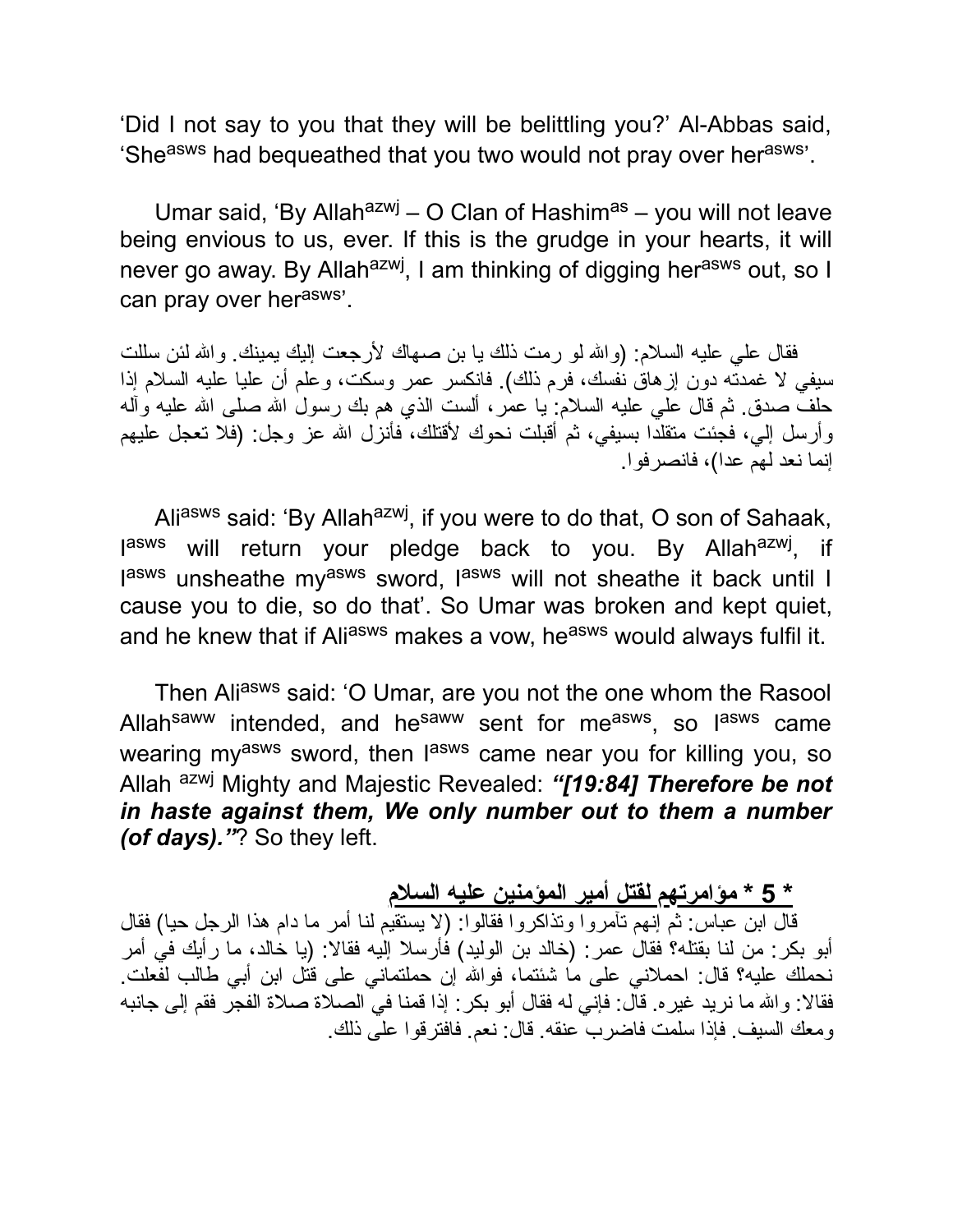## **Their conspiracy to kill Amir-ul-Momineen asws**

Ibn Abbas said, 'Then they conspired and discussed, so they said, The command cannot be stable for us so long as this man<sup>asws</sup> is alive'. Abu Bakr said, 'Who is there for us, to kill him<sup>asws</sup>?' Umar said, 'Khalid Bin Waleed'. So they sent for him and said, 'O Khalid, what is your view regarding a matter we would like to burden you with?' He said, 'Burden me with whatsoever you both want to, for, by Allah<sup>azwj</sup>, if you burden me with the killing of Ali<sup>asws</sup>Bin Abu Talib<sup>asws</sup>, I will do it'.

They said, 'By Allah<sup>azwj</sup>, we do not want anything apart from this'. He said, 'So I am for it'. Abu Bakr said, 'When we stand for the Prayer, the Dawn Prayer, so stand beside himasws and keep the sword with you. So when I send the greetings (At the end of the Prayer) strike his<sup>asws</sup> neck'. He said, 'Yes'. So they separated (having agreed) upon that.

**ندامة أبي بكر عند إجراء المؤامرة** ثم إن أبا بكر تفكر فیما أمر به من قتل علي علیه السلام وعرف أنه إن فعل ذلك وقعت حرب شدیدة وبلاء طویل، فندم على ما أمره به. فلم ینم لیلته تلك حتى أصبح ثم أتى المسجد وقد أقیمت الصلاة. فتقدم فصلى بالناس مفكرا لا یدري ما یقول. وأقبل خالد بن الولید متقلدا بالسیف حتى قام إلى جانب علي علیه السلام، وقد فطن علي علیه السلام ببعض ذلك. فلما فرغ أبو بكر من تشهده صاح قبل أن یسلم: (یا خالد لا تفعل ما أمرتك، فإن فعلت قتلتك) ثم سلم عن یمینه وشماله.

## **Regret of Abu Bakr for having made the conspiracy**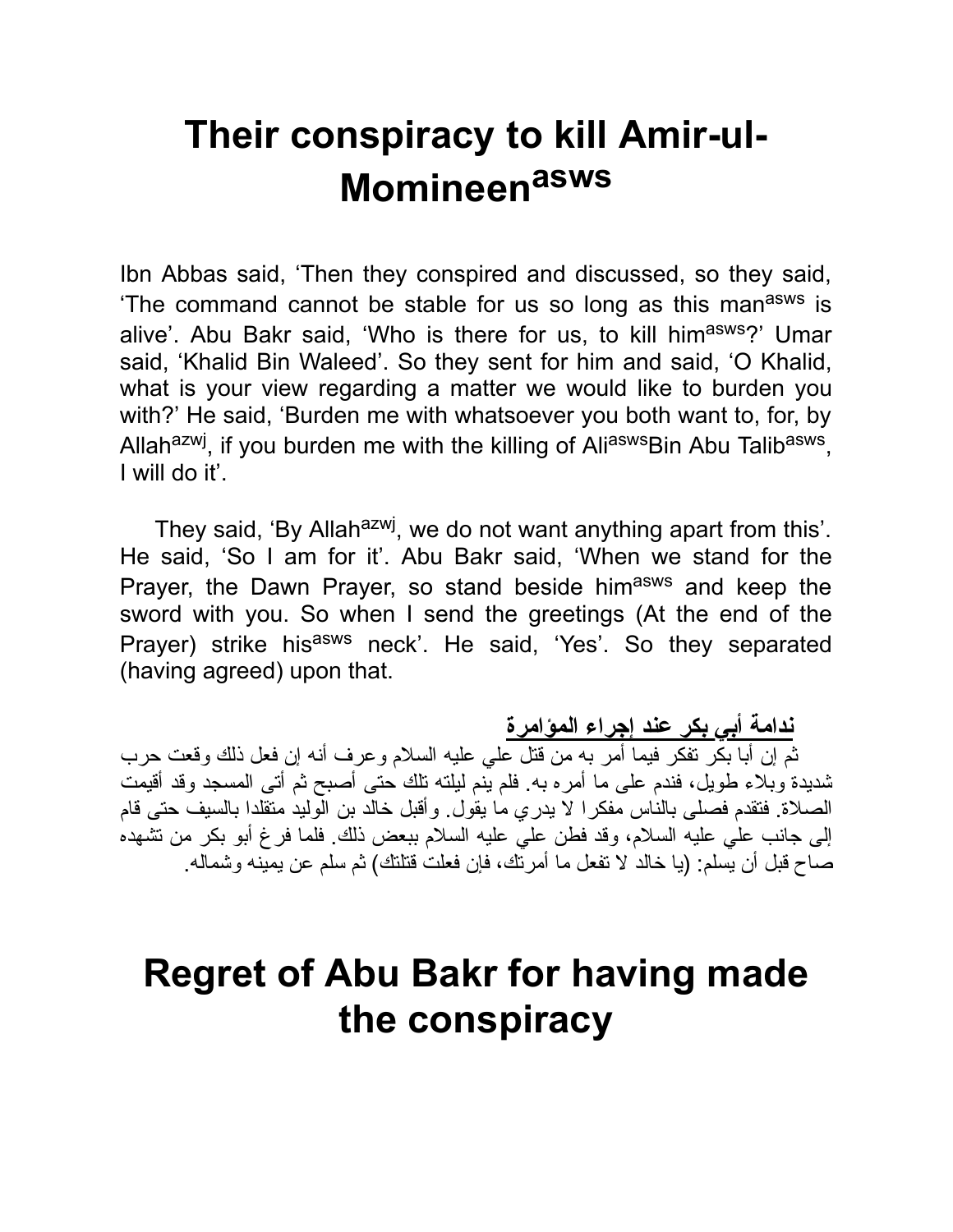Then Abu Bakr pondered over what he had ordered, for the killing of Ali<sup>asws</sup>, and realised that if he were to do that, a severe war would break out and a lengthy affliction, so he regretted what he had ordered for. He did not sleep in that night till the morning. Then he came to the Masjid and the Prayer had been called for. So he went forward to Pray with the people, thoughtful, not knowing what to say. And Khalid Bin Waleed came up wearing the sword until he stood by the side of Aliasws, and Aliasws had discerned the situation by some of that. When Abu Bakr was free from bearing testimony (at the end of the Prayer), he shouted before sending the greetings, 'O Khalid, do not do what I had ordered you to, for if you do it I will (have you) killed. Then he greeted from his right and from his left.

**المواجهة لمؤامرة القتل** فوثب علي علیه السلام فأخذ بتلابیب خالد وانتزع السیف من یده، ثم صرعه وجلس على صدره وأخذ سیفه لیقتله، واجتمع علیه أهل المسجد لیخلصوا خالدا فما قدروا علیه. فقال العباس: حلفوه بحق القبر (لما كففت). فحلفوه بالقبر فتركه، وقام فانطلق إلى منزله.

## **The confrontation to the conspiracy for the murder**

So Aliasws leapt and grabbed Khalid and wrestled the sword out from his hand, then made him fall and sat upon his chest, and took his sword out to kill him, and the people of the Masjid gathered against himasws to free Khalid. They could not do it. Al-Abbas said, 'Hold himasws on oath by the right of the grave (of the Rasool Allahsaww) to restrain himasws. So they all held himasws on oath by the grave (of the Rasool Allah<sup>saww</sup>), so he<sup>asws</sup> left him, and stood up and went to his<sup>asws</sup> home.

وجاء الزبیر والعباس وأبو ذر والمقداد وبنو هاشم، واخترطوا السیوف وقالوا: (واالله لا تنتهون حتى یتكلم ویفعل) واختلف الناس وماجوا واضطربوا.